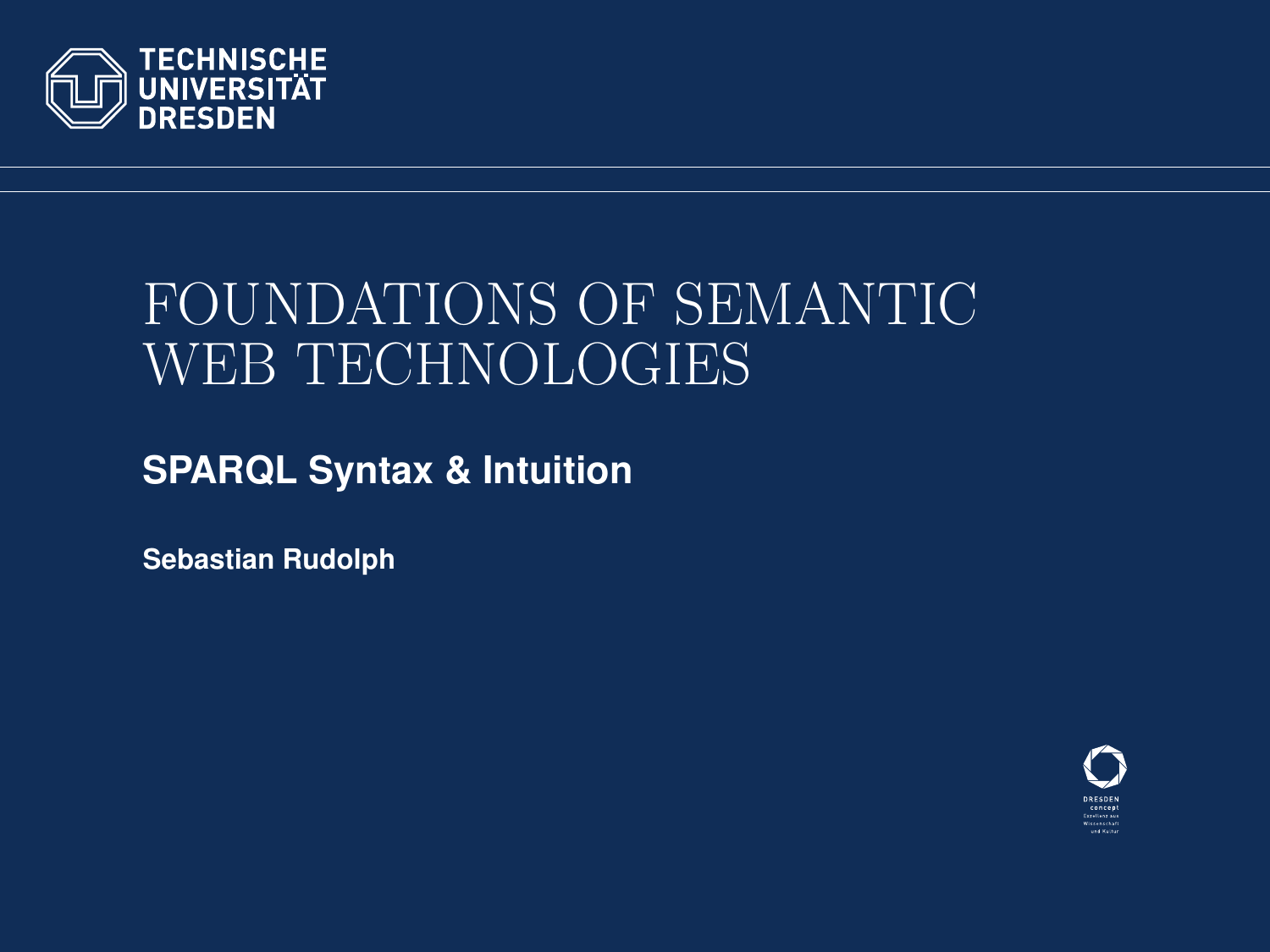

## The SPARQL Query Language

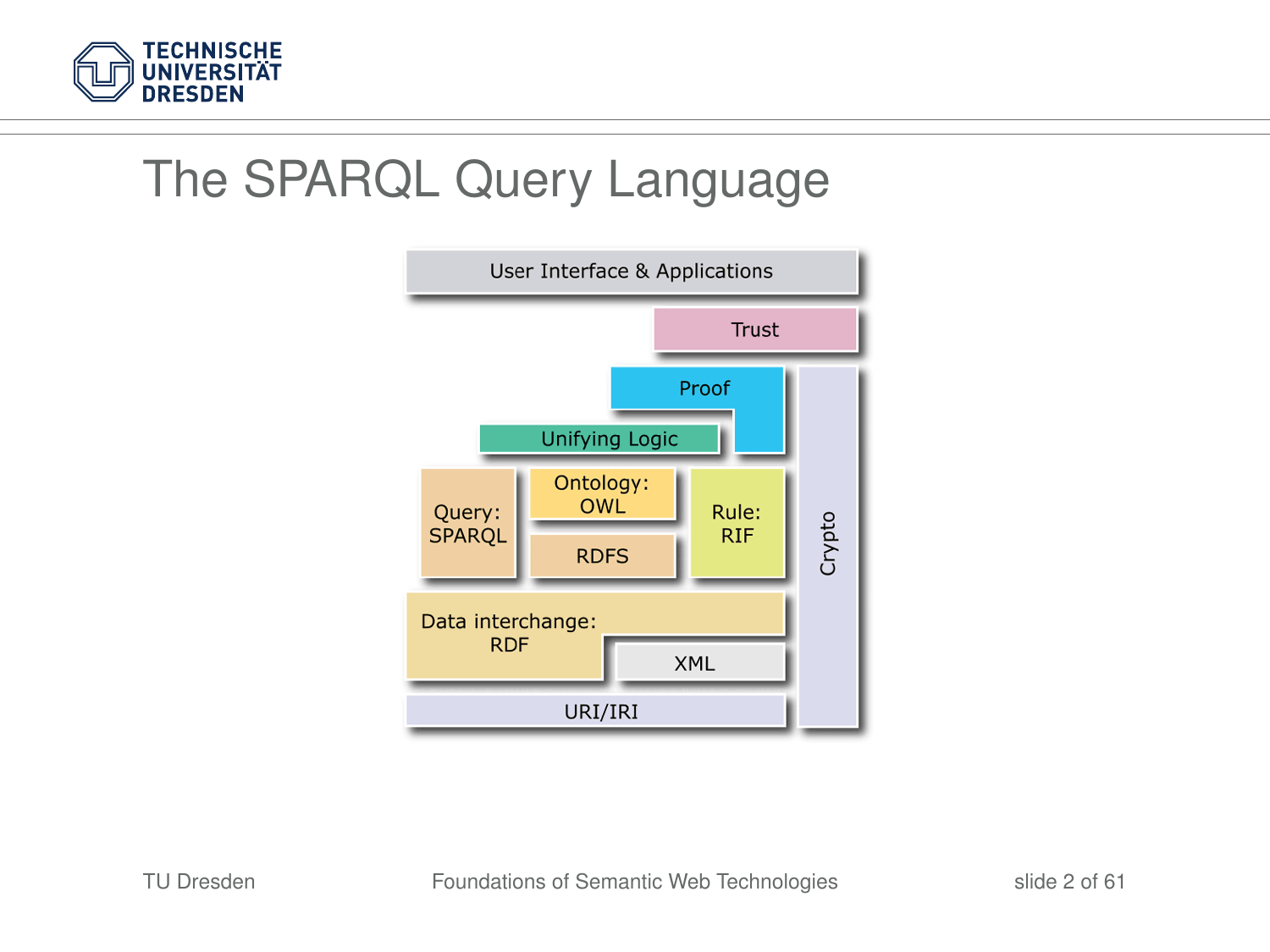

## The SPARQL Query Language

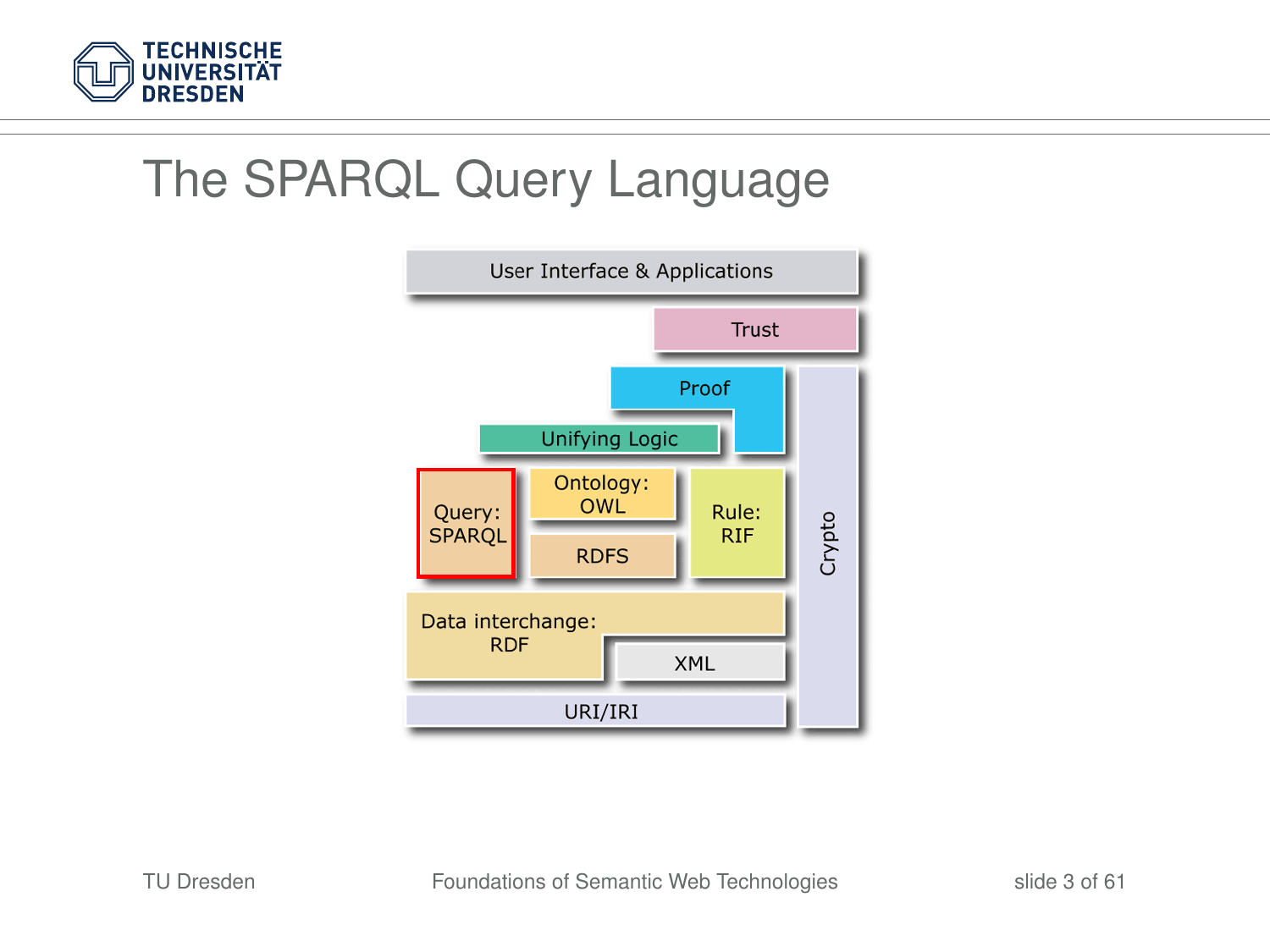

# Agenda



[Introduction and Motivation](#page-4-0)



[Simple SPARQL Queries](#page-10-0)



[Complex Graph Patterns](#page-29-0)





[Solution Modifiers](#page-51-0)



[Conclusions & Outlook](#page-57-0)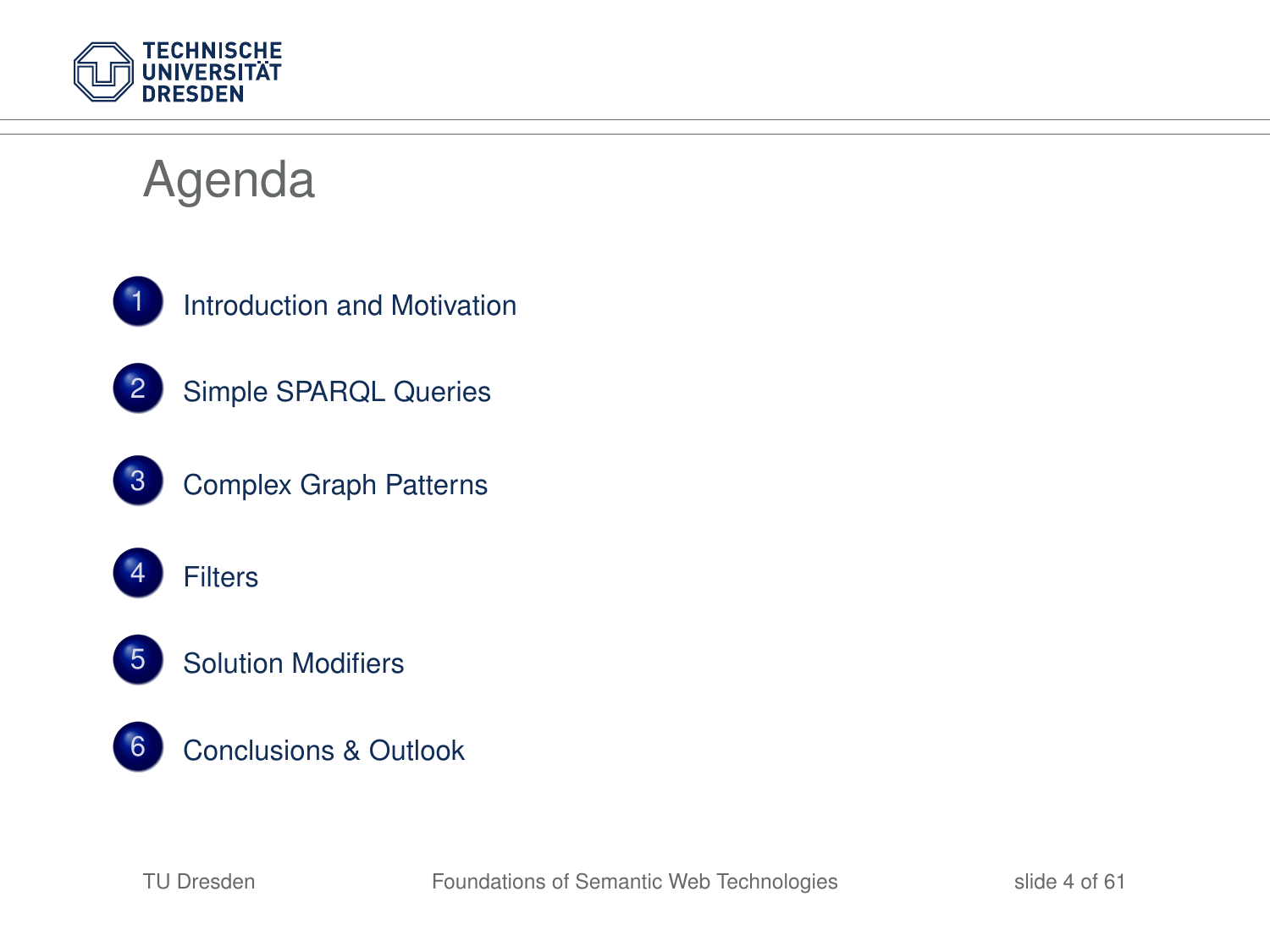

# Agenda

<span id="page-4-0"></span>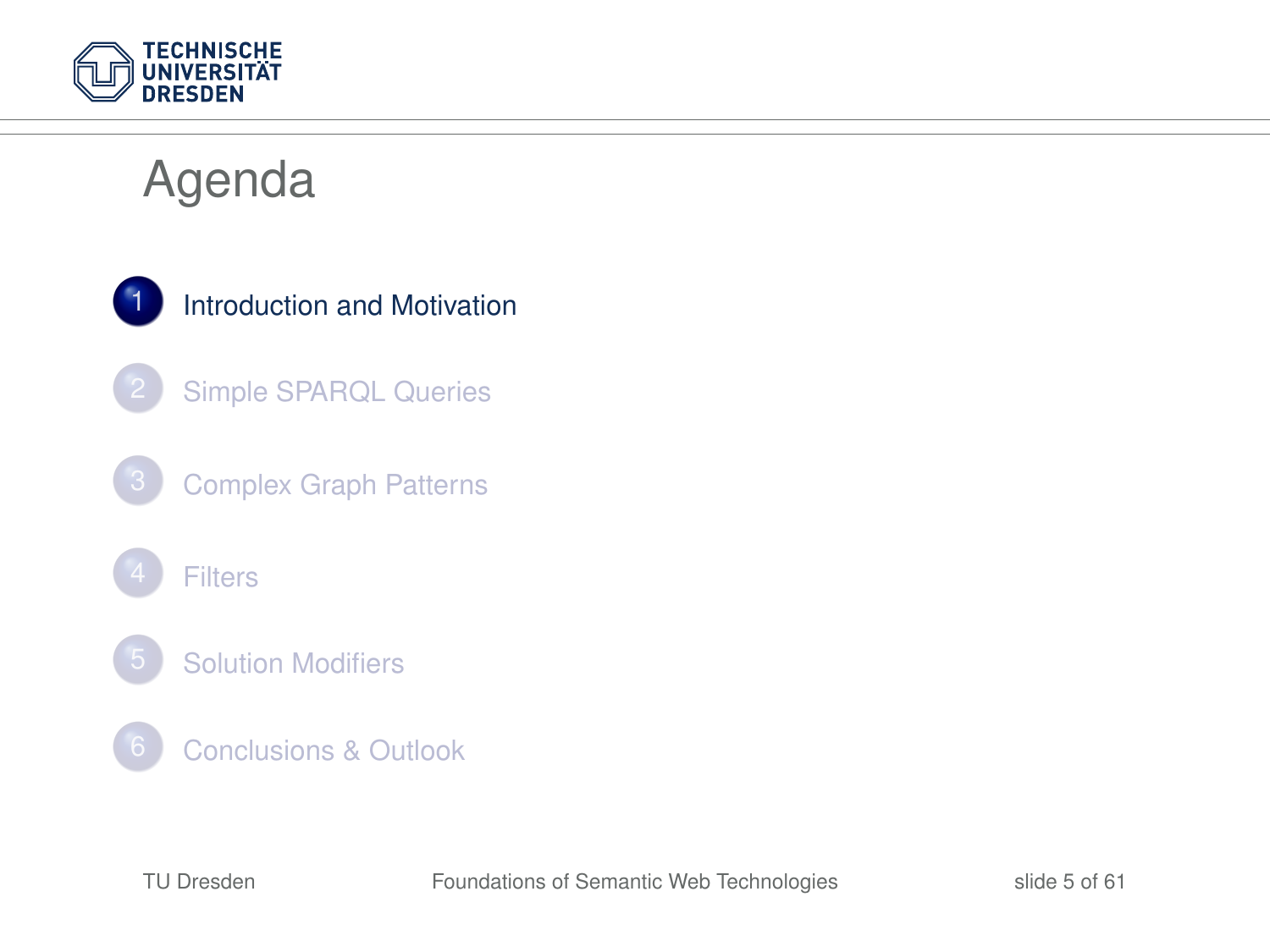

# Query Languages for the Semantic Web?

How can we access information specified in RDF(S) or OWL?



- Simple Entailment
- RDF-Entailment
- RDFS-Entailment

"Is one RDF graph a consequence of another one?"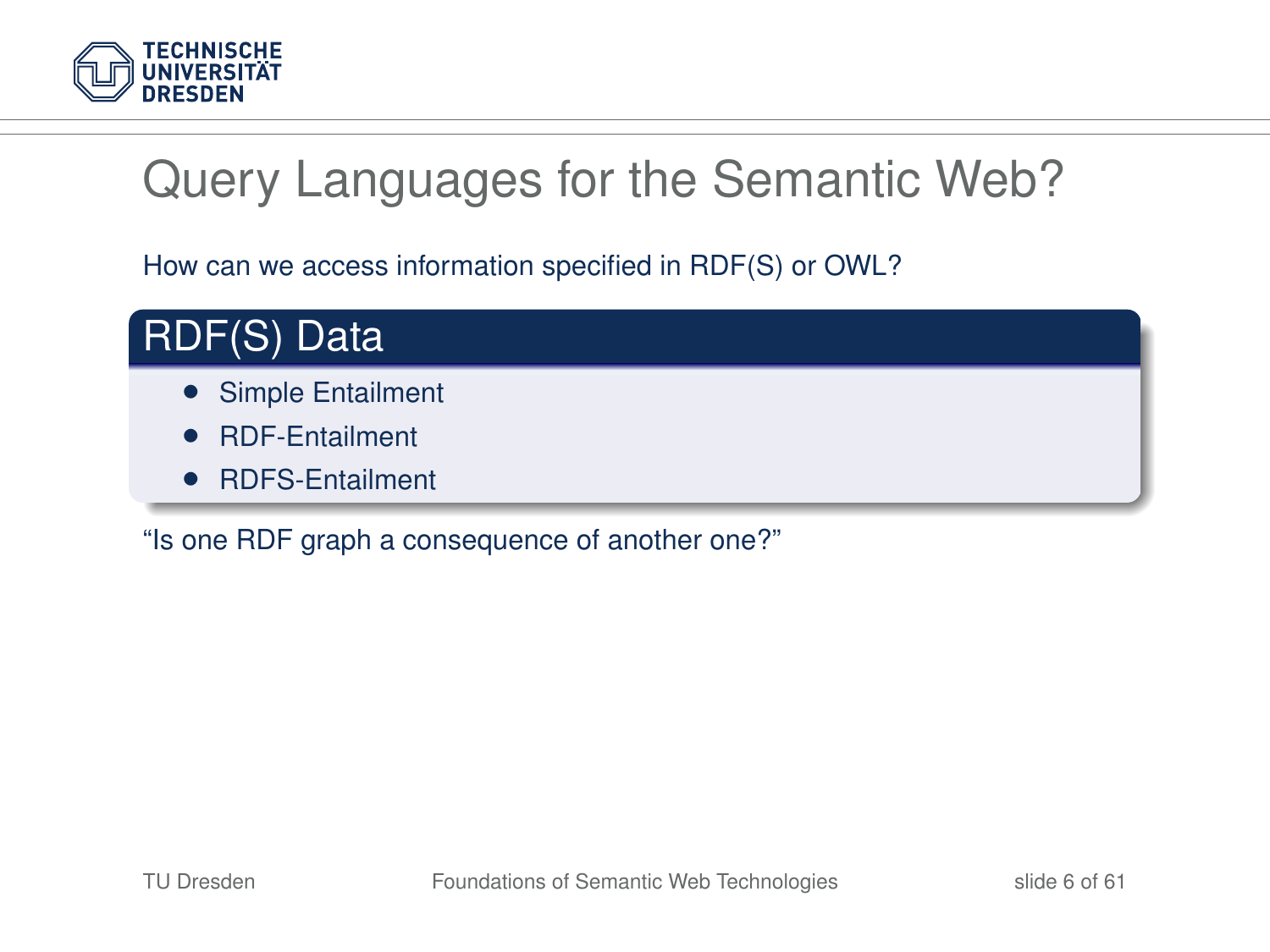

# Query Languages for the Semantic Web?

How can we access information specified in RDF(S) or OWL?



- Simple Entailment
- RDF-Entailment
- RDFS-Entailment

"Is one RDF graph a consequence of another one?"

#### OWL ontologies

• Logical Entailment

"Does an OWL ontology entail a subsumption relation between two classes?" "What are the instances of a class in an OWL ontology?"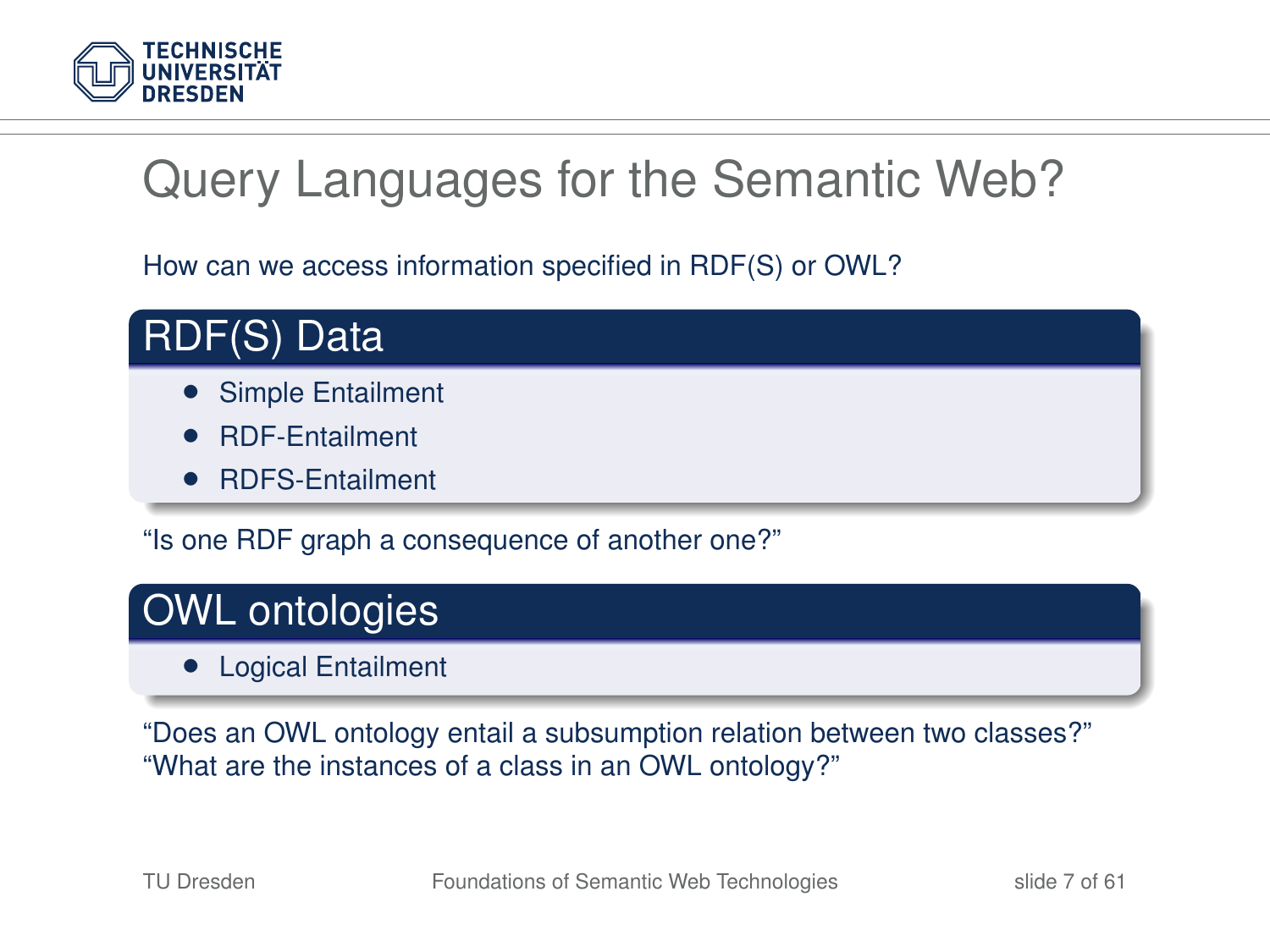

# Do OWL and RDF(S) not suffice?

#### Even OWL is too weak to formulate queries

- "Which strings does the ontology specify in German?"
- "Which properties relate two given individuals?"
- "Which pairs of persons have a common parent?"

 $\rightsquigarrow$  Expressible neither in RDF nor in OWL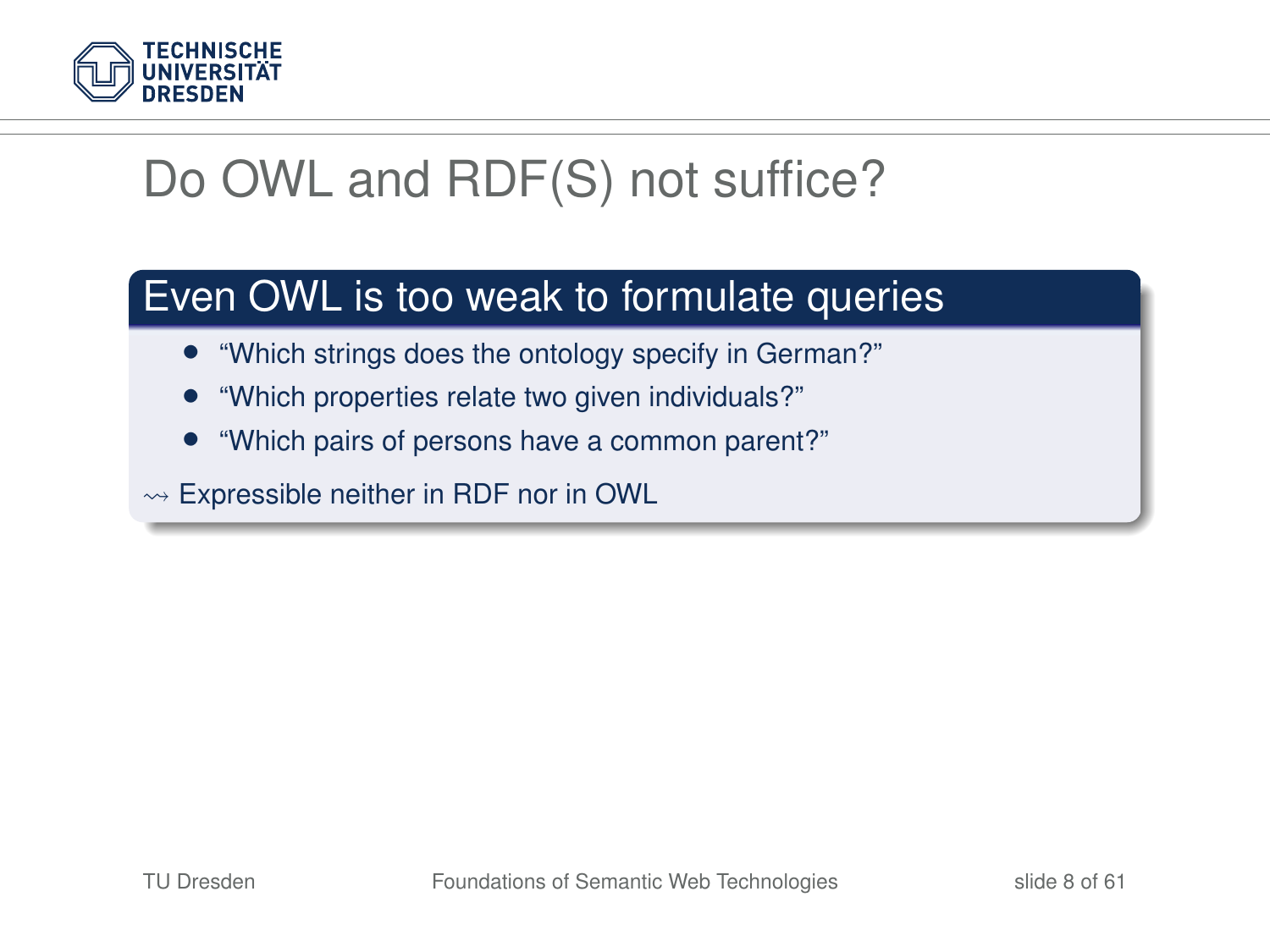

# Do OWL and RDF(S) not suffice?

#### Even OWL is too weak to formulate queries

- "Which strings does the ontology specify in German?"
- "Which properties relate two given individuals?"
- "Which pairs of persons have a common parent?"

 $\rightarrow$  Expressible neither in RDF nor in OWL

#### **Requirements:**

- High expressivity for describing the queried information
- Possibility of formatting, restricting, and manipulating the results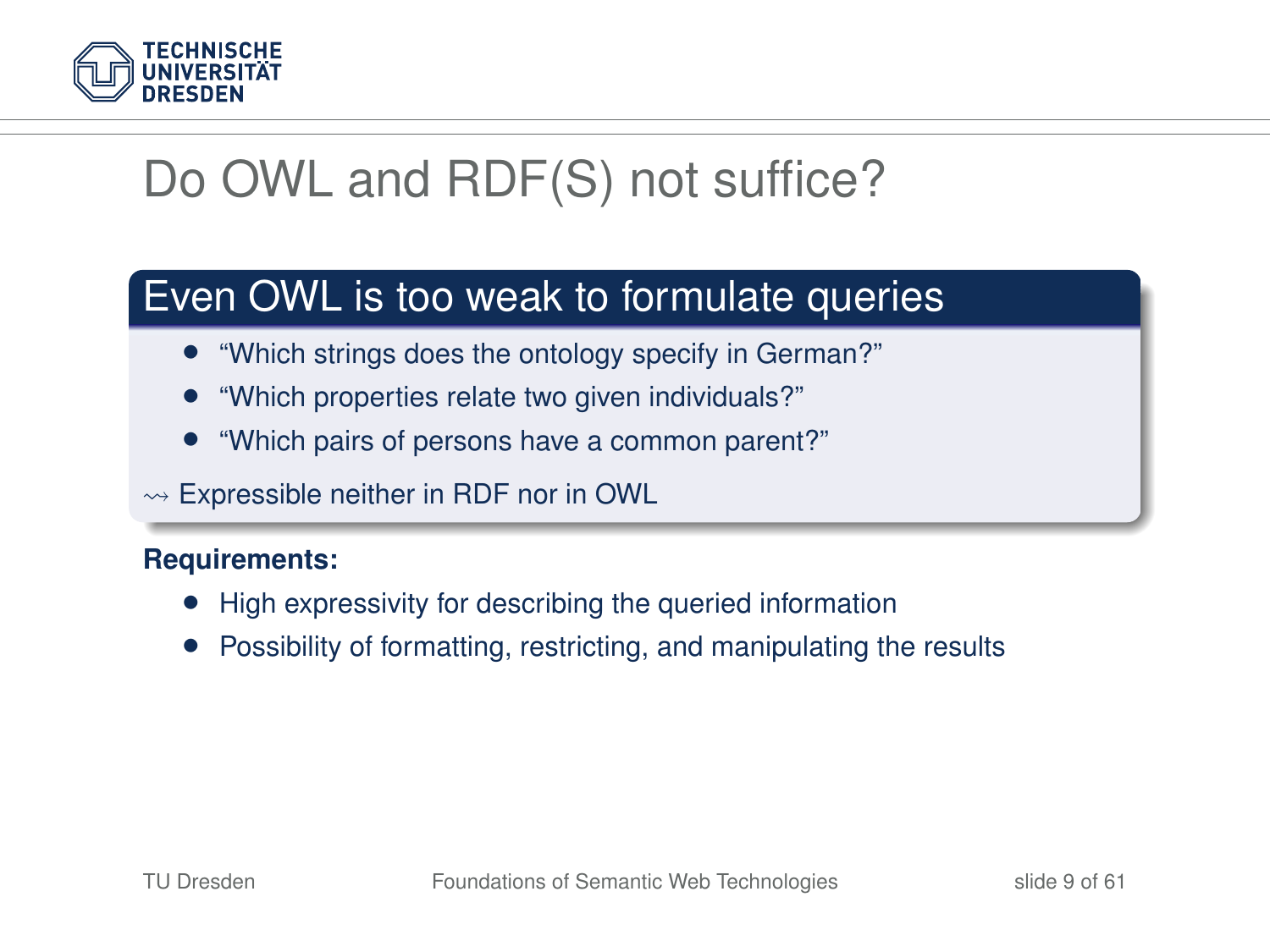

## Requirements for a Query Language

- High expressivity for describing the required data
- Support for selecting, manipulating, and formatting of the results
- More?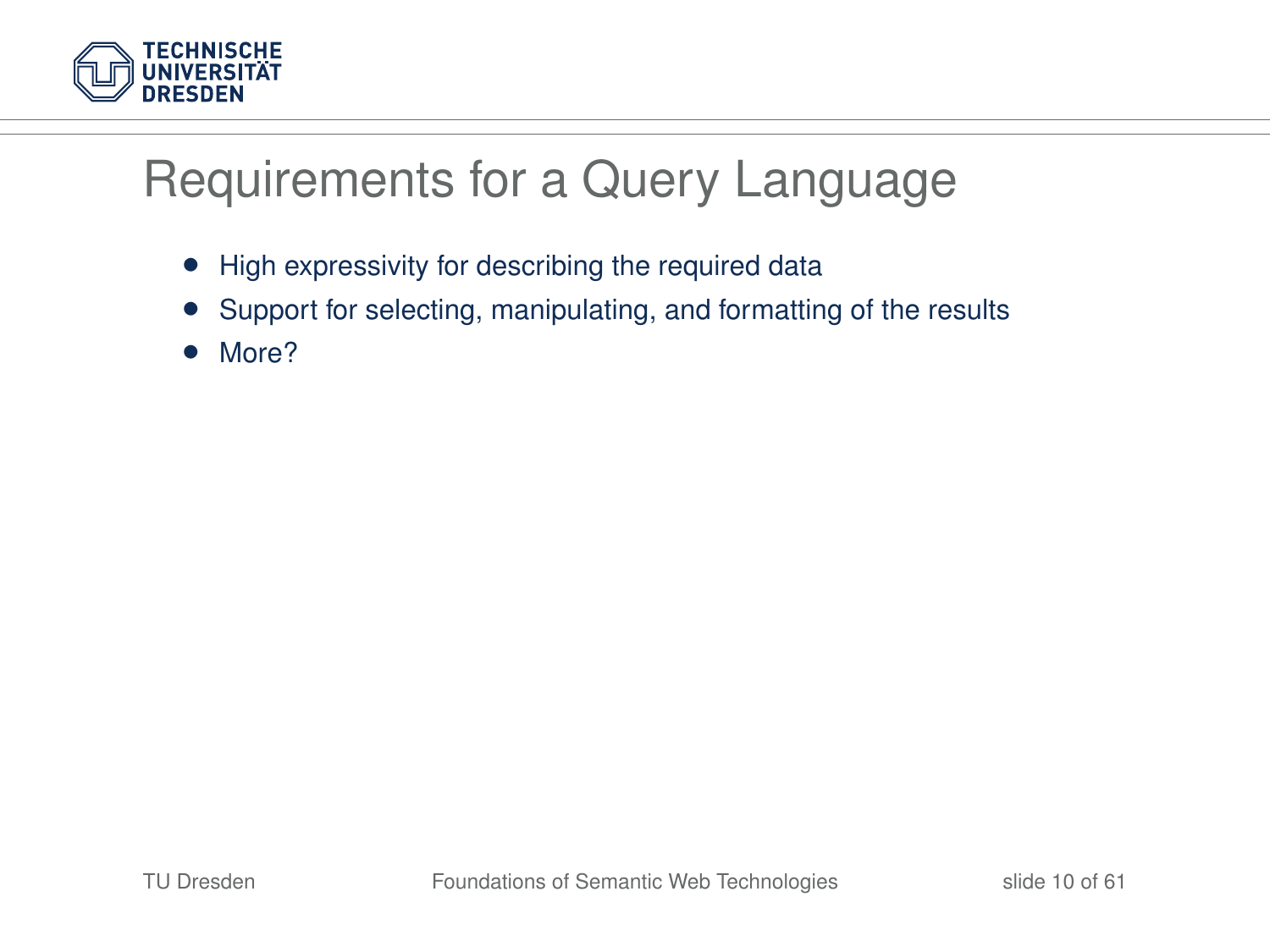

## Agenda

<span id="page-10-0"></span>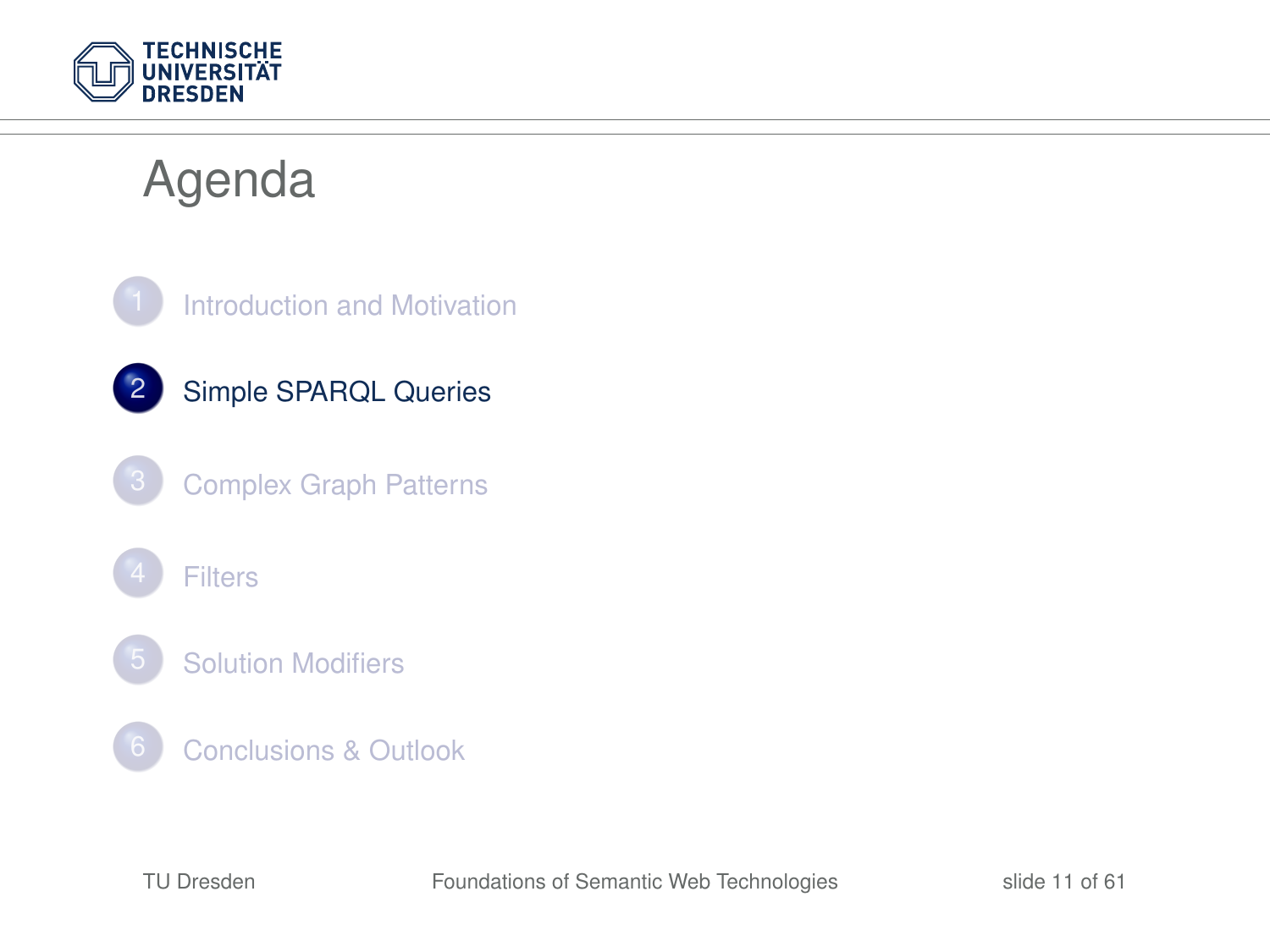

### **SPARQL**

#### SPARQL (pronounced sparkle) stands for **SPARQL Protocol And RDF Query Language**

- W3C Specification since 2008
- Extension to SPAROL 1.1 since 2013
- Query language to query RDF graphs
- Very practice relevant

#### Parts of the SPARQL 1.0 specification

- Query: The syntax and semantics of the query language
- Query Results XML Format: how to display results in XML
- Protocol for RDF: conveying SPARQL queries to a SPARQL query processing service and returning the results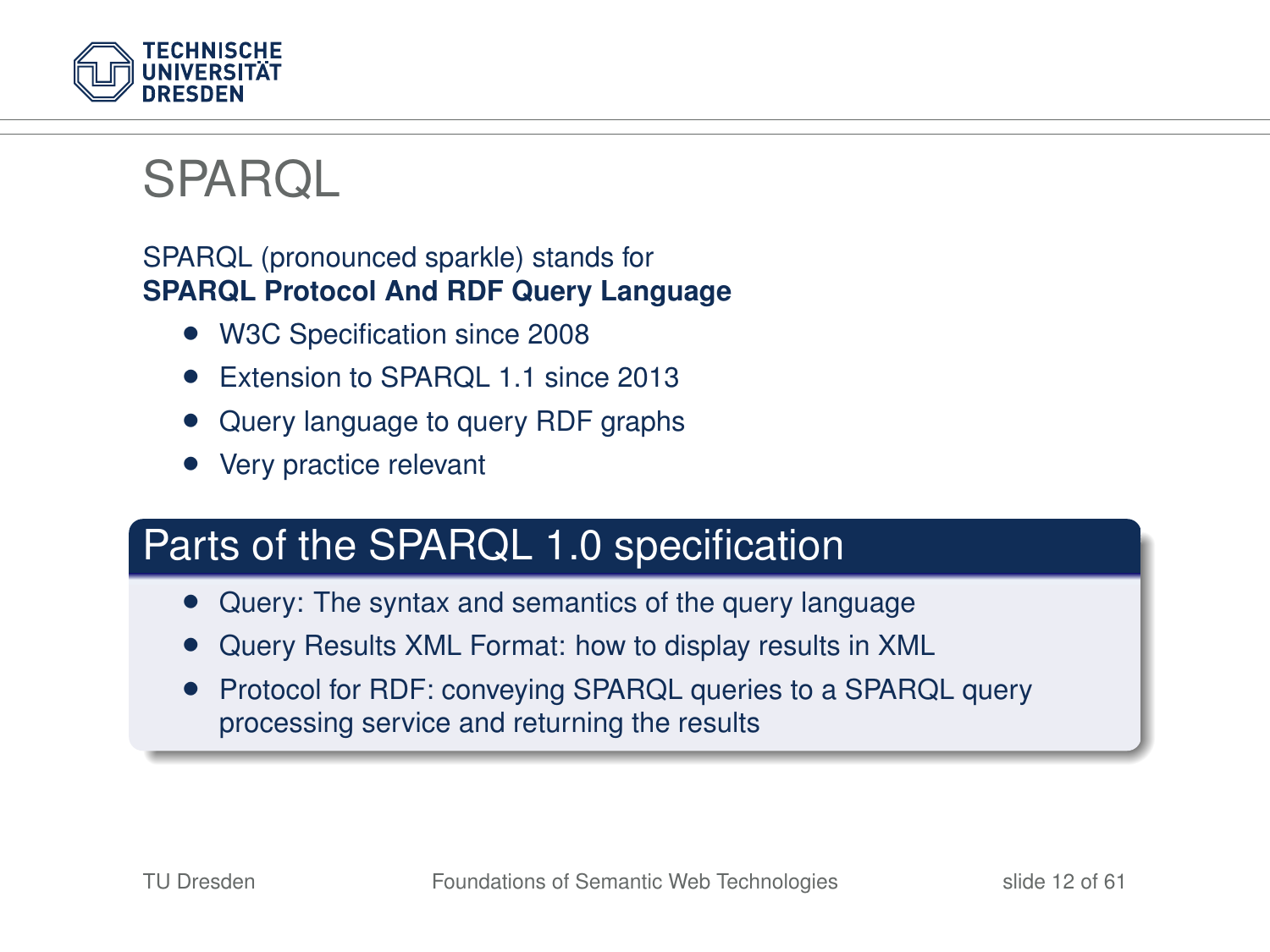

## Parts of the SPARQL 1.1 Specification

- Query: extends the language constructs for SPARQL queries
- Update: modify an RDF graph (addition, deletion)
- Graph Store HTTP Protocol: HTTP operations for managing a collection of graphs
- Entailment Regimes: query results with inferences
- Service Description: method for discovering, and vocabulary for describing SPARQL services
- Federation Extensions: executing distributed queries
- Query Results JSON Format: query results in JSON format
- Query Results CSV, TSV Format: comma and tab separated results format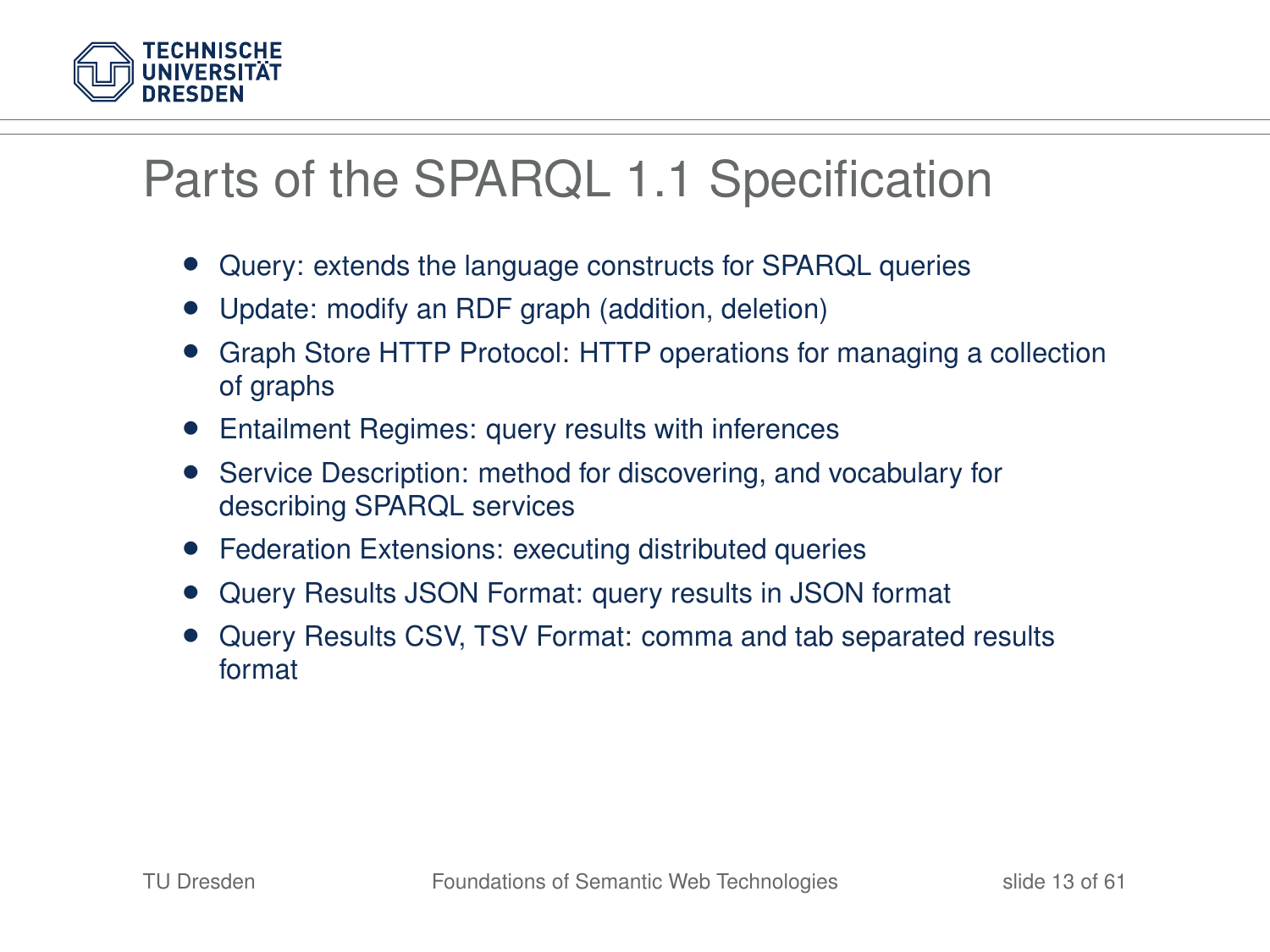

```
PREFIX foaf: <http://xmlns.com/foaf/0.1/>
SELECT ?name ?mbox
WHERE { ?x foaf:name ?name .
        ?x foaf:mbox ?mbox }
```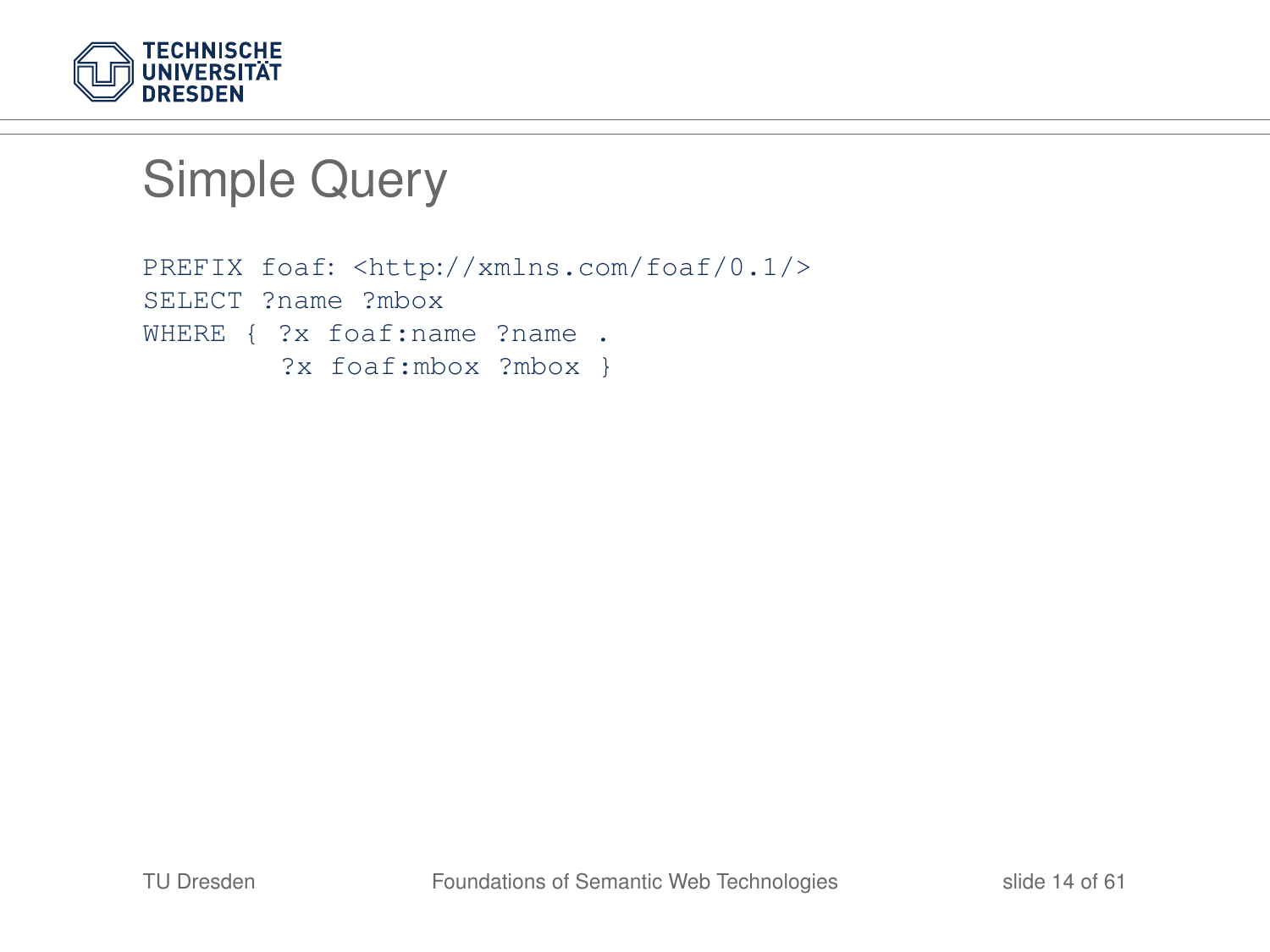

```
PREFIX foaf: <http://xmlns.com/foaf/0.1/>
SELECT ?name ?mbox
WHERE { ?x foaf:name ?name .
        ?x foaf:mbox ?mbox }
```
• The condition of the WHERE clause is called a query pattern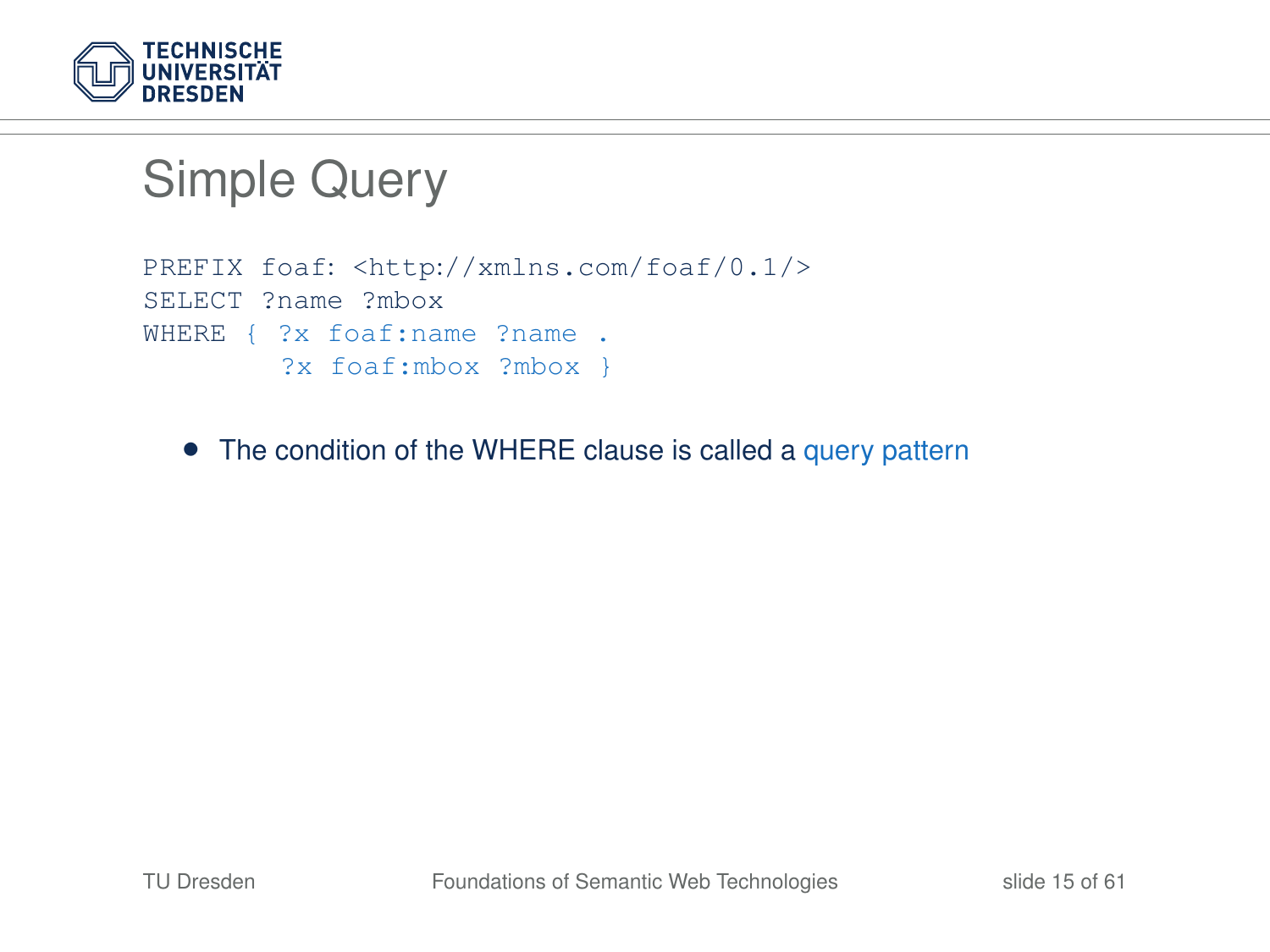

```
PREFIX foaf: <http://xmlns.com/foaf/0.1/>
SELECT ?name ?mbox
WHERE { ?x foaf:name ?name .
        ?x foaf:mbox ?mbox }
```
- The condition of the WHERE clause is called a query pattern
- The triples (possibly) with variables are called a basic graph pattern (BGP)
	- $\rightsquigarrow$  BGPs use the Turtle syntax for RDF
	- $\rightsquigarrow$  BGPs can contain variables (?variable/\$variable)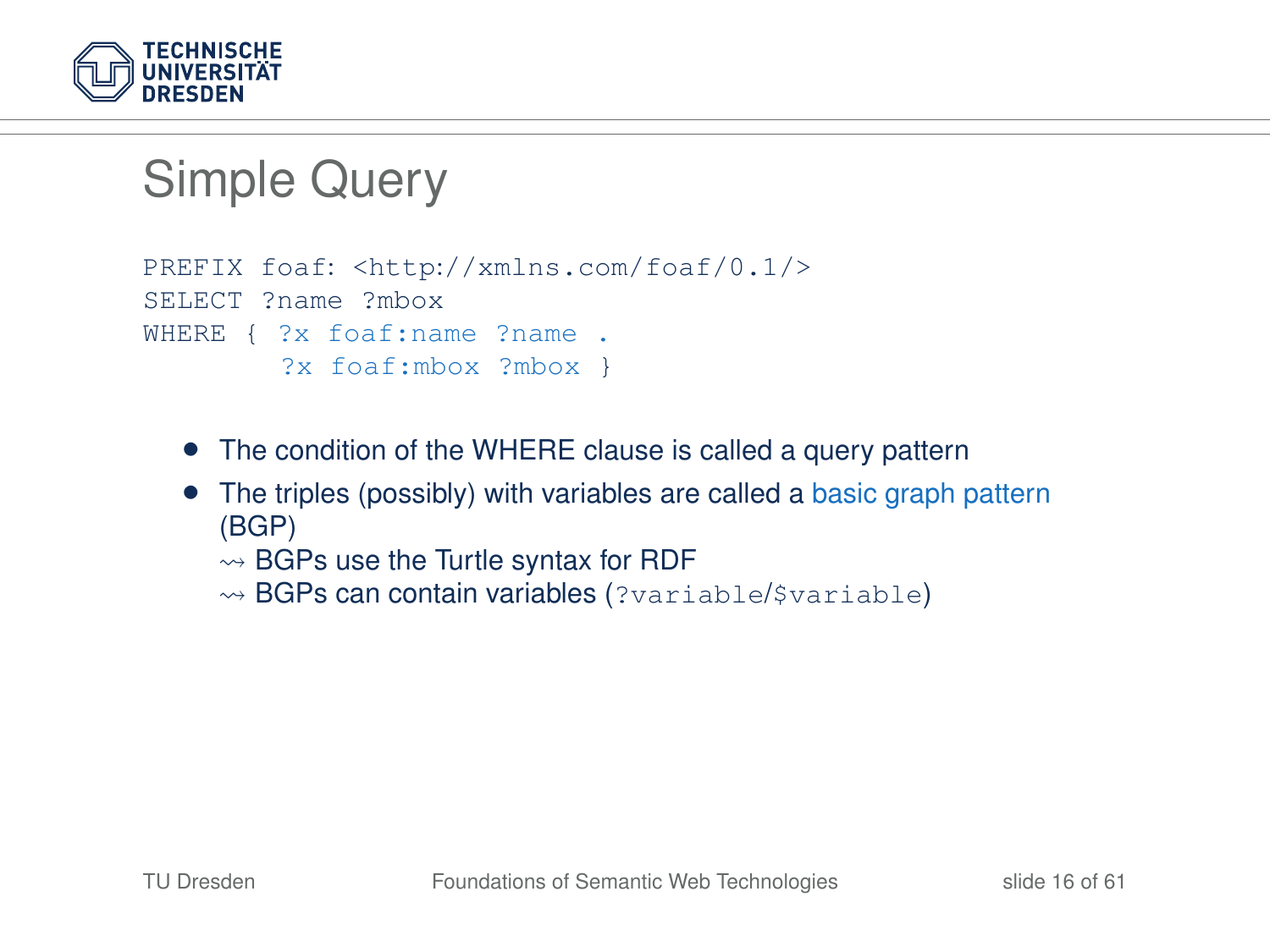

```
PREFIX foaf: <http://xmlns.com/foaf/0.1/>
SELECT ?name ?mbox
WHERE { ?x foaf:name ?name .
        ?x foaf:mbox ?mbox }
```
- The condition of the WHERE clause is called a query pattern
- The triples (possibly) with variables are called a basic graph pattern (BGP)
	- $\rightsquigarrow$  BGPs use the Turtle syntax for RDF
	- $\rightsquigarrow$  BGPs can contain variables (?variable/\$variable)
- Abbreviated IRIs are possible (PREFIX)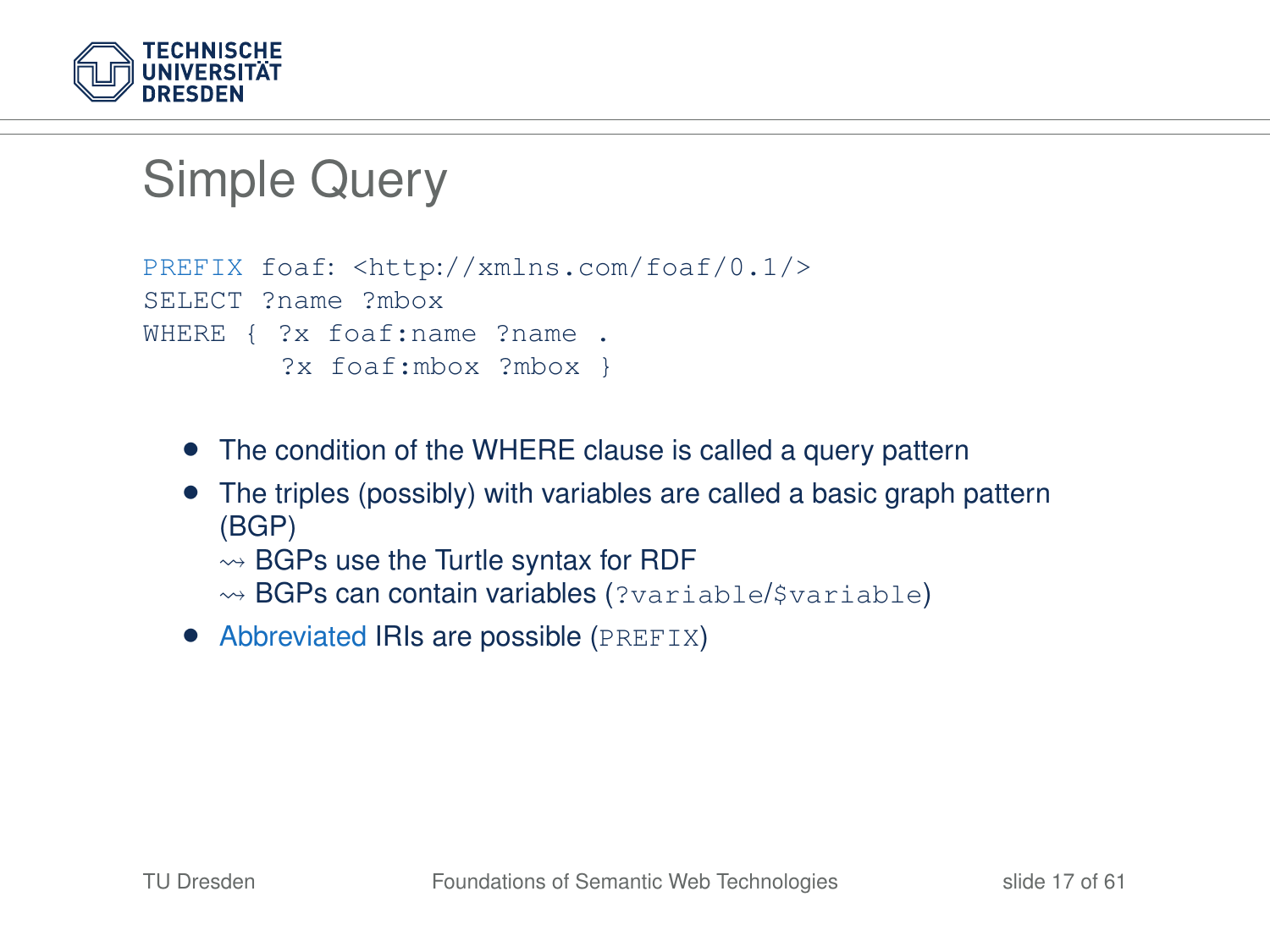

```
PREFIX foaf: <http://xmlns.com/foaf/0.1/>
SELECT ?name ?mbox
WHERE { ?x foaf:name ?name .
        ?x foaf:mbox ?mbox }
```
- The condition of the WHERE clause is called a query pattern
- The triples (possibly) with variables are called a basic graph pattern (BGP)
	- $\rightsquigarrow$  BGPs use the Turtle syntax for RDF
	- $\rightsquigarrow$  BGPs can contain variables (?variable/\$variable)
- Abbreviated IRIs are possible (PREFIX)
- Query result for the selected variables (SELECT)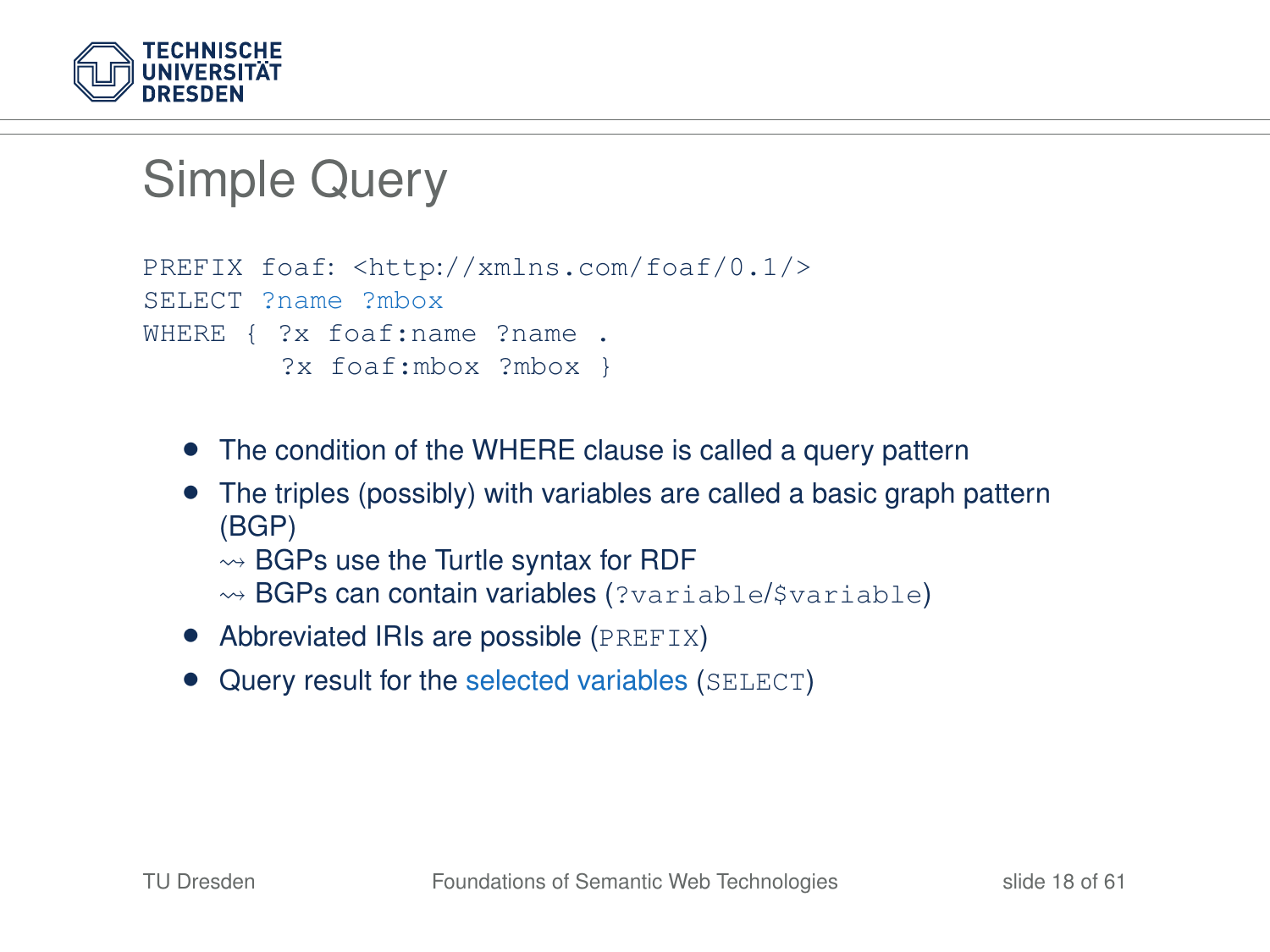

# Simple Query – Result

```
BGP: {?x foaf:name ?name . ?x foaf:mbox ?mbox}
@prefix foaf: http://xmlns.com/foaf/0.1/ .
_:a foaf:name "Birte Glimm" ;
    foaf:mbox "b.glimm@googlemail.com" ;
   foaf:icqChatID "b.glimm" ;
    foaf:aimChatID "b.glimm" .
_:b foaf:name "Sebastian Rudolph" ;
    foaf:mbox <rudolph@kit.edu> .
_:c foaf:name "Pascal Hitzler" ;
   foaf:aimChatID "phi" .
foaf:icqChatID rdfs:subPropertyOf foaf:nick .
foaf:name rdfs:domain foaf:Person .
```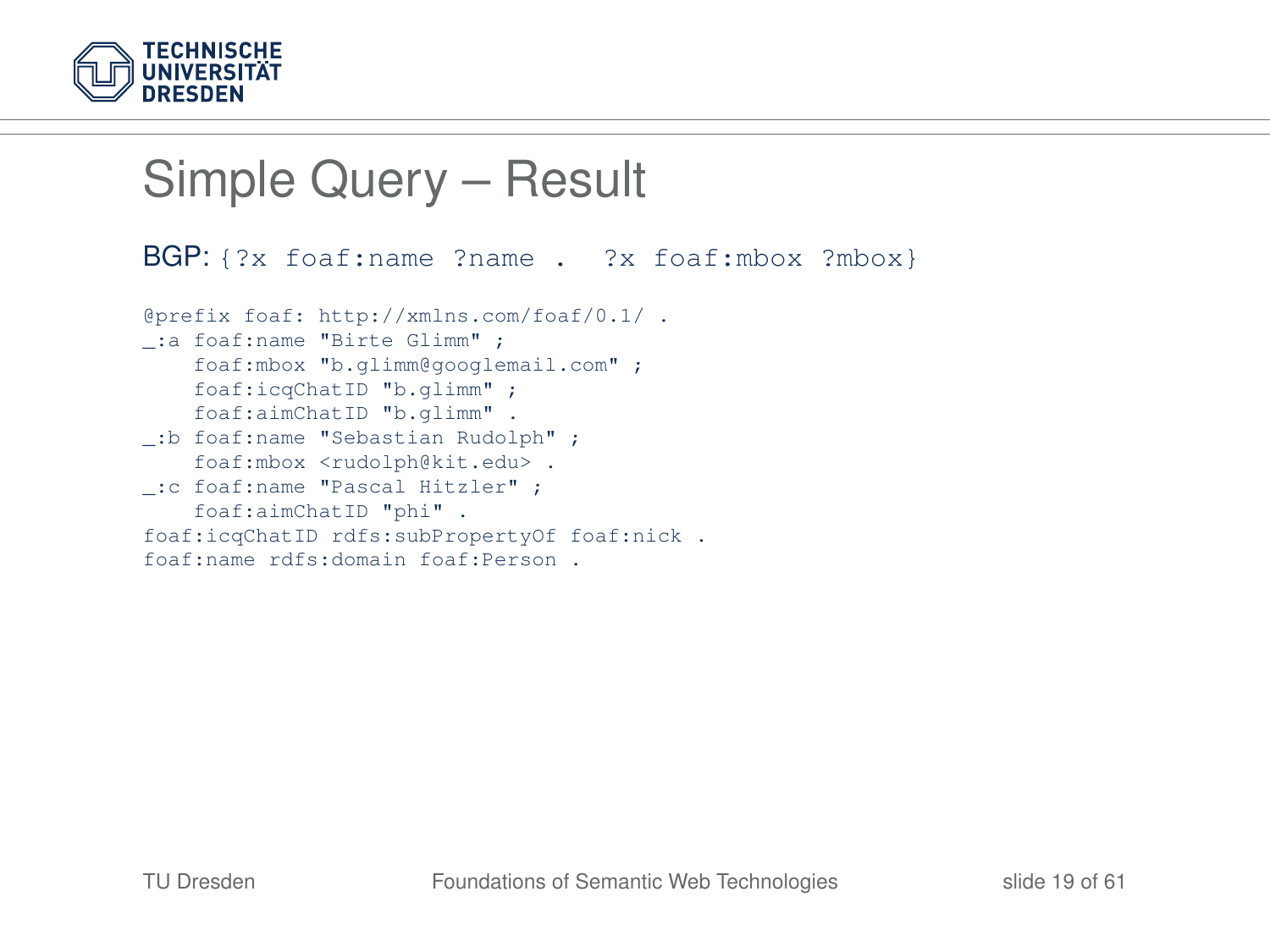

#### Simple Query – Result BGP: {?x foaf:name ?name . ?x foaf:mbox ?mbox} @prefix foaf: http://xmlns.com/foaf/0.1/ . \_:a foaf:name "Birte Glimm" ; foaf:mbox "b.glimm@googlemail.com" ; foaf:icqChatID "b.glimm" ; foaf:aimChatID "b.glimm" . \_:b foaf:name "Sebastian Rudolph" ; foaf:mbox <rudolph@kit.edu> . \_:c foaf:name "Pascal Hitzler" ; foaf:aimChatID "phi" . foaf:icqChatID rdfs:subPropertyOf foaf:nick . foaf:name rdfs:domain foaf:Person .

#### BGP matching results:

|    | name                | mbox                                            |  |
|----|---------------------|-------------------------------------------------|--|
| :a | "Birte Glimm"       | "b.glimm@googlemail.com"                        |  |
|    | "Sebastian Rudolph" | <mailtorudolph@kit.edu></mailtorudolph@kit.edu> |  |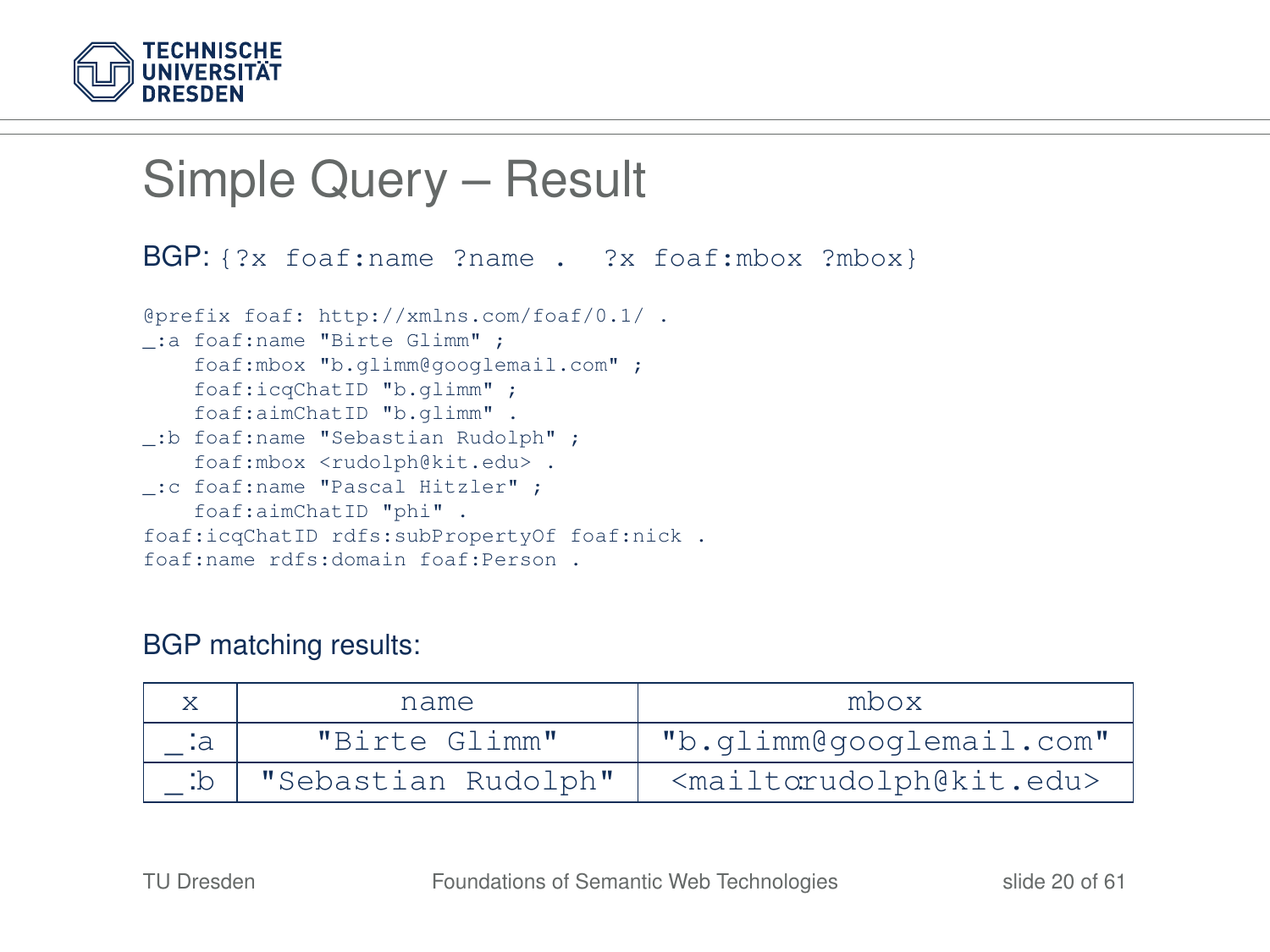

### Simple Query – Result

```
PREFIX foaf: <http://xmlns.com/foaf/0.1/>
SELECT ?name ?mbox
WHERE { ?x foaf:name ?name .
        ?x foaf:mbox ?mbox }
```
#### BGP matching results:

|      | name.               | mbox                                            |  |
|------|---------------------|-------------------------------------------------|--|
| . ta | "Birte Glimm"       | "b.glimm@googlemail.com"                        |  |
| :b   | "Sebastian Rudolph" | <mailtorudolph@kit.edu></mailtorudolph@kit.edu> |  |

#### Query results:

| name.               | mbox                                            |
|---------------------|-------------------------------------------------|
| "Birte Glimm"       | "b.glimm@googlemail.com"                        |
| "Sebastian Rudolph" | <mailtorudolph@kit.edu></mailtorudolph@kit.edu> |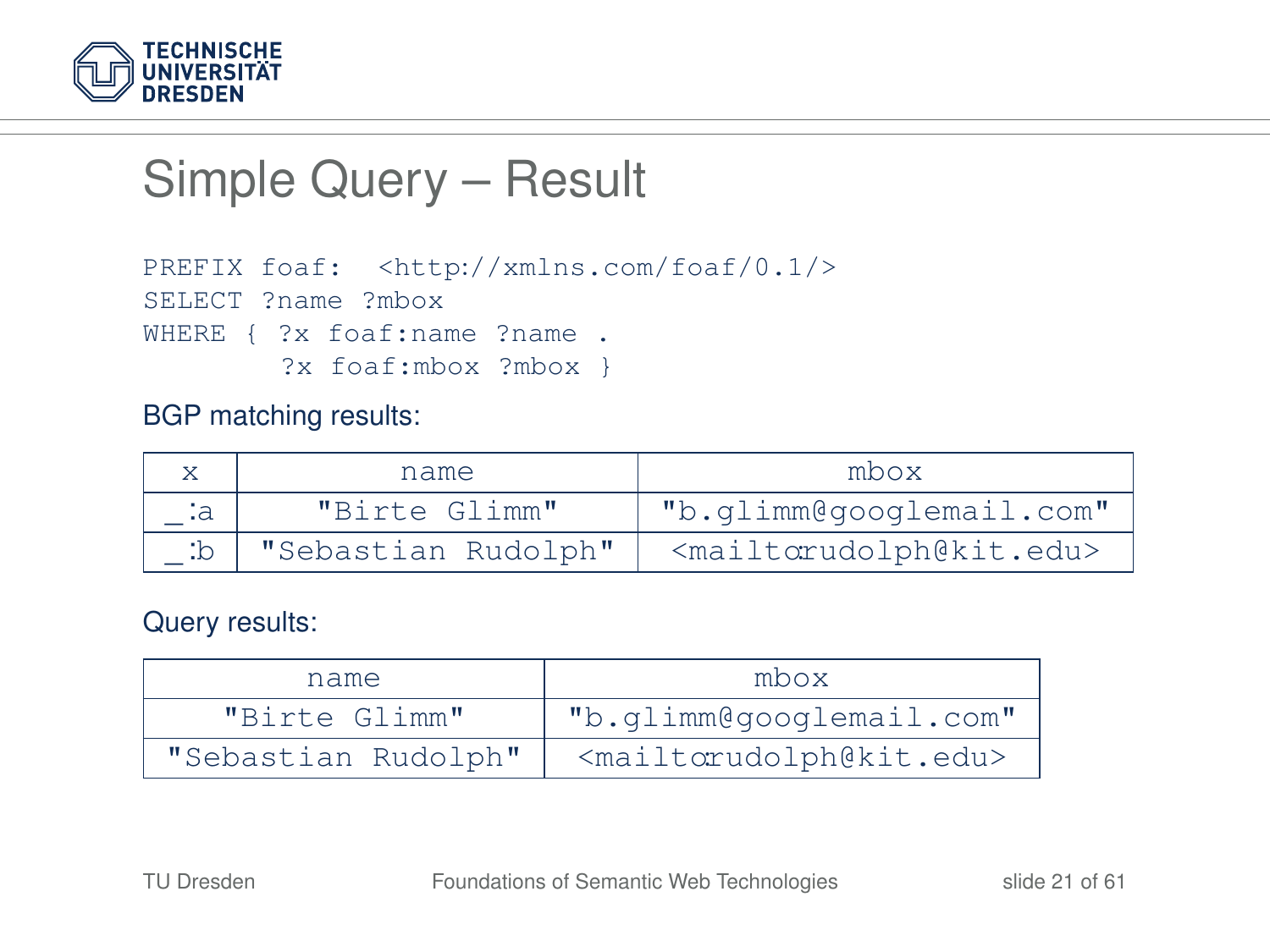

#### Basic Graph Patterns

The most basic query patterns are basic graph patterns

- Set of RDF triples in Turtle syntax
- Turtle abbreviations (such as, and;) allowed
- Variables are prefixed by ? or  $\frac{1}{2}$  (?x identifies the same variable as  $\frac{1}{2}$ x)
- Variables can appear in subject, predicate, and object position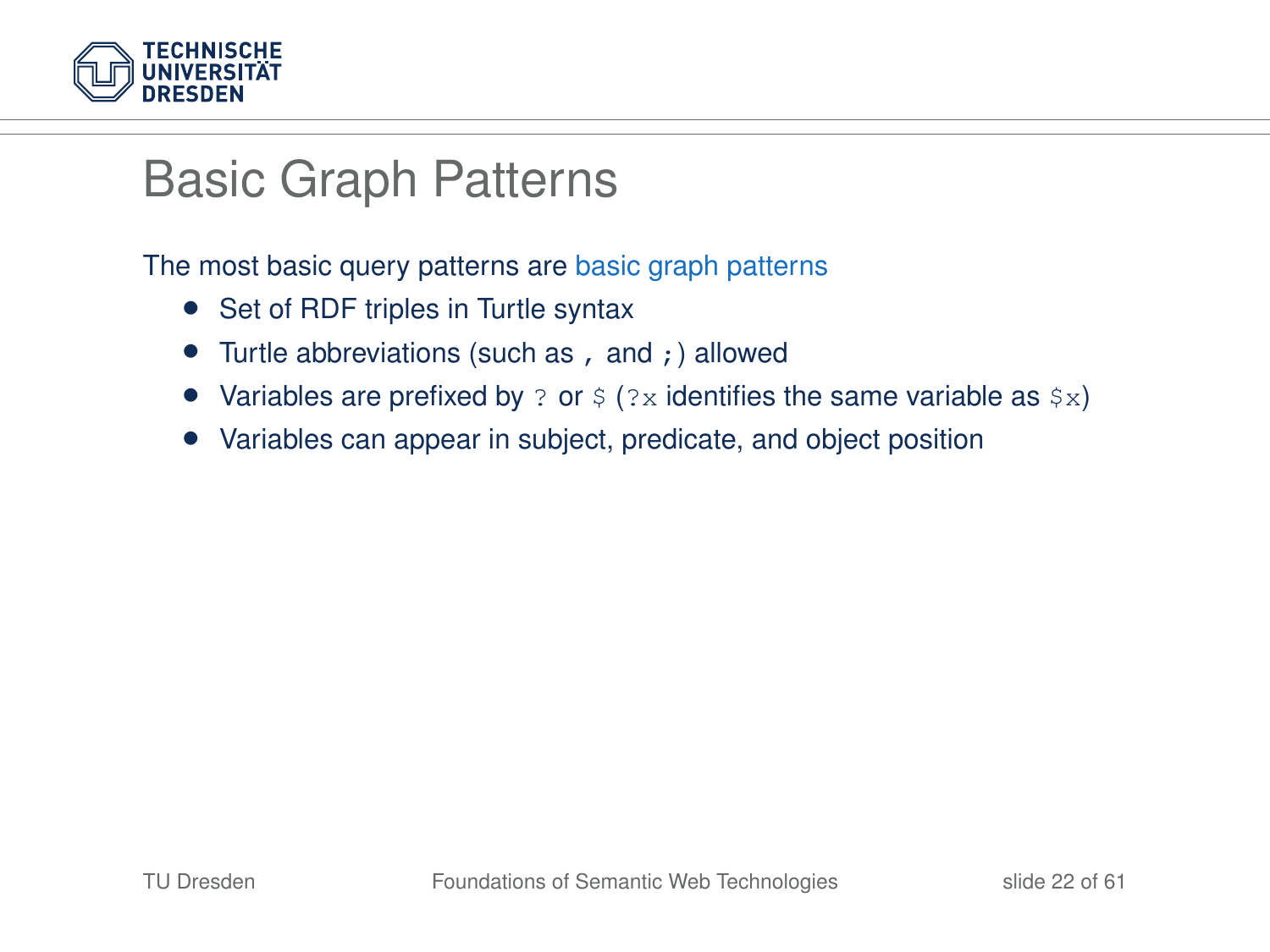

### Basic Graph Patterns

The most basic query patterns are basic graph patterns

- Set of RDF triples in Turtle syntax
- Turtle abbreviations (such as, and;) allowed
- Variables are prefixed by ? or  $\frac{1}{2}$  (?x identifies the same variable as  $\frac{1}{2}$ x)
- Variables can appear in subject, predicate, and object position

#### permitted  $\neq$  readable:

```
PREFIX foaf: <http://xmlns.com/foaf/0.1/>
SELECT ?rf456df ?ac66sB
WHERE { ?h4dF8Q foaf:name ?rf456df .
       ?h4dF8Q foaf:mbox ?ac66sB }
```
(semantically equivalent to the previous query)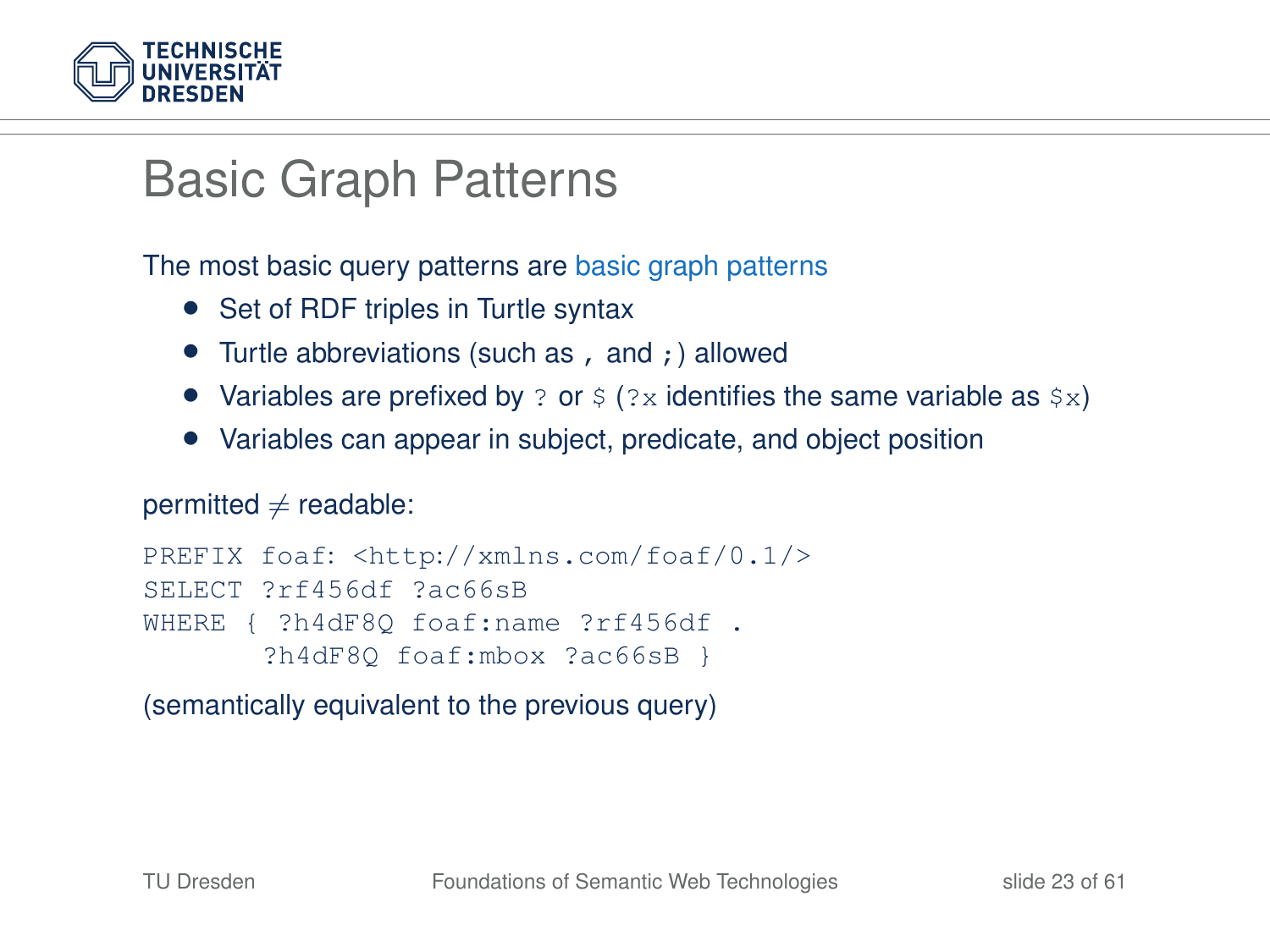

#### Blank Nodes **What meaning do blank nodes have in SPARQL?**

Blank nodes in query patterns:

- Permitted as subject or object (as in RDF)
- Arbitrary ID, but reuse in different BGPs within one query not permitted
- Act like variables, but cannot be selected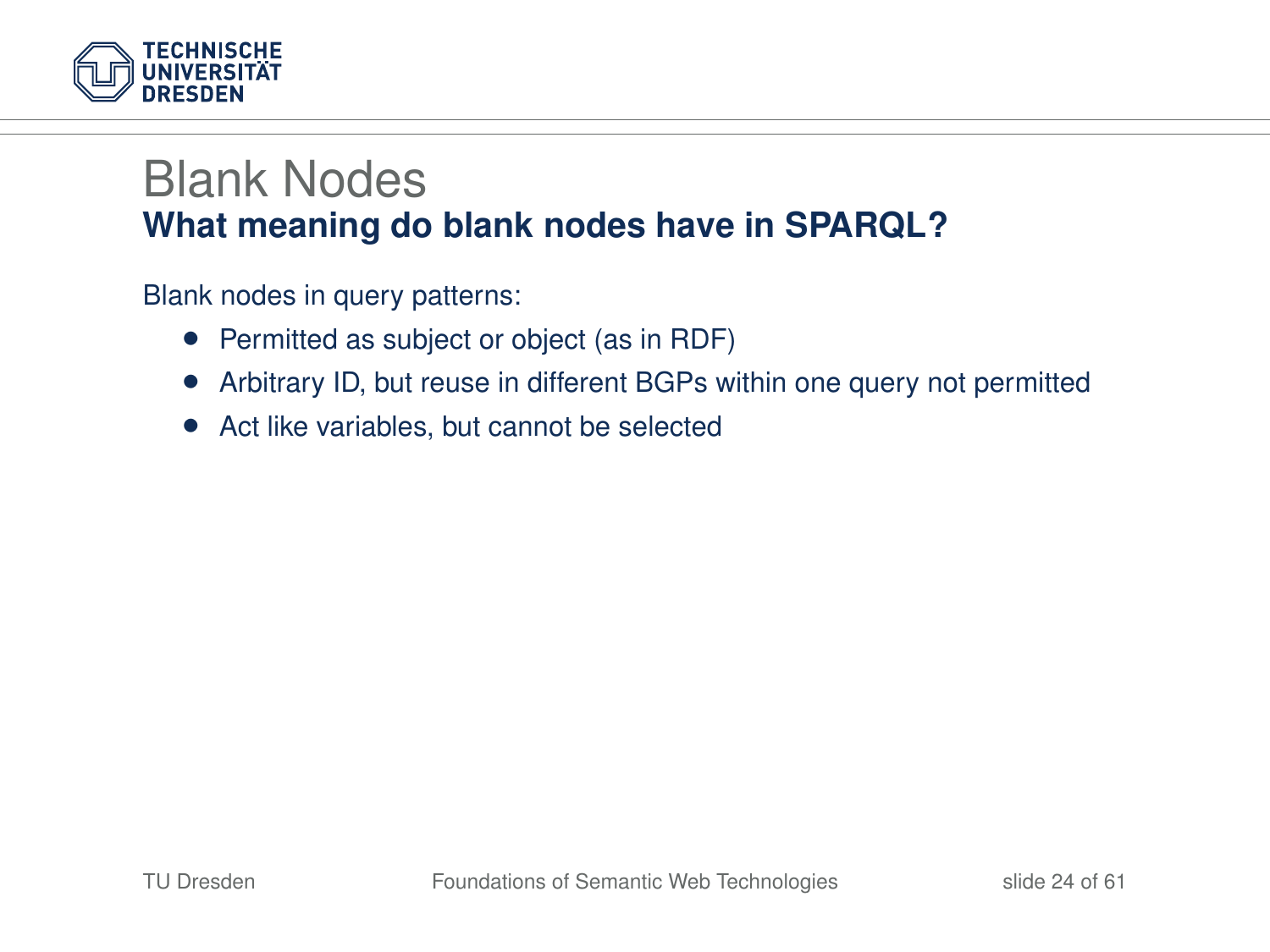

#### Blank Nodes **What meaning do blank nodes have in SPARQL?**

Blank nodes in query patterns:

- Permitted as subject or object (as in RDF)
- Arbitrary ID, but reuse in different BGPs within one query not permitted
- Act like variables, but cannot be selected

Blank nodes in results:

- Placeholder for unknown elements
- Arbitrary IDs (possibly different from the IDs in the input RDF graph), but repeated occurrences in results denote the same element:

| subi | value     |
|------|-----------|
|      | "for"     |
|      | "example" |

| subj | value     |
|------|-----------|
|      | "for"     |
|      | "example" |

| subj | value     |
|------|-----------|
| ÷ Z. | "for"     |
| : 7. | "example" |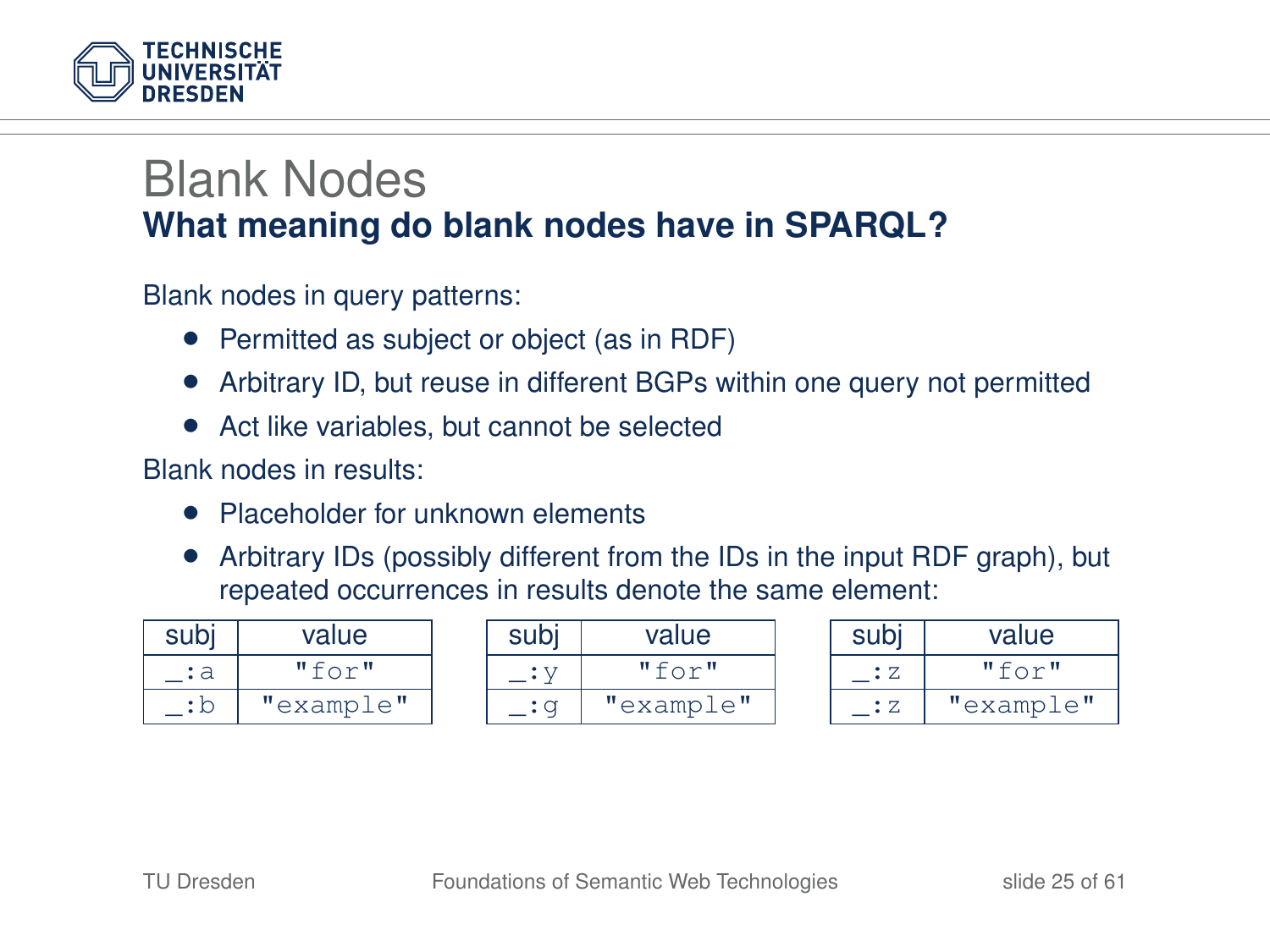

#### Datasets and FROM (NAMED)

- No FROM clause is required
- Each SPARQL service specifies a dataset of one default graph and zero or more named graphs

No FROM clause

- $\rightarrow$  evaluation over the default graph
- FROM NAMED in combination with the GRAPH keyword
	- $\rightarrow$  evaluation over a named graph

FROM clause

 $\rightarrow$  creation of a fresh default graph for the query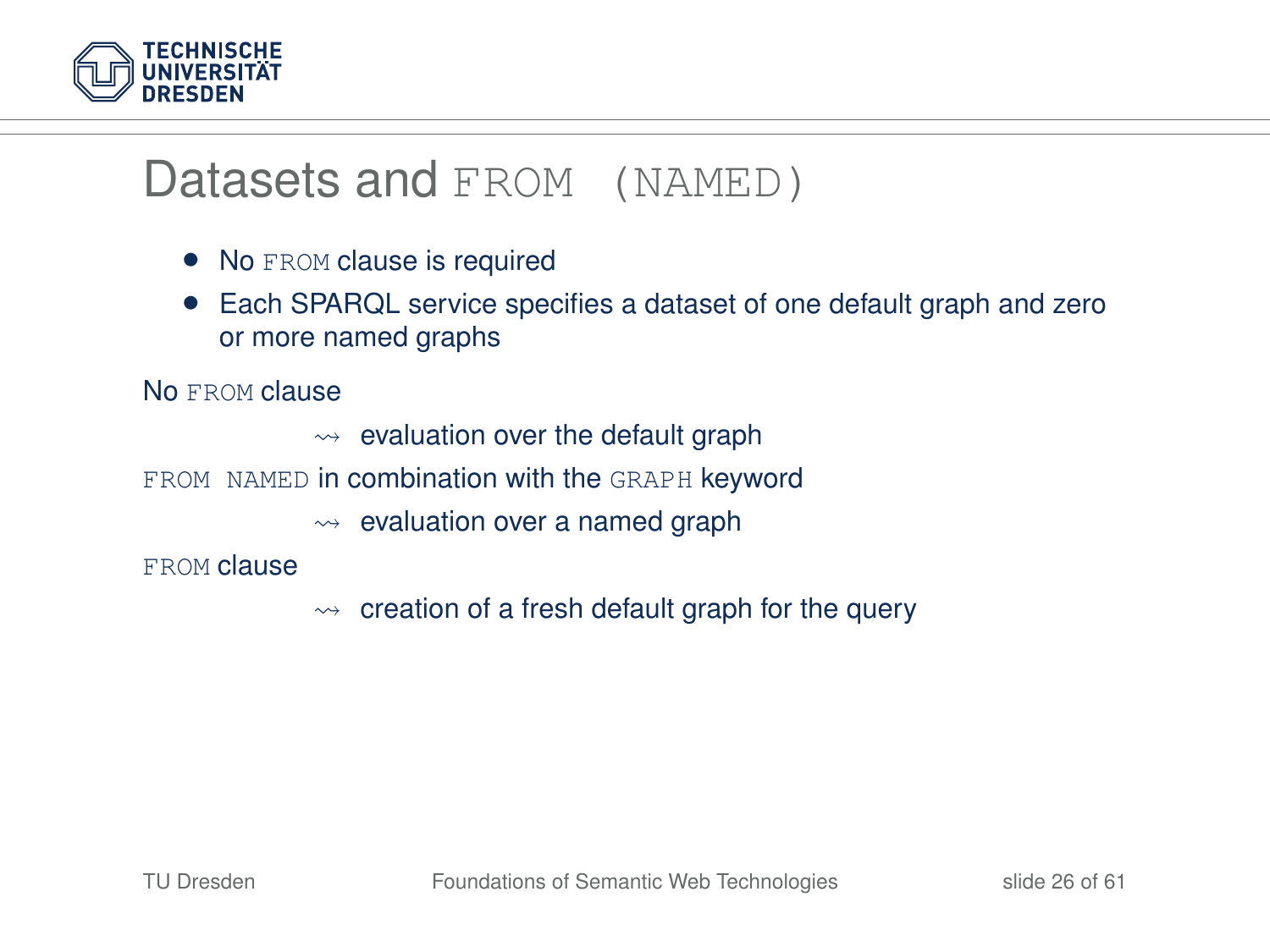

# Example for Named Graphs

#### Query with FROM NAMED clause

```
SELECT ?g ?name ?mbox
FROM NAMED <http://ex.org/a>
FROM NAMED <http://ex.org/b>
WHERE {
 GRAPH ?g
    { ?x foaf:name ?name.
      ?x foaf:mbox ?mbox }
}
```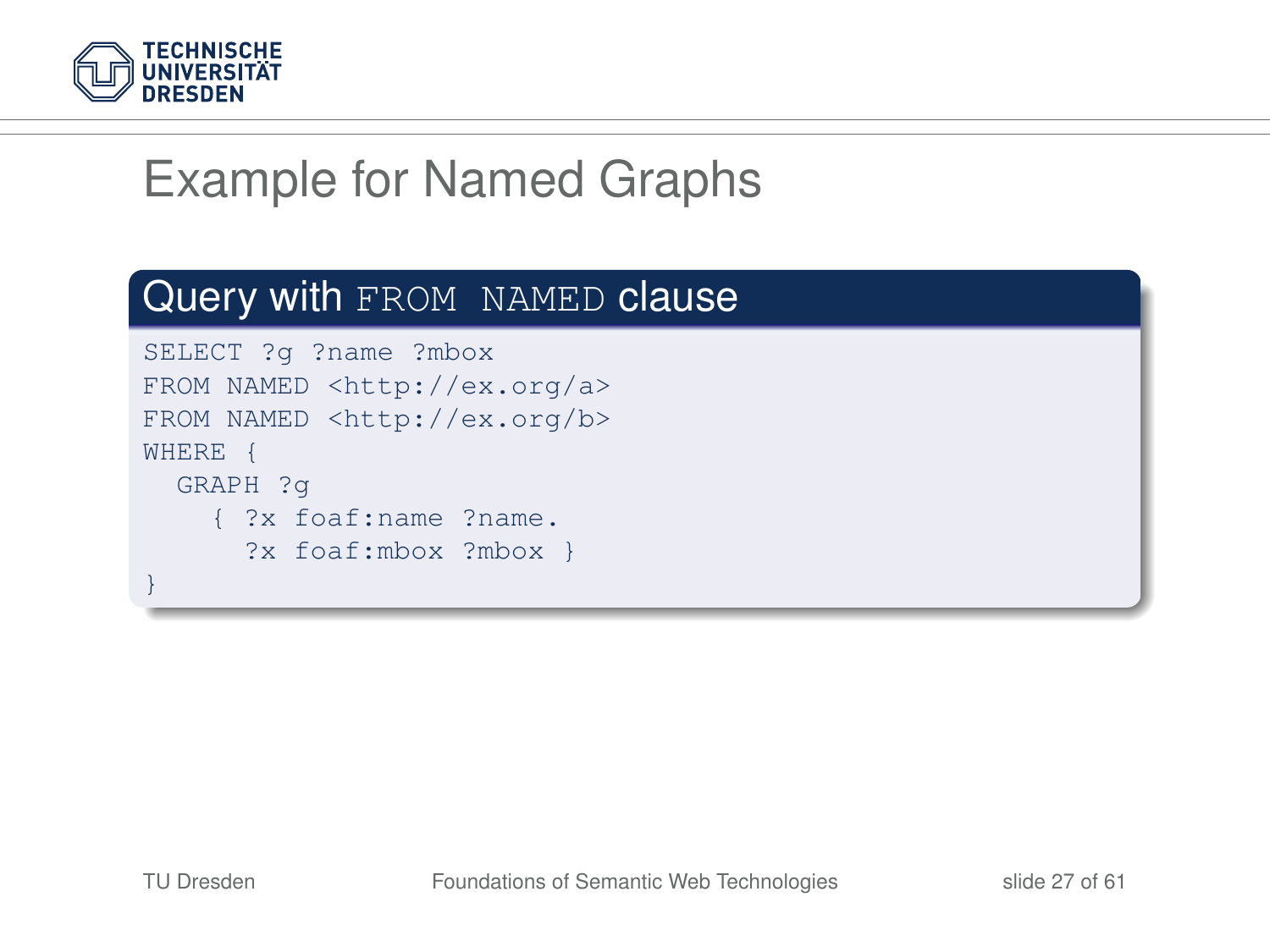

### **Datatypes**

|                     | @prefix xsd: <http: 2001="" www.w3.org="" xmlschema#=""> .</http:> |  |
|---------------------|--------------------------------------------------------------------|--|
|                     | @prefix ex: <http: example.org=""></http:> .                       |  |
| ex:ex1 ex:p "test". |                                                                    |  |
|                     | ex:ex2 ex:p "test"^^xsd:string.                                    |  |
|                     | ex:ex3 ex:p "test"@en.                                             |  |
|                     | ex:ex4 ex:p "42"^^xsd:integer.                                     |  |

Which matches does the following BGP have?

```
{ ?subject <http://example.org/p> "test" . }
```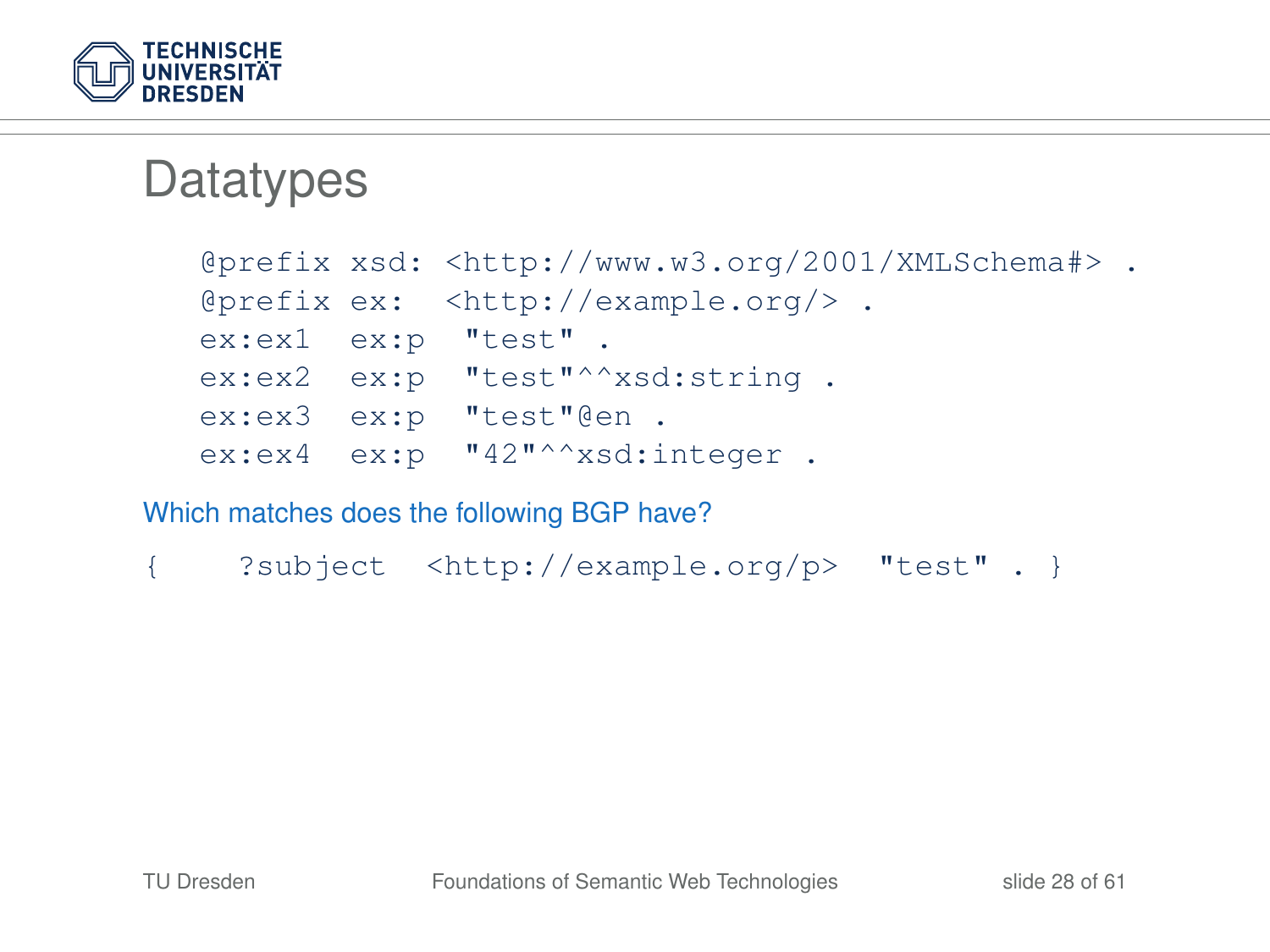

### **Datatypes**

|  | @prefix xsd: <http: 2001="" www.w3.org="" xmlschema#=""> .</http:> |  |
|--|--------------------------------------------------------------------|--|
|  | @prefix ex: <http: &.<="" example.org="" td=""><td></td></http:>   |  |
|  | ex:ex1 ex:p "test".                                                |  |
|  | ex:ex2 ex:p "test"^^xsd:string.                                    |  |
|  | ex:ex3 ex:p "test"@en.                                             |  |
|  | $ex:ex4$ $ex:p$ " $42"$ "xsd:integer.                              |  |

Which matches does the following BGP have?

{ ?subject <http://example.org/p> "test" . }

 $\Leftrightarrow$  ex: ex1 is the only result

 $\rightarrow$  Exact match for the datatypes is required

But: Abbreviations for numerical values allowed

{ ?subject <http://example.org/p> 42 . }

 $\rightarrow$  The datatype is determined from the syntactic form xsd:integer (42), xsd:decimal (42.2), xsd:double (1.0e6)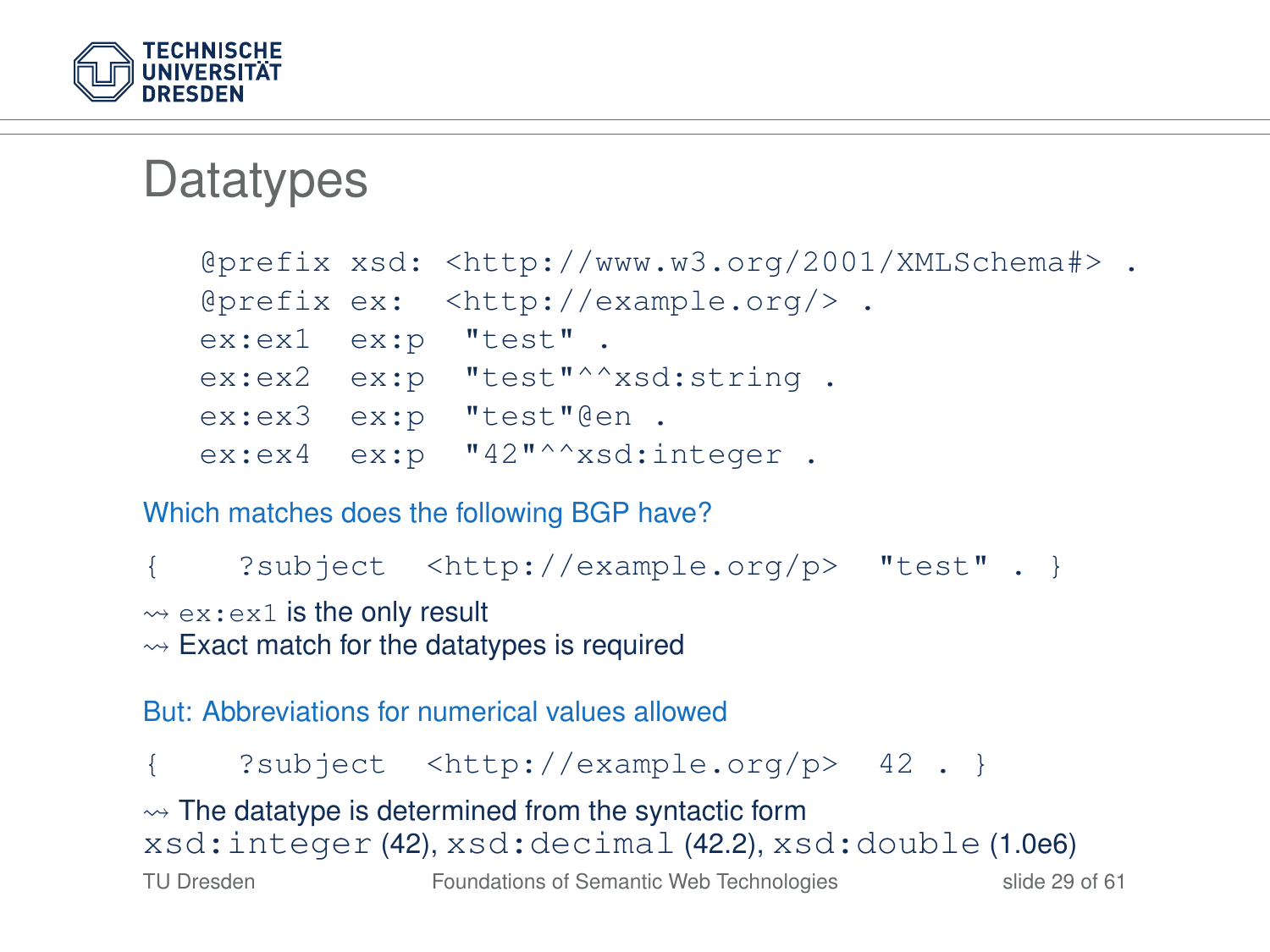

## Agenda

<span id="page-29-0"></span>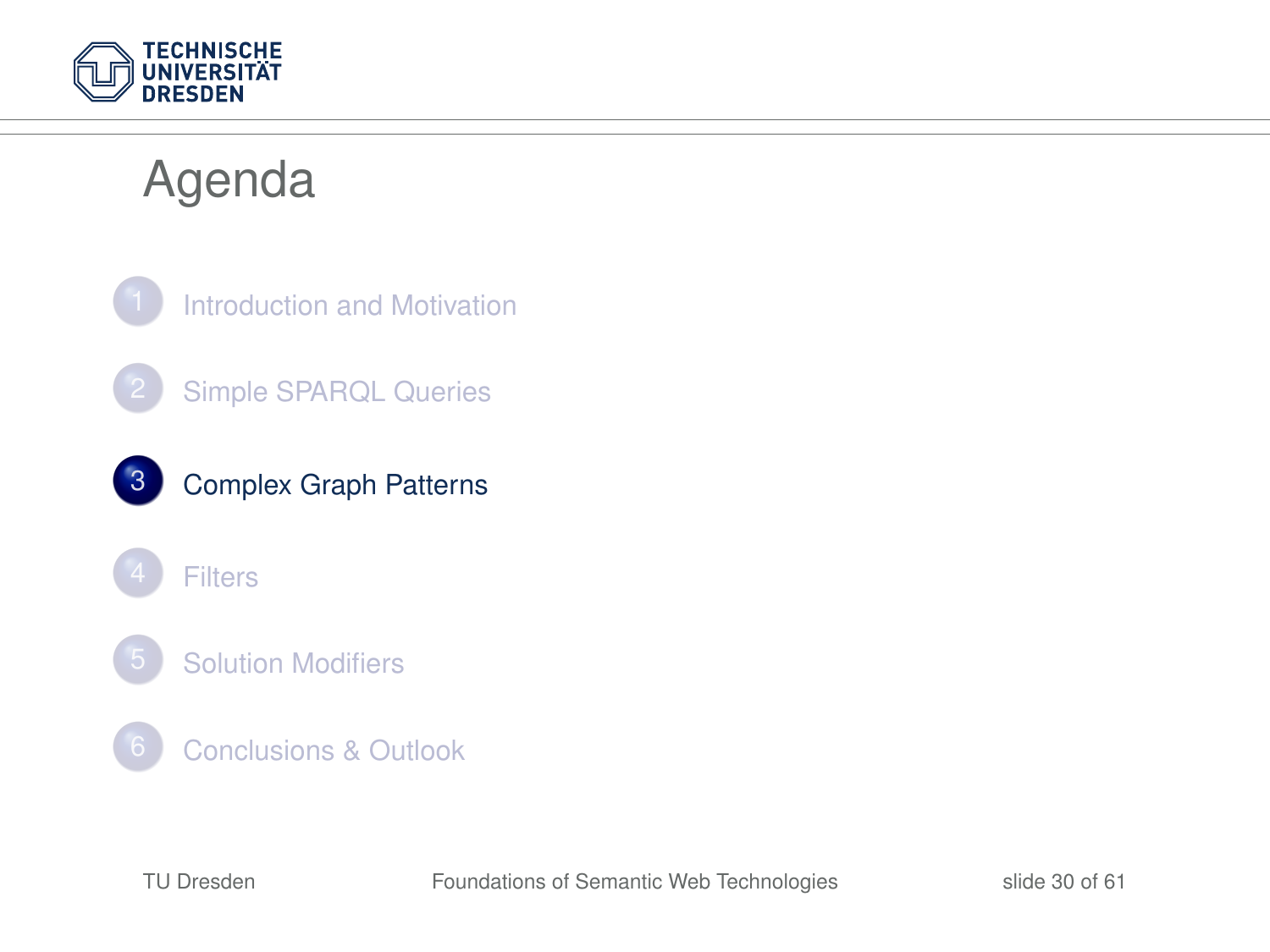

```
Group Graph Patterns
```

```
Basic graph patterns can be grouped by \{\ldots\}.
```
Example:

```
PREFIX ex: <http://example.org/>
SELECT ?titel ?author
WHERE
{ { ?book ex:publishedBy <http://springer.com>.
    ?book ex:titel ?titel . }
  { }
  ?book ex:author ?author .
}
```
 $\rightsquigarrow$  Only useful in combination with additional constructors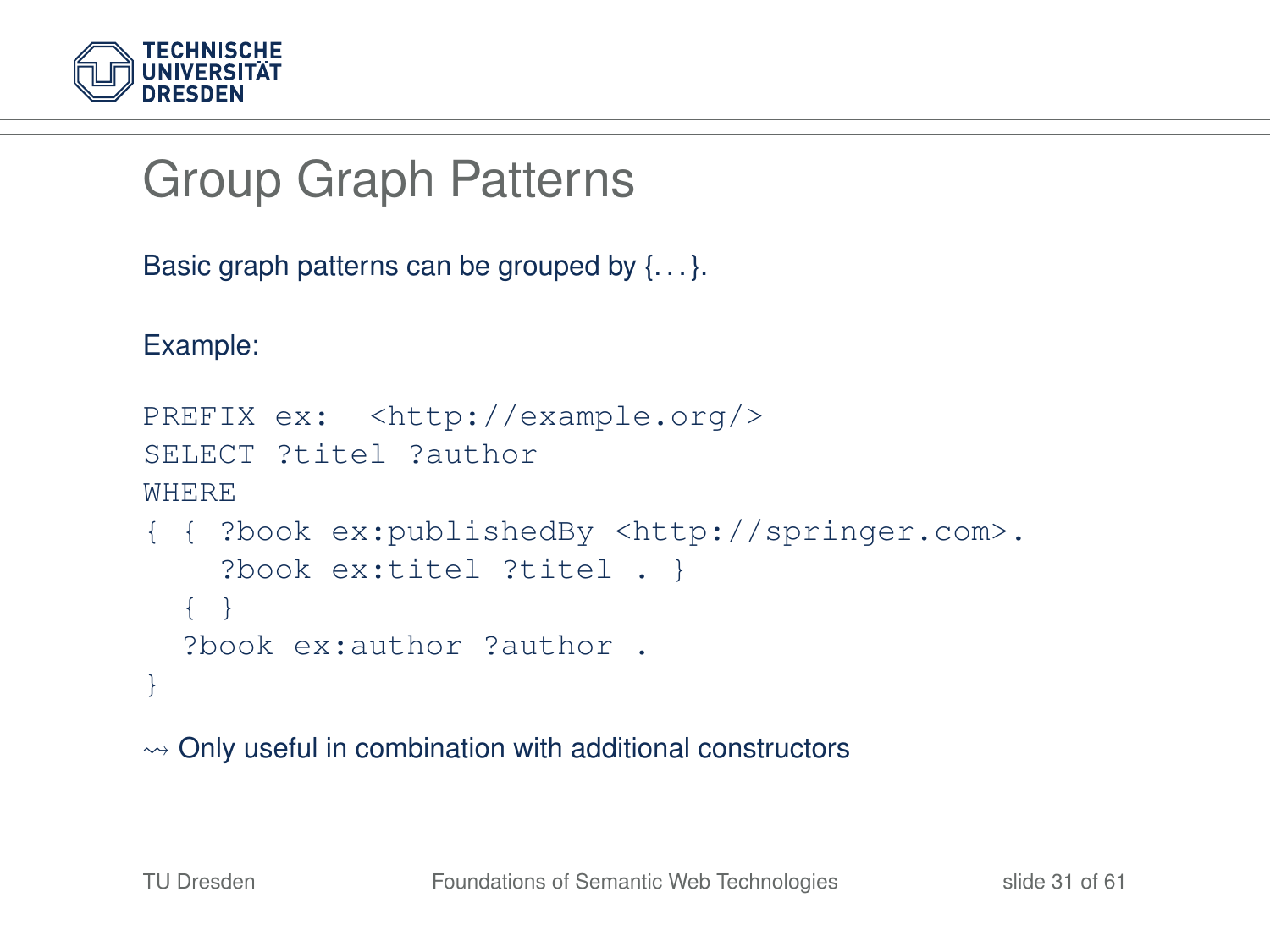

# Optional Patterns

The keyword OPTIONAL permits the specification of optional parts for a graph pattern.

Example:

```
{ ?book ex:publishedBy <http://springer.com> .
 OPTIONAL { ?book ex:titel ?titel . }
 OPTIONAL { ?book ex:author ?author . }
}
```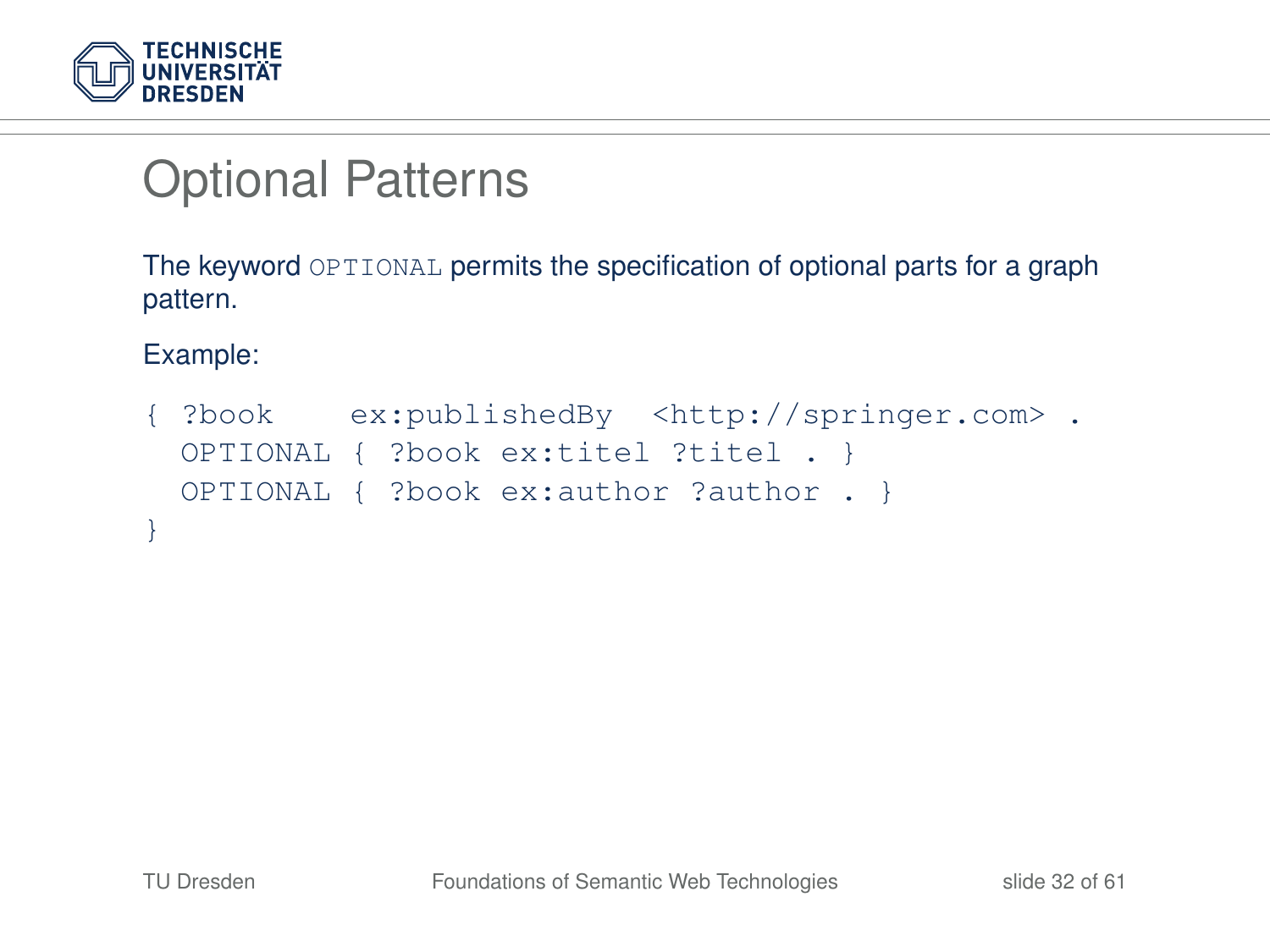

# Optional Patterns

The keyword OPTIONAL permits the specification of optional parts for a graph pattern.

Example:

{ ?book ex:publishedBy <http://springer.com> . OPTIONAL { ?book ex:titel ?titel . } OPTIONAL { ?book ex:author ?author . } }

 $\rightarrow$  Parts of the query result can be unbound:

| book                                                    | titel          | author                               |
|---------------------------------------------------------|----------------|--------------------------------------|
| <http: book1="" ex.org=""></http:>                      | "Titel1"       | <http: author1="" ex.org=""></http:> |
| <http: book2="" ex.org=""></http:>                      | "Titel2"       |                                      |
| <http: book3="" ex.org=""></http:>                      | $"$ Titel $3"$ | . : a                                |
| $\left\langle \text{http://ex.org/book4} \right\rangle$ |                | . :a                                 |
| <http: book5="" ex.org=""></http:>                      |                |                                      |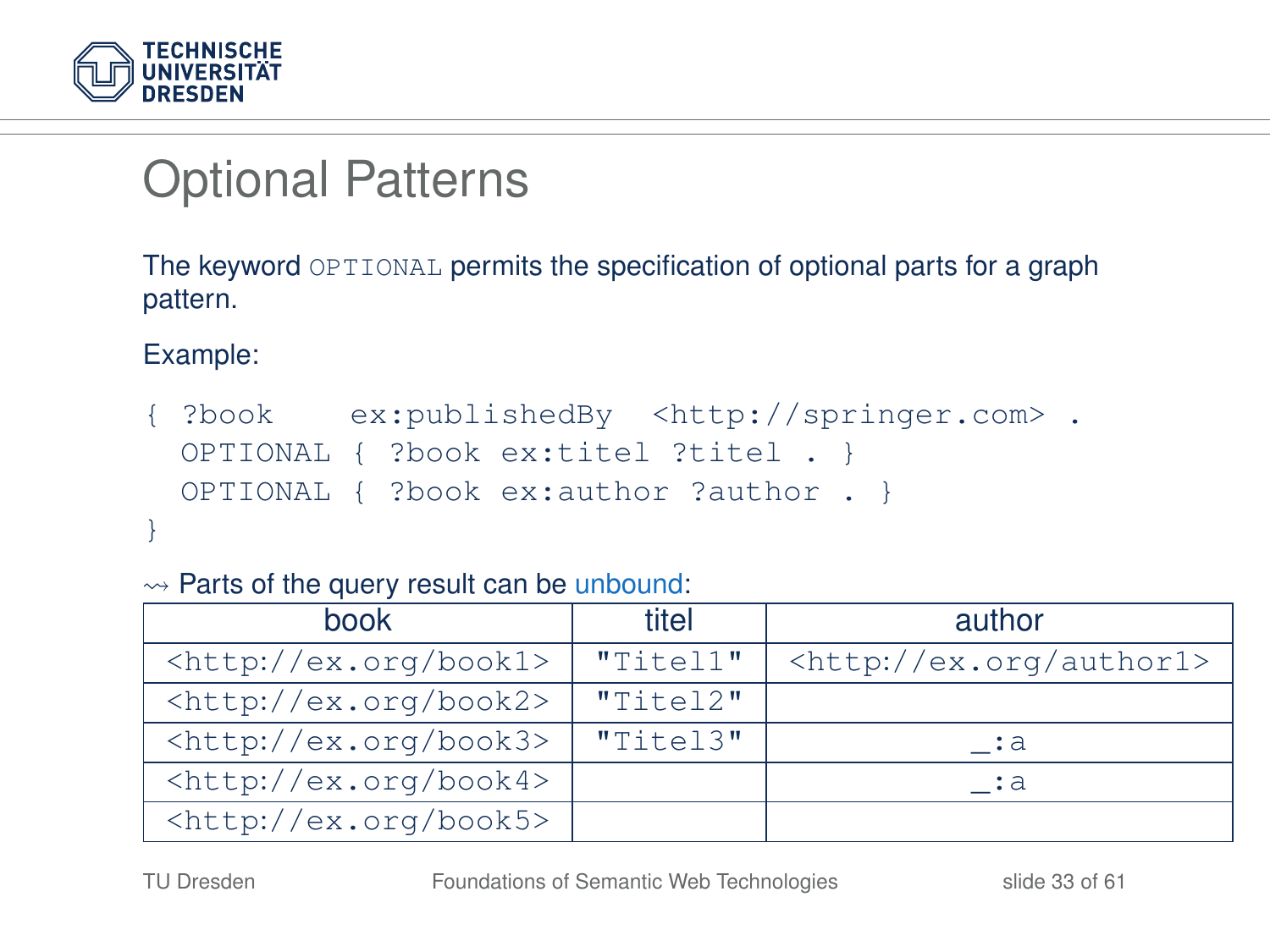

## Alternative Patterns

The keyword UNION allows for specifying alternative parts for a pattern.

Example:

```
{ ?book ex:publishedBy <http://springer.com> .
  { ?book ex:author ?author . } UNION
  { ?book ex:editor ?author . }
}
```
 $\rightarrow$  Results corresponds to the union of the results for the first BGP with the results for one of the additional BGPs

Remark: Identical variables within different UNION patterns do not influence each other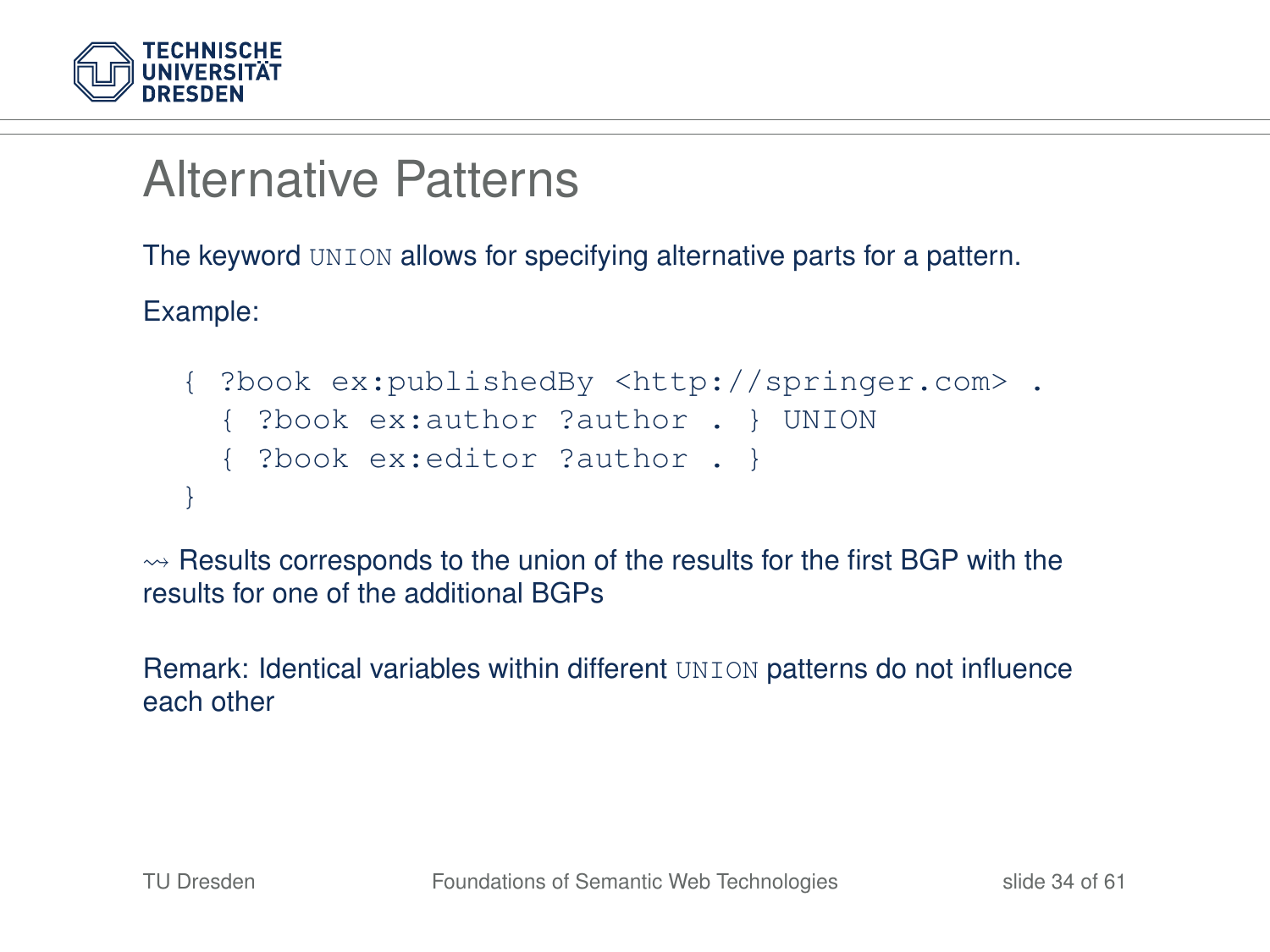

#### Excercise

| Data                                    |                                                                      |
|-----------------------------------------|----------------------------------------------------------------------|
|                                         | @prefix dc10: <http: 1.0="" dc="" elements="" purl.org=""></http:> . |
|                                         | @prefix dc11: <http: 1.1="" dc="" elements="" purl.org=""></http:> . |
| @prefix ex: <http: ex.org=""></http:> . |                                                                      |
|                                         | .: a dc10:title "SPARQL Query Tutorial".                             |
| :a dc10:creator "Alice".                |                                                                      |
|                                         |                                                                      |
| :b dc11:creator "Bob".                  |                                                                      |
| . "b ex:level "beginners".              |                                                                      |

Write a query that selects the title (dc10:title or dc11:title) and, where given, the level (ex:level)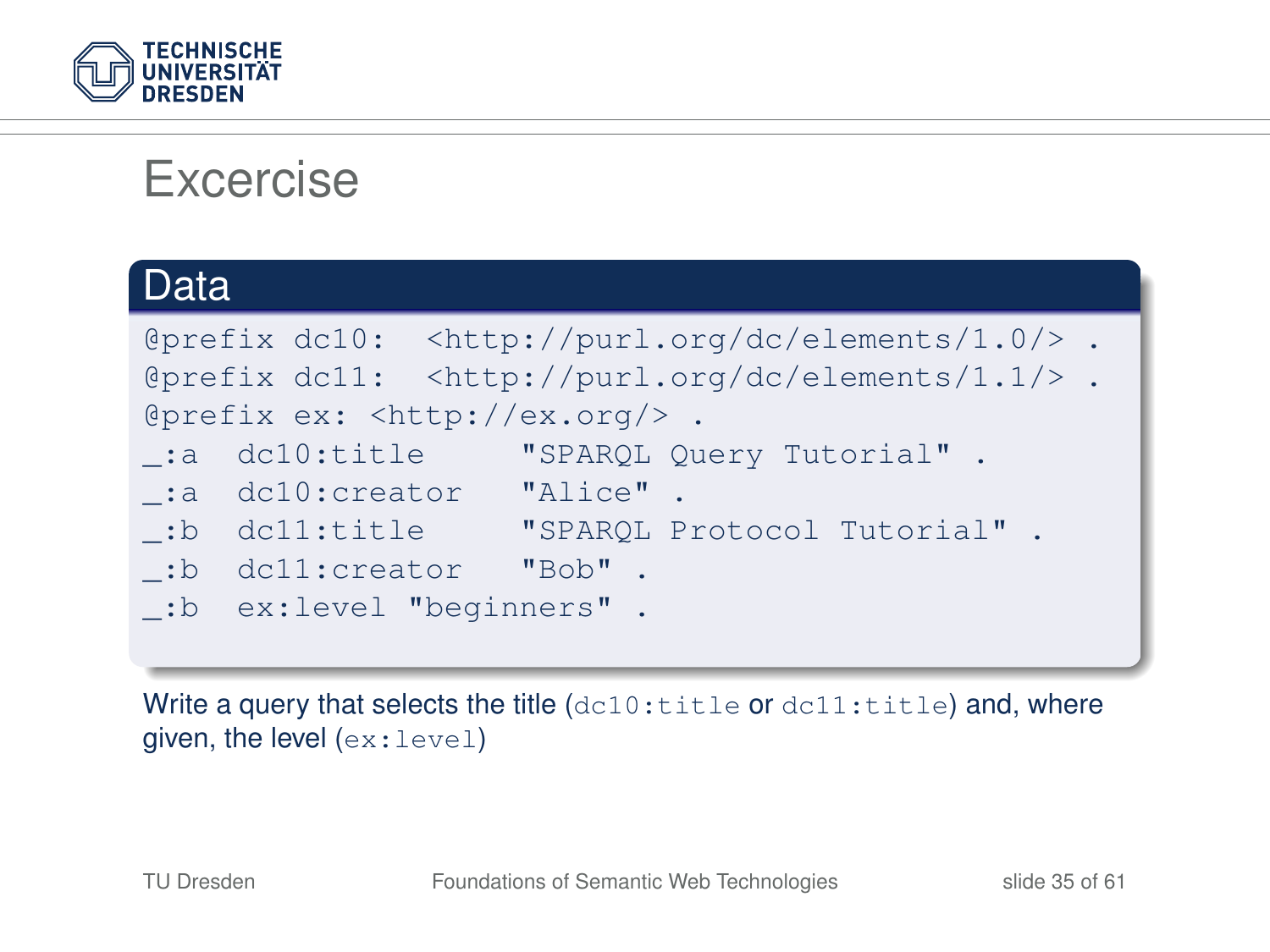

## **Solution**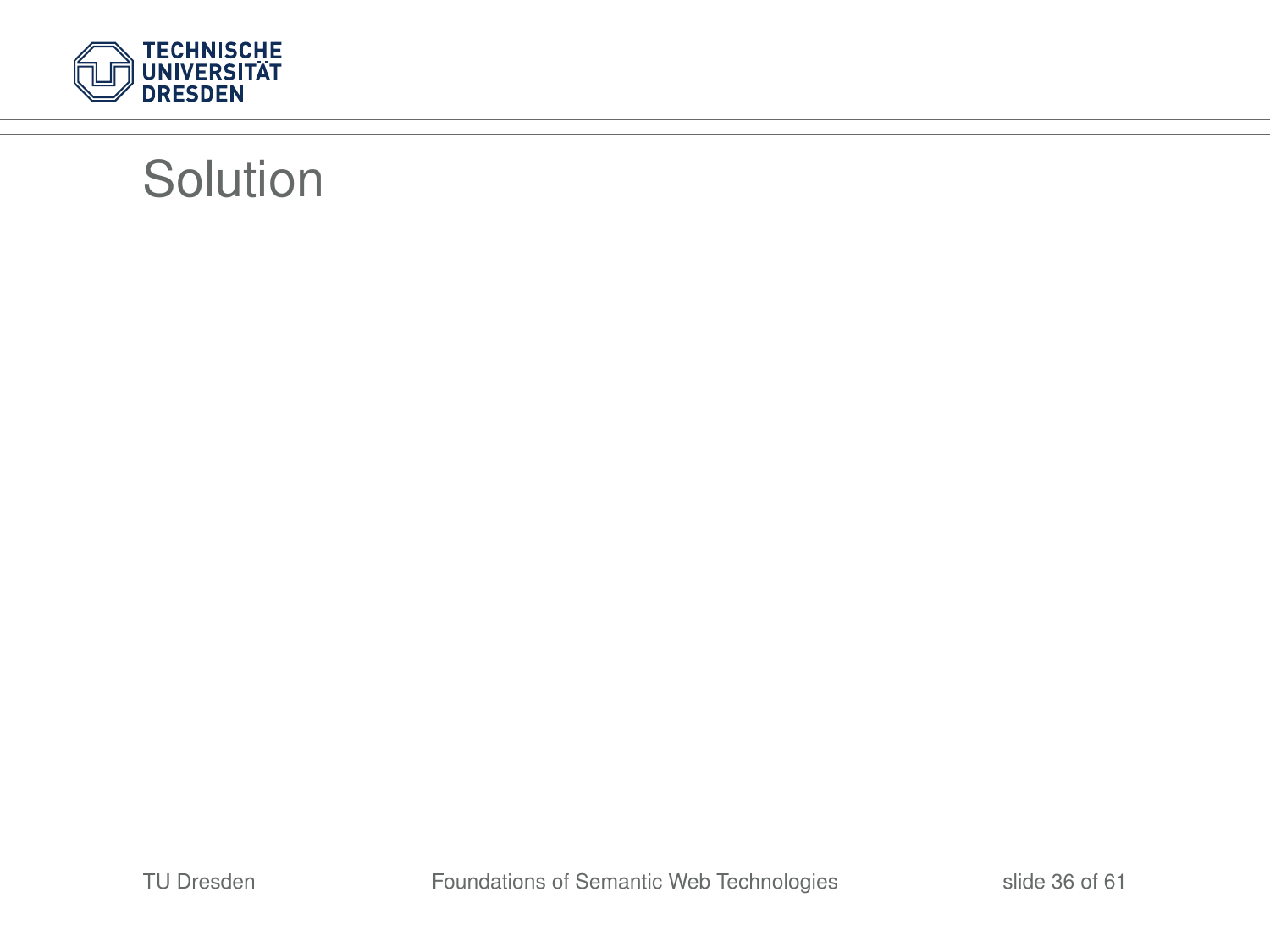

# **Solution**

#### **Query**

```
PREFIX dc10: <http://purl.org/dc/elements/1.0/>
PREFIX dc11: <http://purl.org/dc/elements/1.1/>
PREFIX ex: <http://ex.org/>
SELECT ?title ?level
WHERE {
    { { ?book dc10:title ?title }
      UNION { ?book dc11:title ?title }
     } OPTIONAL { ?book ex:level ?level }
}
```

| title                      | level       |
|----------------------------|-------------|
| "SPARQL Query Tutorial"    |             |
| "SPARQL Protocol Tutorial" | "beginners" |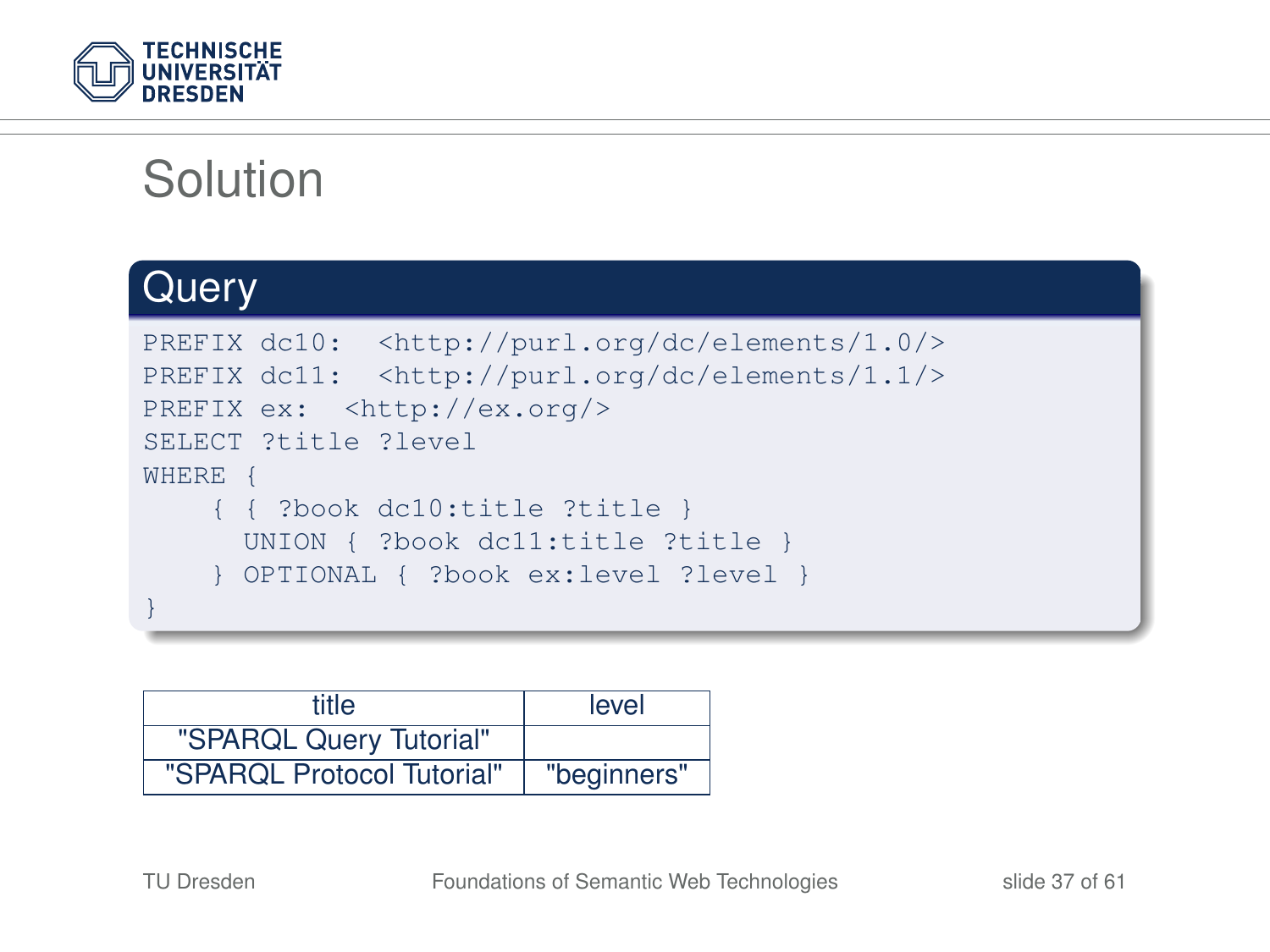

# Combination of Optional and Alternatives (1)

How can we understand the combination of OPTIONAL and UNION?



- The union of two patterns with appended optional pattern or
- The union of two patterns where the second one has an optional part?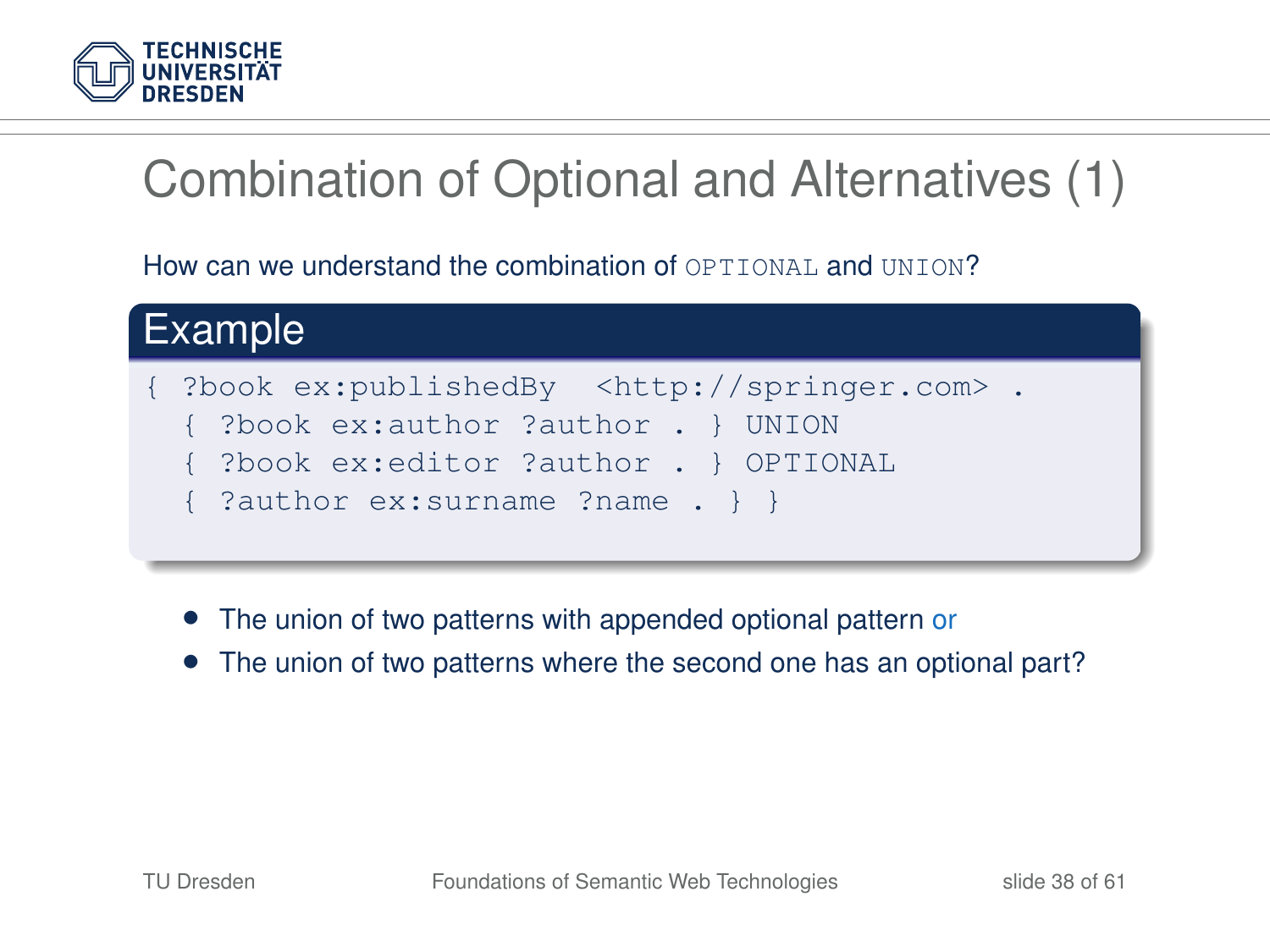

# Combination of Optional and Alternatives (1)

How can we understand the combination of OPTIONAL and UNION?



- The union of two patterns with appended optional pattern or  $\checkmark$
- The union of two patterns where the second one has an optional part?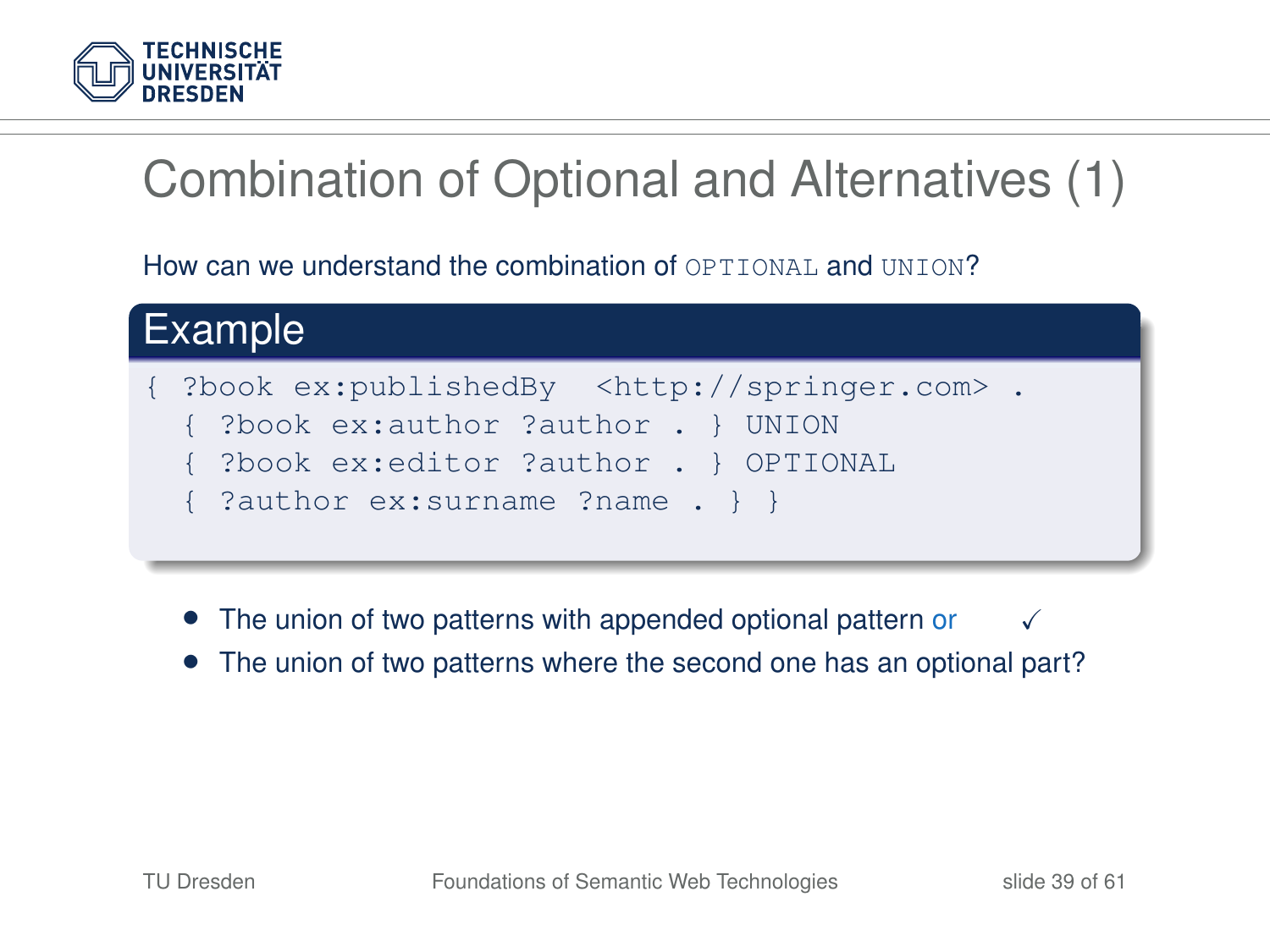

# Combination of Optional and Alternatives (1)

#### Example

{ ?book ex:publishedBy <http://springer.com> .

{ ?book ex:author ?author . } UNION

- { ?book ex:editor ?author . } OPTIONAL
- { ?author ex:surname ?name . } }

#### is equivalent to

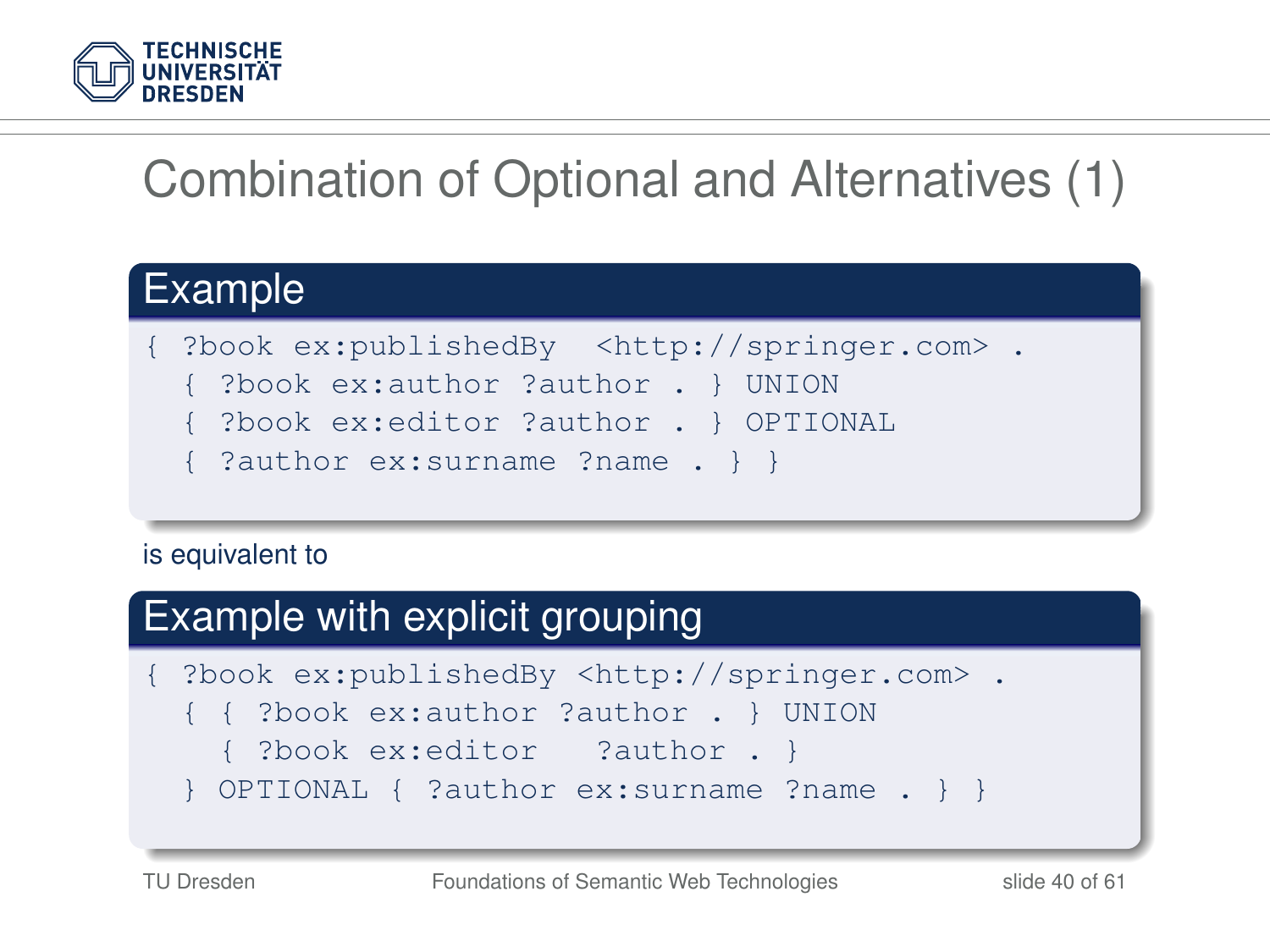

# Combination of Optional and Alternatives (2)

#### General Rules:

- OPTIONAL always applies to one pattern group, which is specified to right of the keyword OPTIONAL.
- OPTIONAL and UNION have equal precedence and apply to all parts to the left of the keyword (left assoziativ).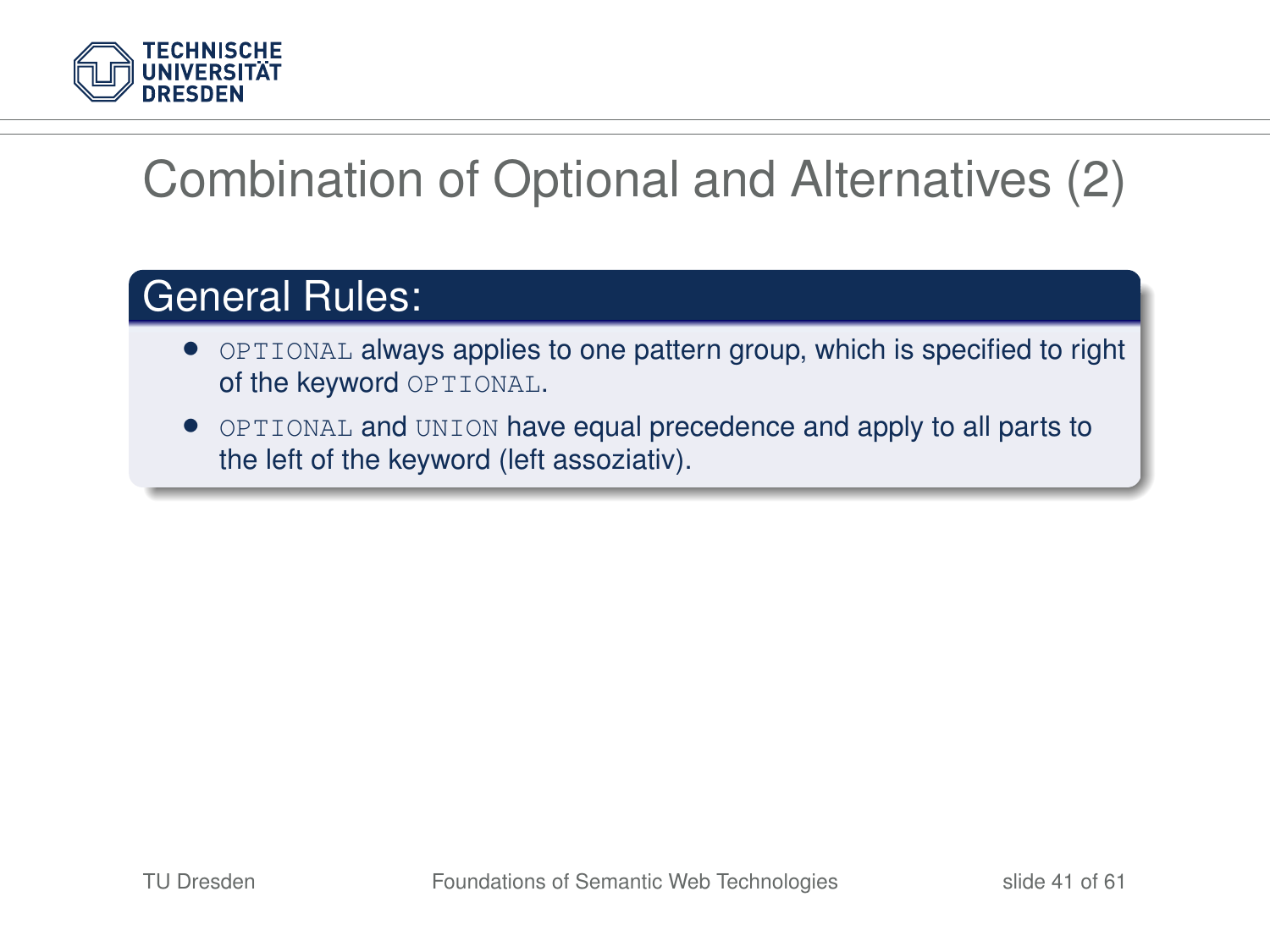

# Combination of Optional and Alternatives (3)

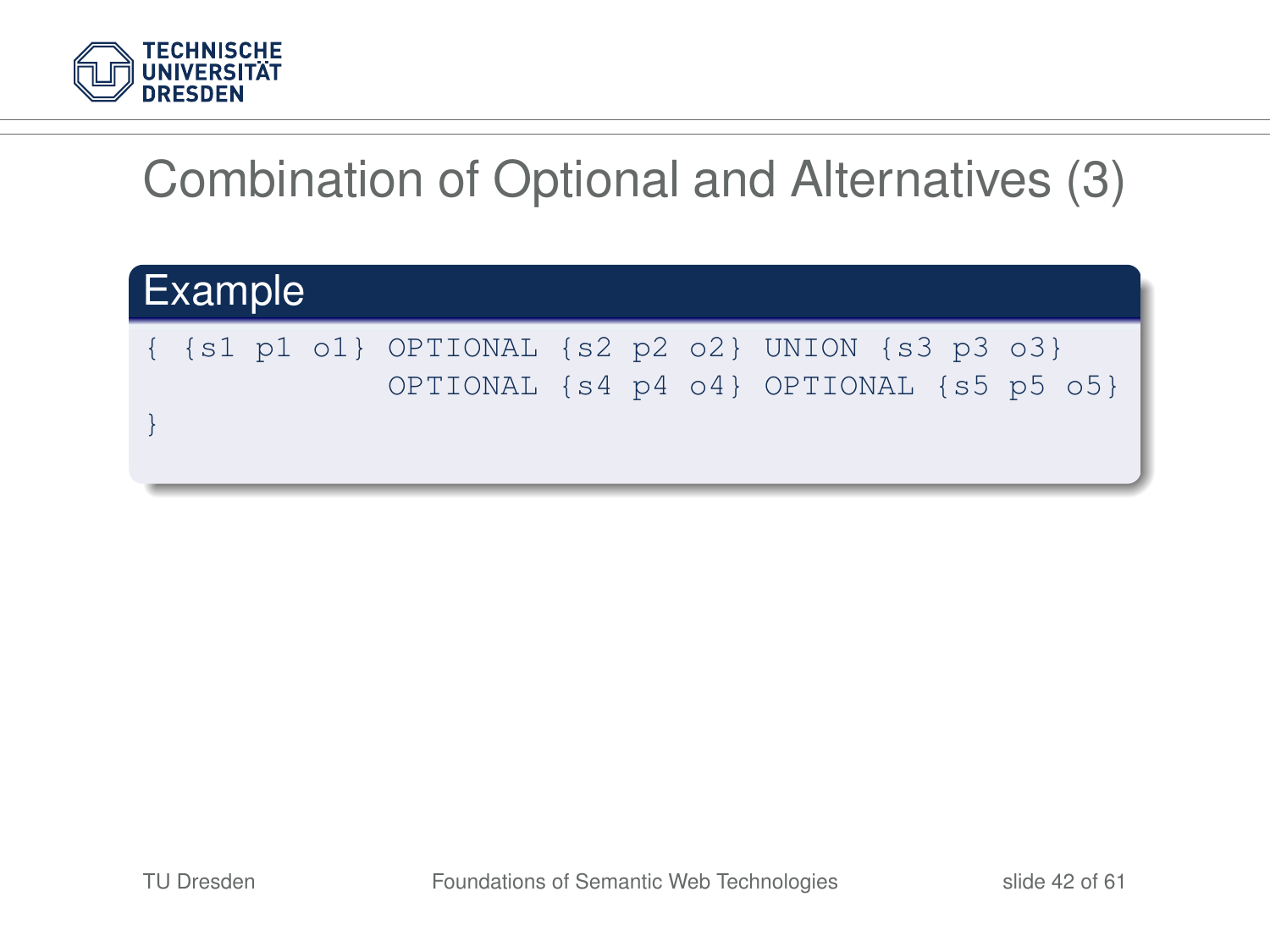

# Combination of Optional and Alternatives (3)

| $\{ \{ s1 p1 o1 \}$ OPTIONAL $\{ s2 p2 o2 \}$ UNION $\{ s3 p3 o3 \}$<br>OPTIONAL {s4 p4 o4} OPTIONAL {s5 p5 o5} | Example |  |  |  |  |  |  |  |  |
|-----------------------------------------------------------------------------------------------------------------|---------|--|--|--|--|--|--|--|--|
|                                                                                                                 |         |  |  |  |  |  |  |  |  |
|                                                                                                                 |         |  |  |  |  |  |  |  |  |

#### Can be understood as:

#### Equivalent example with explicit grouping

```
{ { { { {s1 p1 o1} OPTIONAL {s2 p2 o2}
        } UNION {s3 p3 o3}
    } OPTIONAL {s4 p4 o4}
   } OPTIONAL {s5 p5 o5}
}
```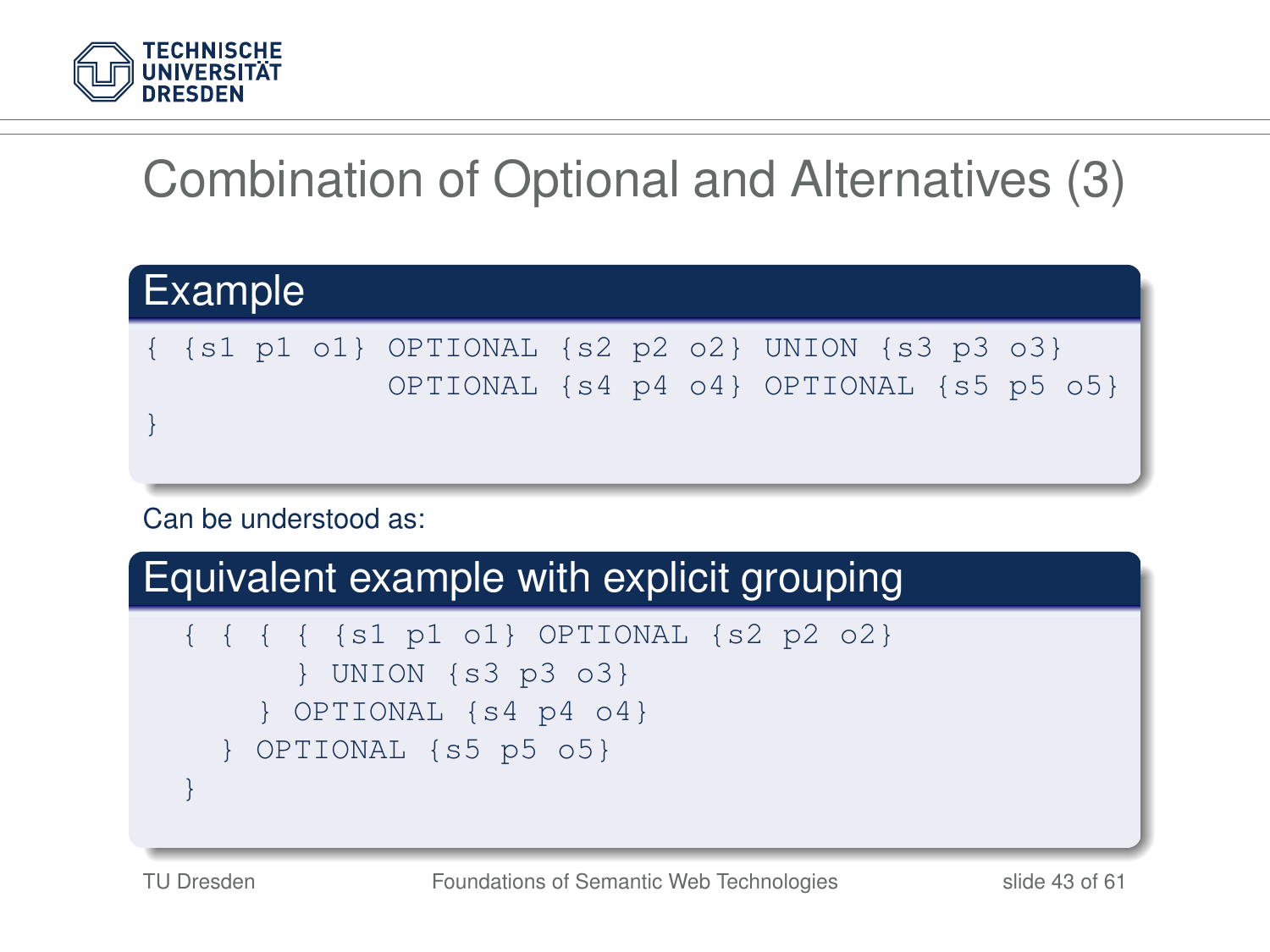

## Agenda

<span id="page-43-0"></span>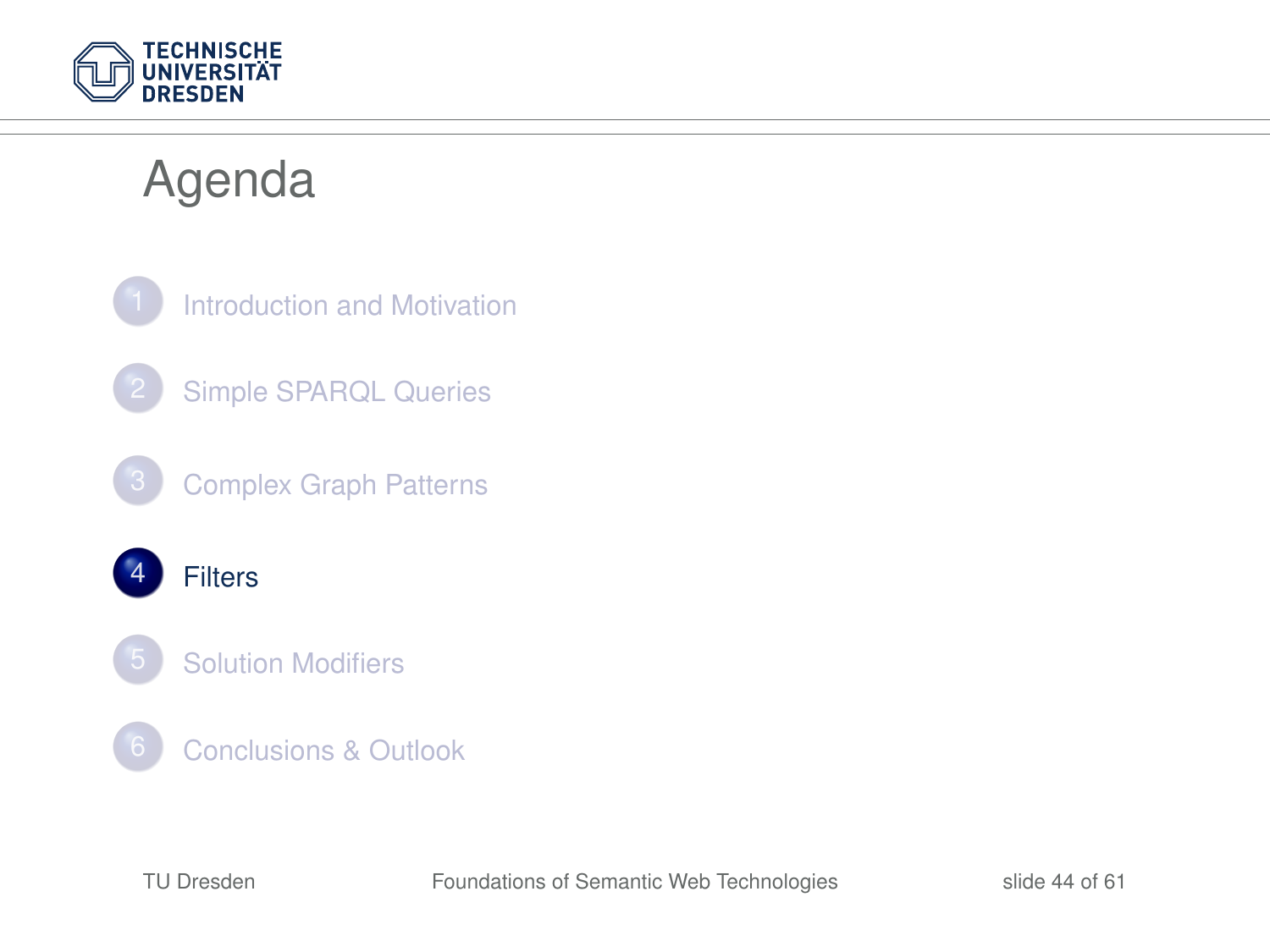

# Why Filters?

Many queries are not expressible, even with complex query patterns:

- "Which persons are between 18 and 23 years old?"
- "The surname of which person contains a hyphen?"
- "Which texts in the ontology are specified in German?"
- $\rightarrow$  Filter as a general mechanism for such expressions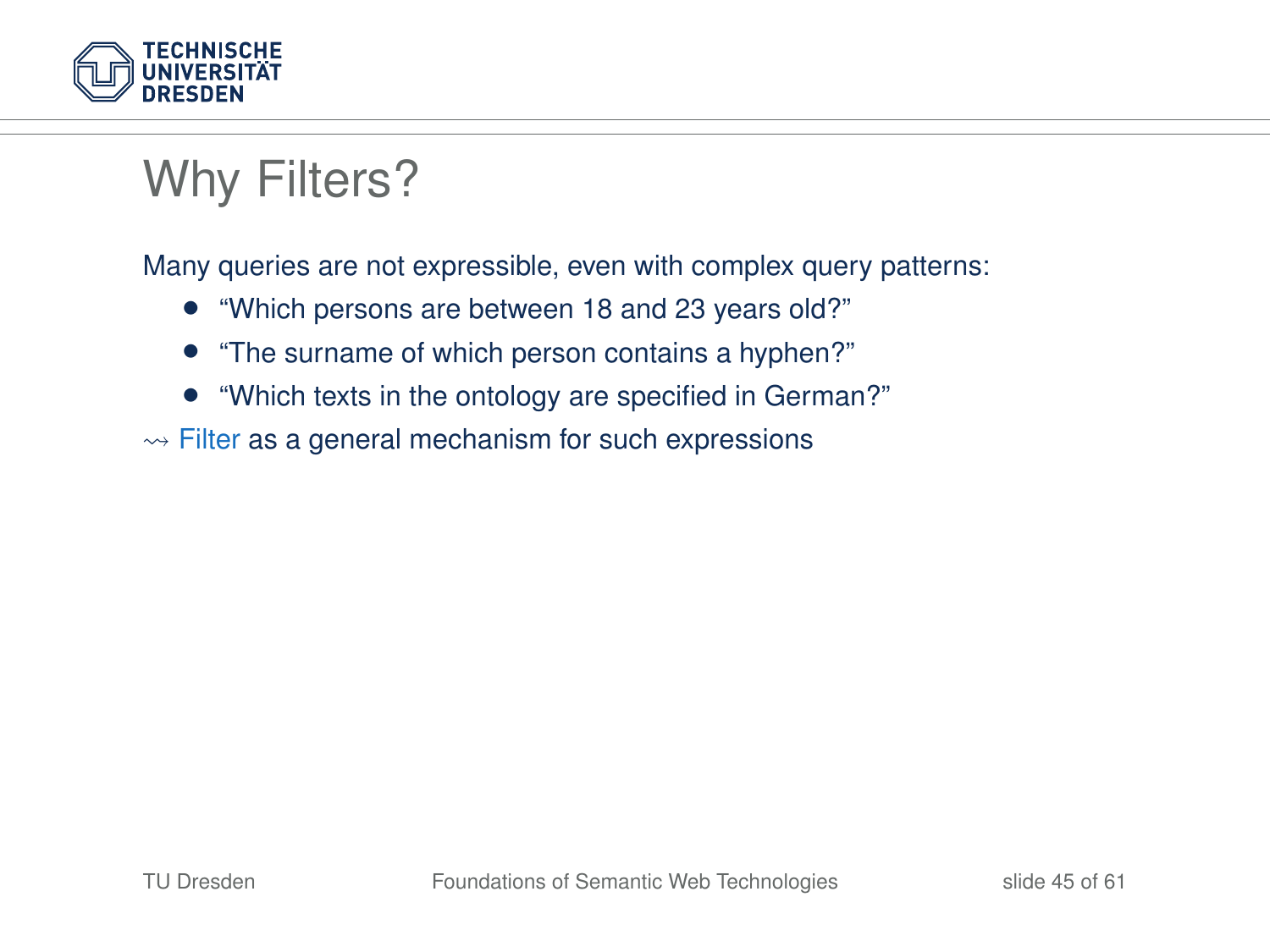

Filter in SPARQL

Example:

```
PREFIX ex: <http://ex.org/>
SELECT ?book WHERE
   { ?book ex:publishedBy <http://springer.com> .
    ?book ex:price ?price
   FILTER (?price < 35)
  }
```
- Keyword FILTER, followed by a filter expression in brackets
- Filter conditions evaluate to truth values (and possibly errors)
- Many filter functions are not specified by RDF  $\rightarrow$  Functions partly taken from the XQuery/XPath-standard for XML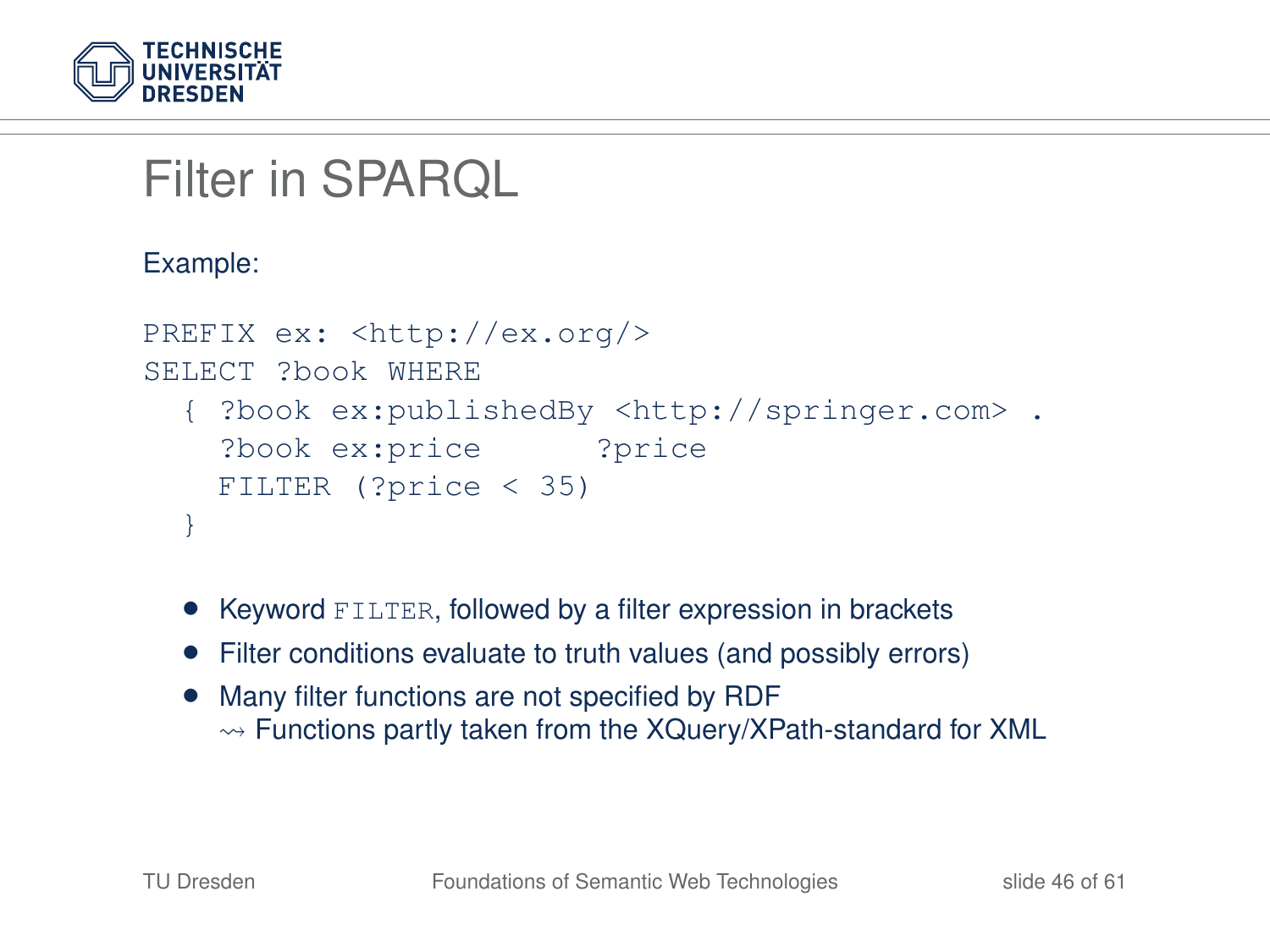

## Filter Functions: Comparisons

Comparison operators:  $\langle , =, \rangle$ ,  $\langle =, \rangle =, \rangle =$ 

- Comparison of literals according to the natural order
- Support for numerical datatypes, xsd:dateTime, xsd:string (alphabetical order),  $xsd:Boolean(1 > 0)$
- For other types or RDF elements only  $=$  und  $!=$  available
- No comparison between literals with incompatible types (e.g., xsd:string and xsd:integer)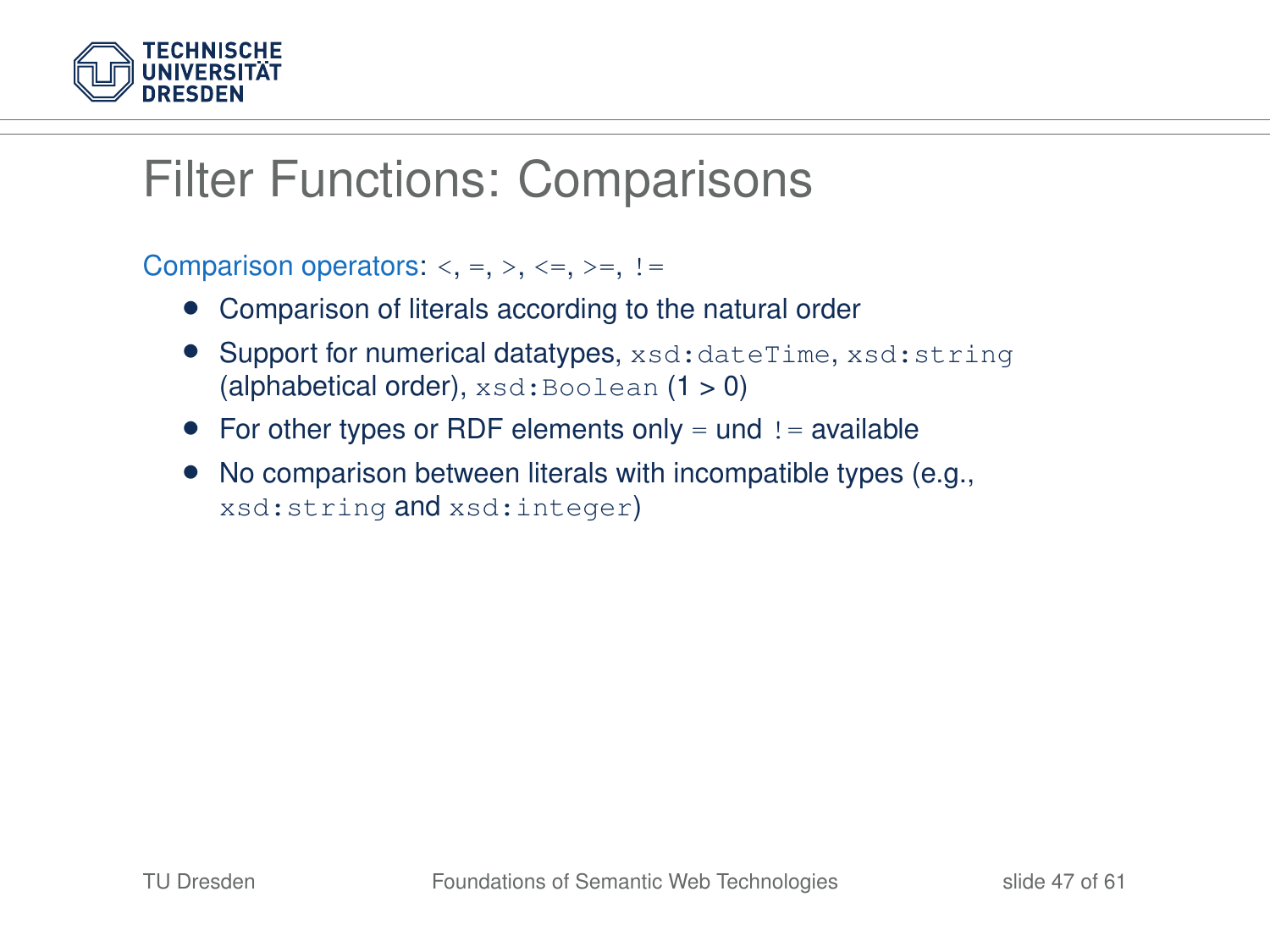

## Filter Functions: Arithmetic

Arithmetic operators:  $+, -, *, /$ 

- Support for numerical datatypes
- Used to combine values in filter conditions

#### Example

FILTER( ?weight/(?size  $*$  ?size) >= 25)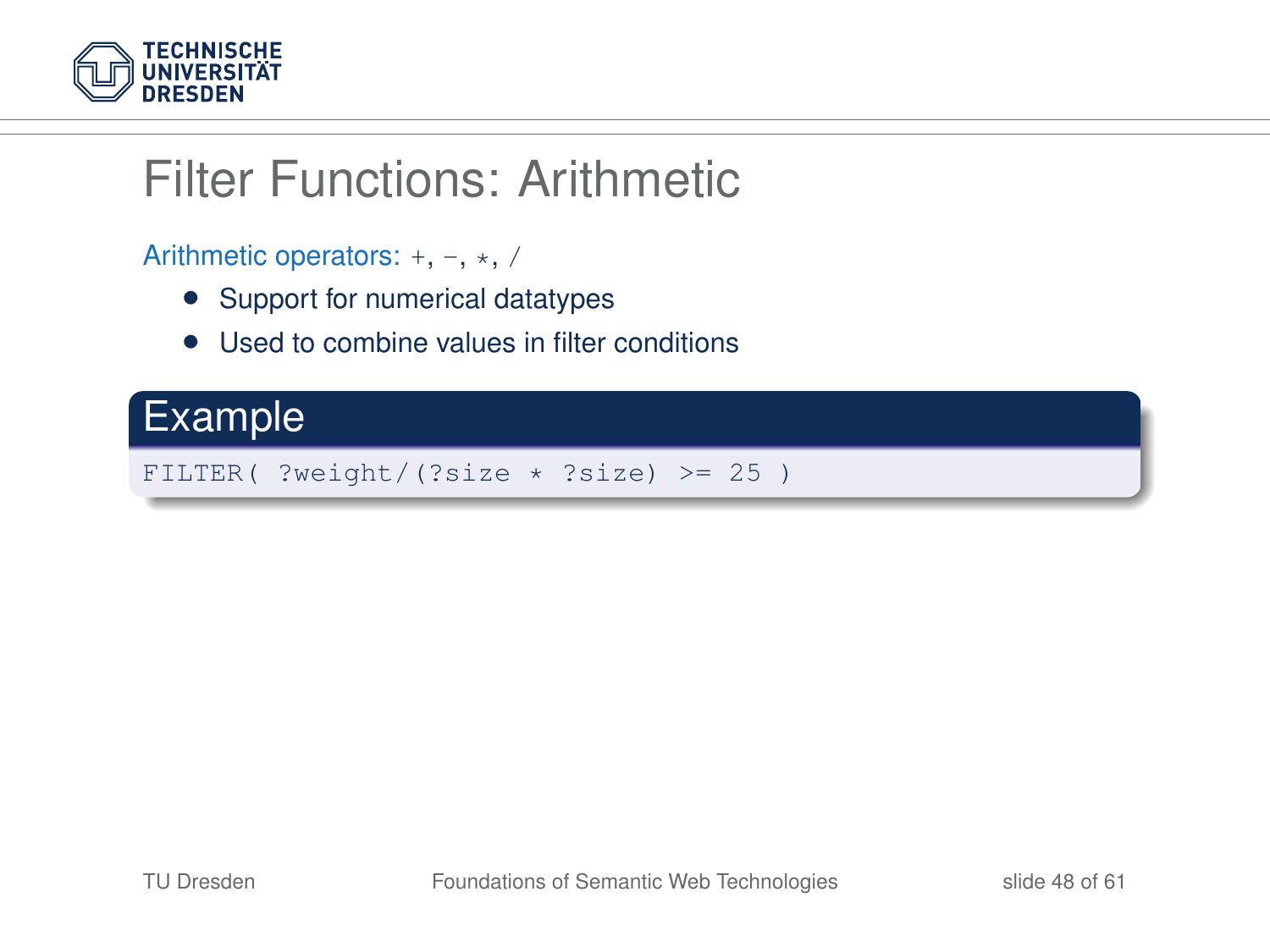

# Filter Functions: Special Functions for RDF (1)

SPARQL supports also RDF-specific filter functions:

| BOUND (A)    | true if A is a bound variable                                   |
|--------------|-----------------------------------------------------------------|
| isURI(A)     | true if A is a URI                                              |
| isBLANK(A)   | true if A is a blank node                                       |
| isLITERAL(A) | true if A is an RDF literal                                     |
| STR(A)       | the lexical form (xsd: string) of RDF literals or URIs          |
| LANG(A)      | language tag of an RDF literal (xsd: string) or empty string if |
|              | no language tag is given                                        |
| DATATYPE (A) | datatyp URI of an RDF literal (xsd: string for untyped literals |
|              | without language tag)                                           |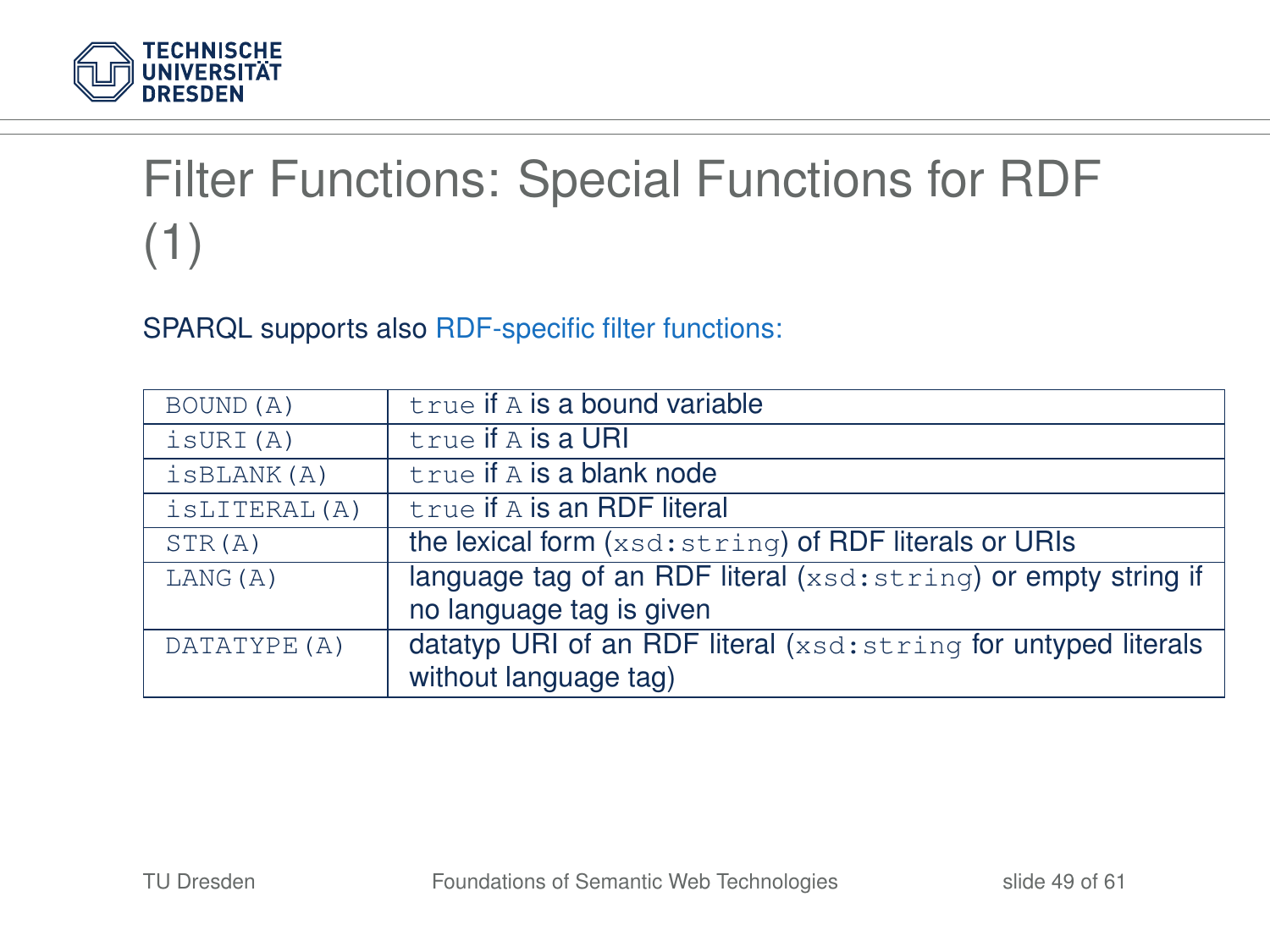

# Filter Functions: Special Functions for RDF (2)

Additional RDF specific filter functions:

| sameTERM(A,B)     | true, if A and B are the same RDF terms                     |
|-------------------|-------------------------------------------------------------|
| langMATCHES(A, B) | $true$ , if the language tag of A matches the pattern $B$   |
| REGEX(A, B)       | $true$ , if the string A matches the regular expression $B$ |

Example:

```
PREFIX ex: <http://example.org/>
SELECT ?book WHERE
  { ?book ex:review ?text .
   FILTER ( langMATCHES( LANG(?text), "de") )
  }
```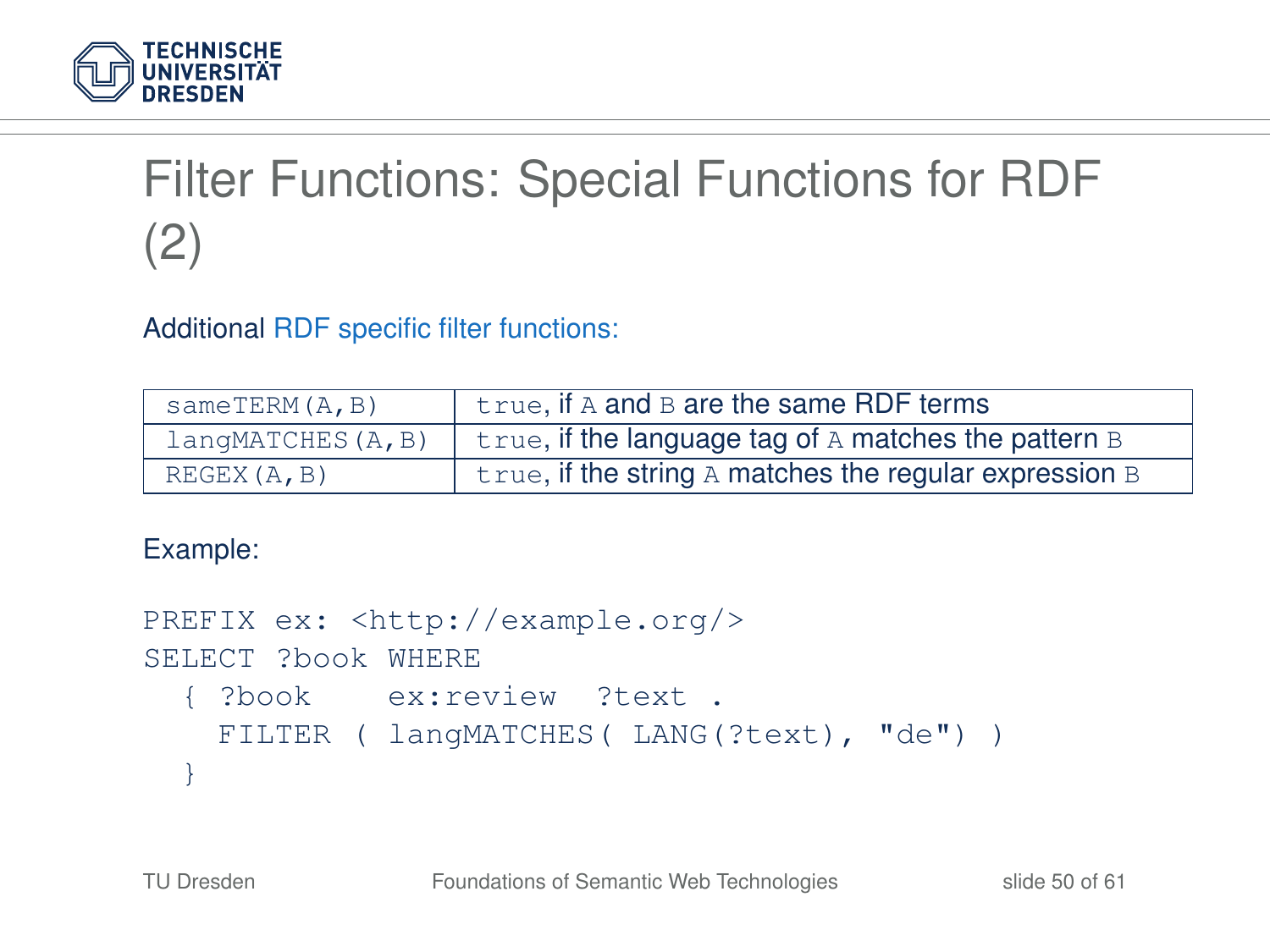

## Filter Functions: Boolean Operators

Filter conditions can be connected using Boolean operators:  $\&\&\&\,, \,|\,|\,$ , !

Partially expressible with graph patterns:

- Conjunction corresponds to multiple filters
- Disjunction corresponds to filter expressions specified in alternative (UNION) patterns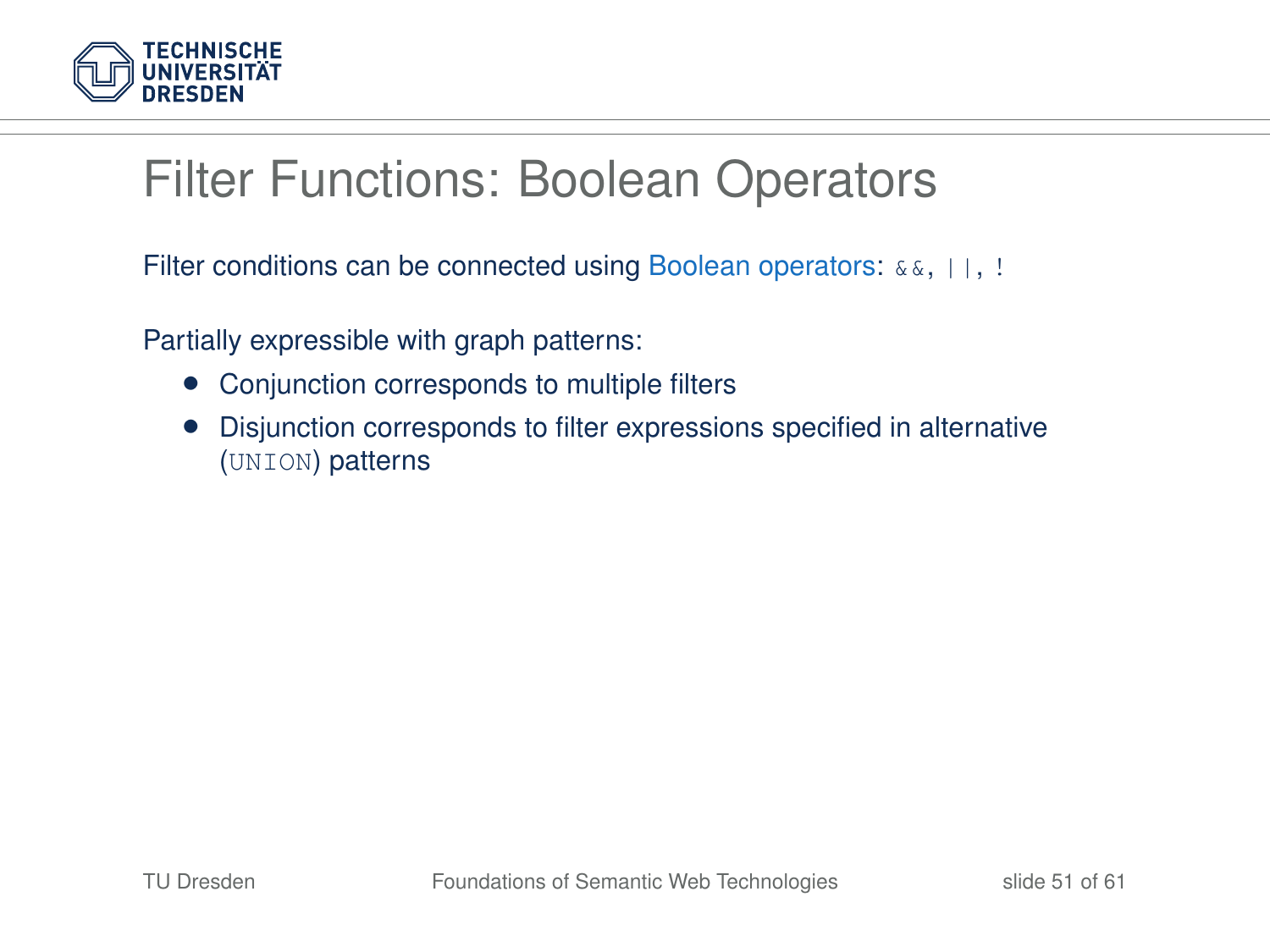

## Agenda

<span id="page-51-0"></span>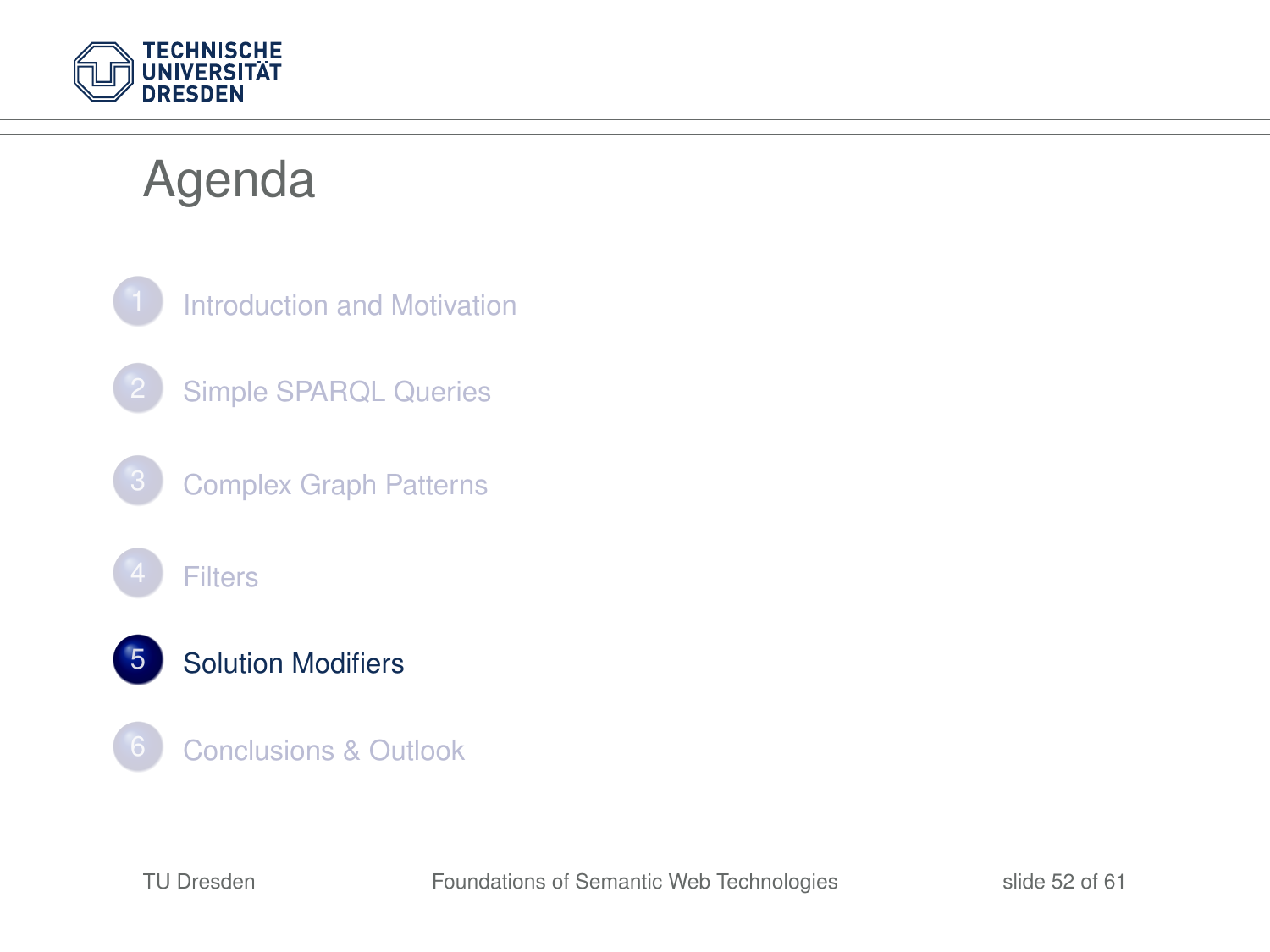

## Why solution modifiers?

So far, we have only seen basic formatting options for the results:

- How can we only receive parts of the results?
- How can we order results?
- Can we immediately eliminate duplicate results?
- $\rightsquigarrow$  Solution sequence modifiers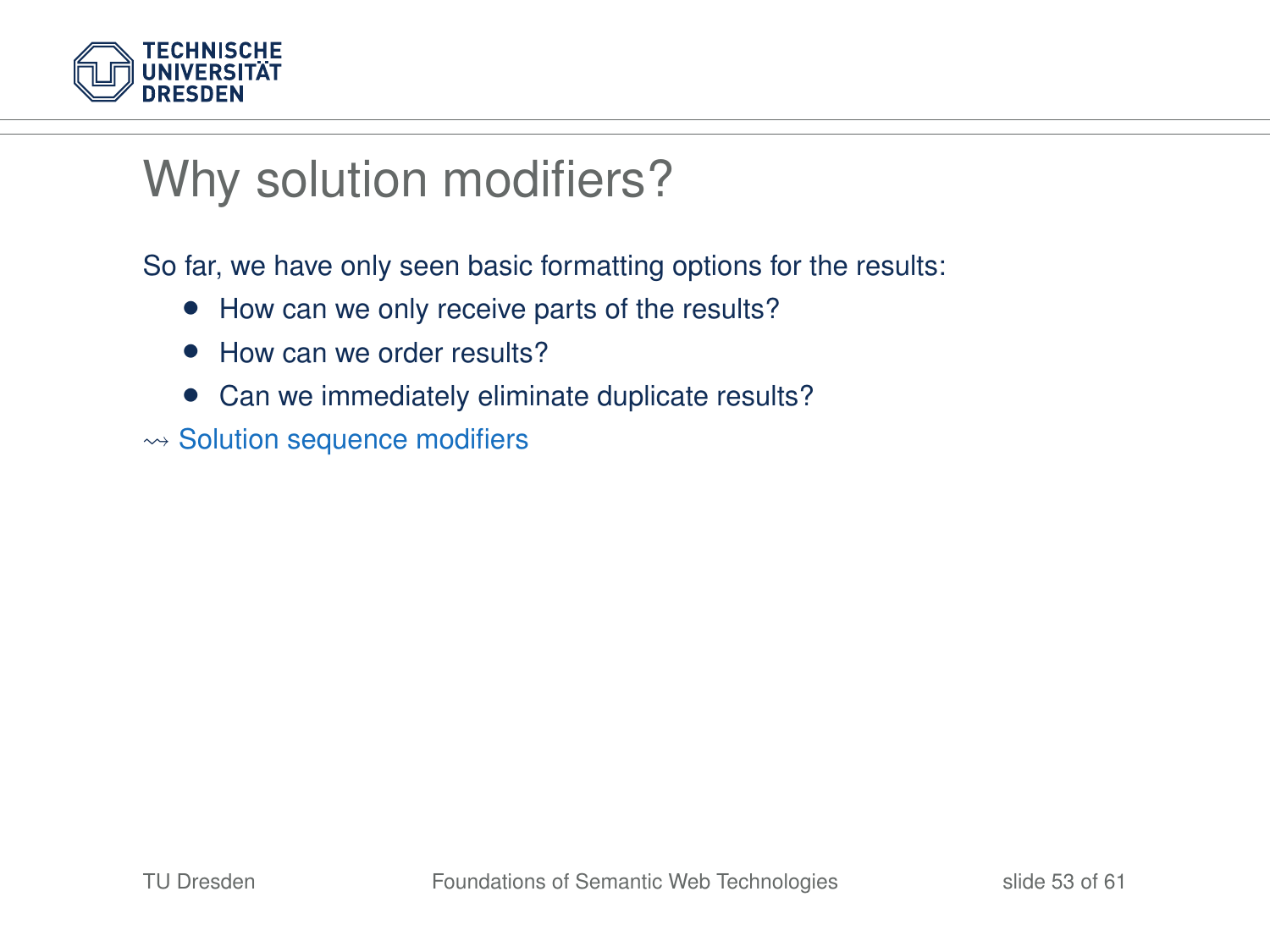

# Sorting Results

Sorting is achieved with the keyword ORDER BY

```
SELECT ?book, ?price
WHERE { ?book <http://example.org/Price> ?price . }
ORDER BY ?price
```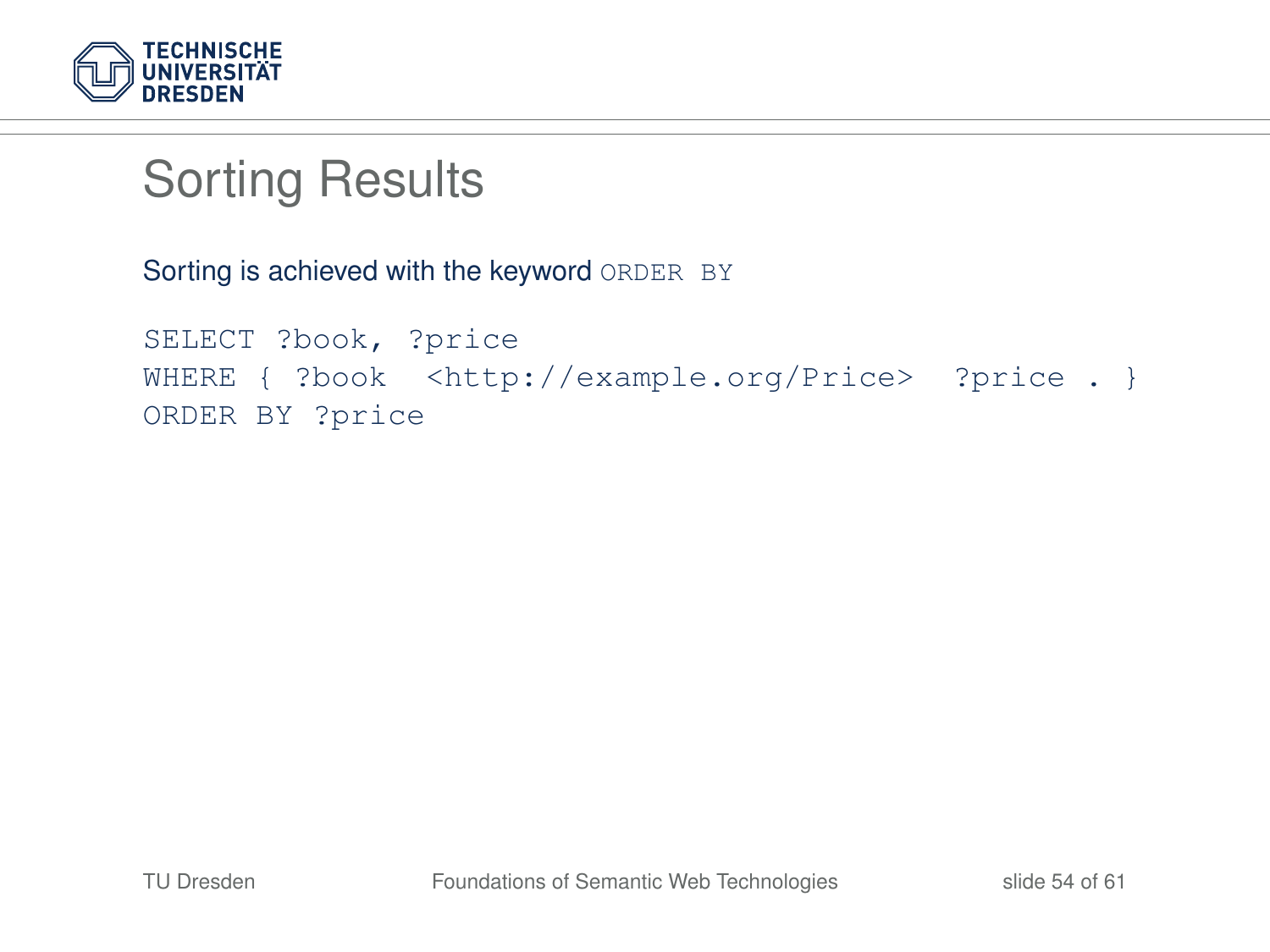

# Sorting Results

Sorting is achieved with the keyword ORDER BY

```
SELECT ?book, ?price
WHERE { ?book <http://example.org/Price> ?price . }
ORDER BY ?price
```
- Sorting as with comparison operators in filters
- Alphabetical sorting of URIs as strings
- Order between elements of different types: unbound variables < blank nodes < URIs < RDF literals
- Not all possibilities defined by the specification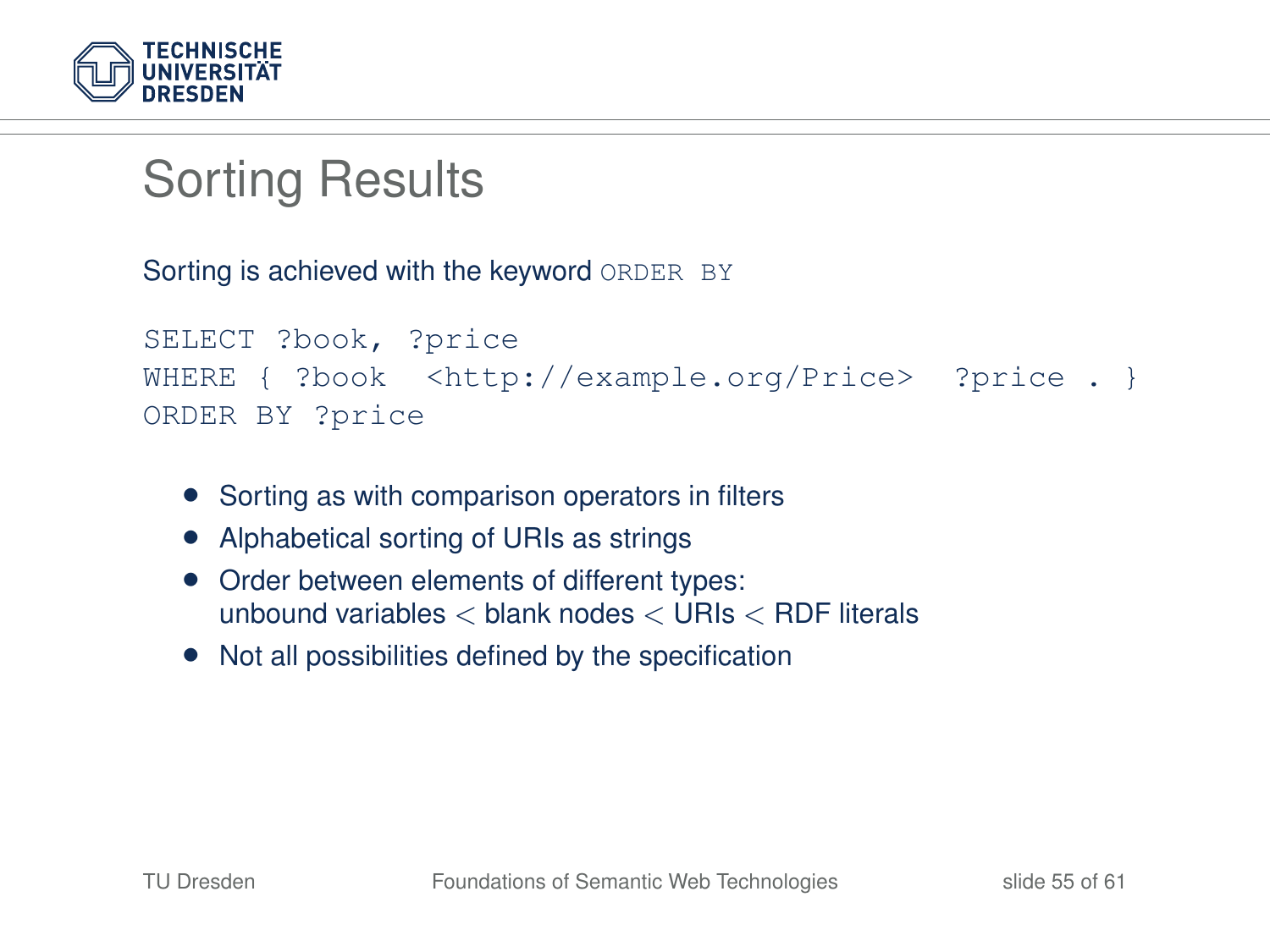

# Sorting Results

Sorting is achieved with the keyword ORDER BY

```
SELECT ?book, ?price
WHERE { ?book <http://example.org/Price> ?price . }
ORDER BY ?price
```
- Sorting as with comparison operators in filters
- Alphabetical sorting of URIs as strings
- Order between elements of different types: unbound variables < blank nodes < URIs < RDF literals
- Not all possibilities defined by the specification

#### Further possible options:

- ORDER BY DESC(?price): descending
- ORDER BY ASC(?price): ascending (default)
- ORDER BY DESC(?price), ?titel: hierarchical ordering criteria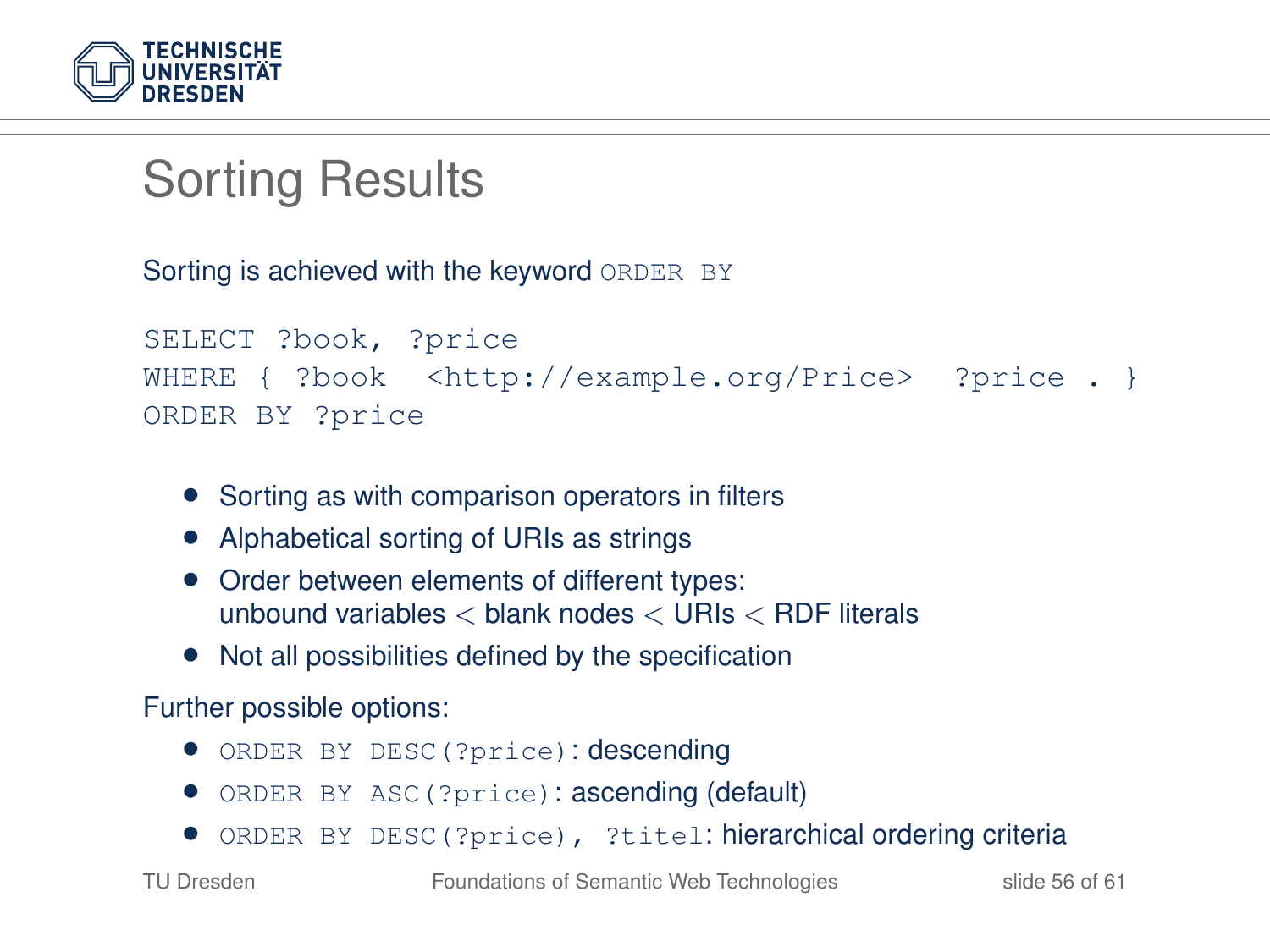

# LIMIT, OFFSET and DISTINCT

Limit the set of results:

- **LIMIT: Maximal number of results**
- **OFFSET: Position of the first returned result**
- SELECT DISTINCT: Removal of duplicate results

```
SELECT DISTINCT ?book, ?price
WHERE { ?book <http://ex.org/price> ?price . }
ORDER BY ?price LIMIT 5 OFFSET 25
```
 $\rightarrow$  LIMIT and OFFSET only meaningful with ORDER BY!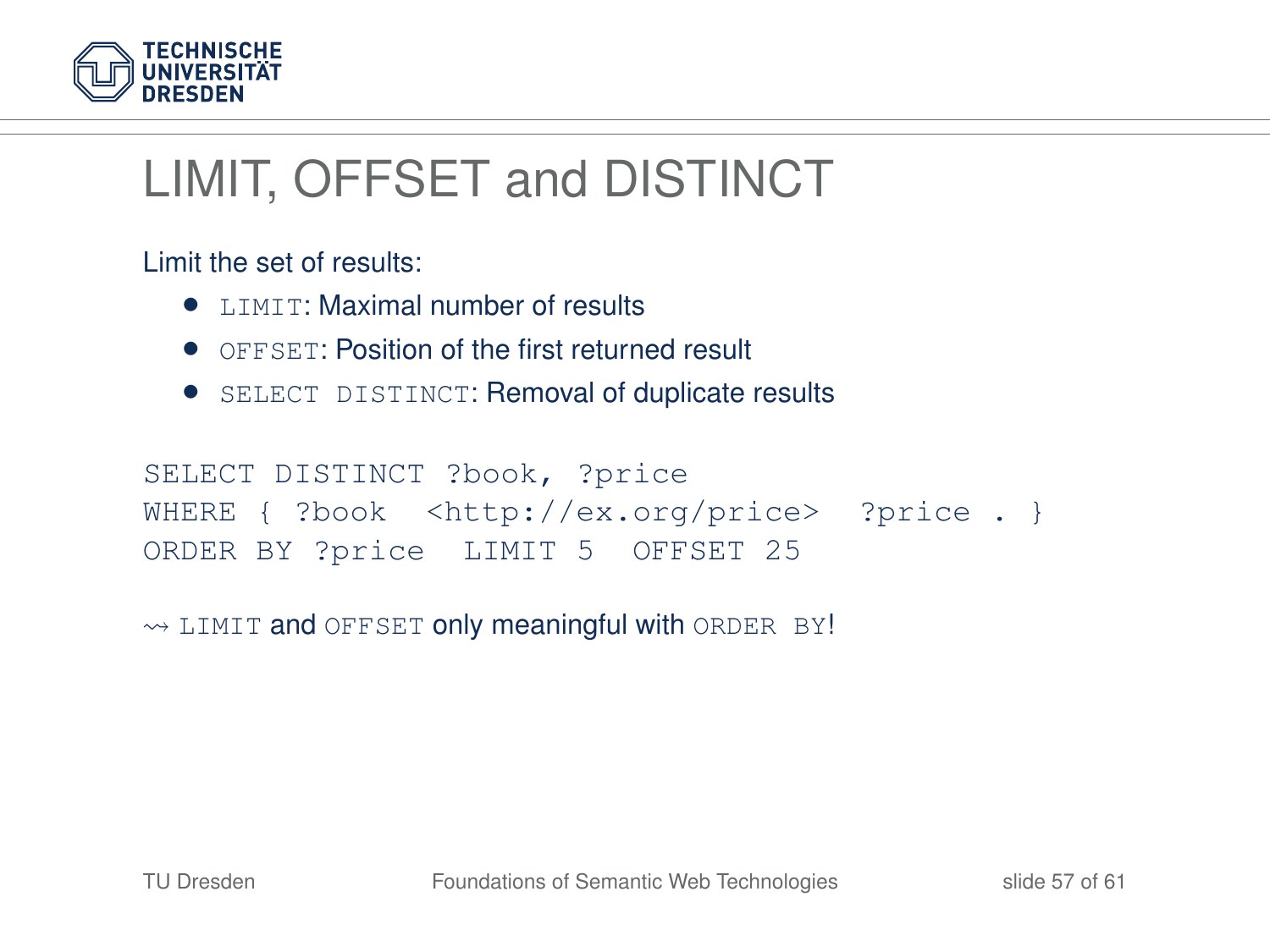

## Agenda

<span id="page-57-0"></span>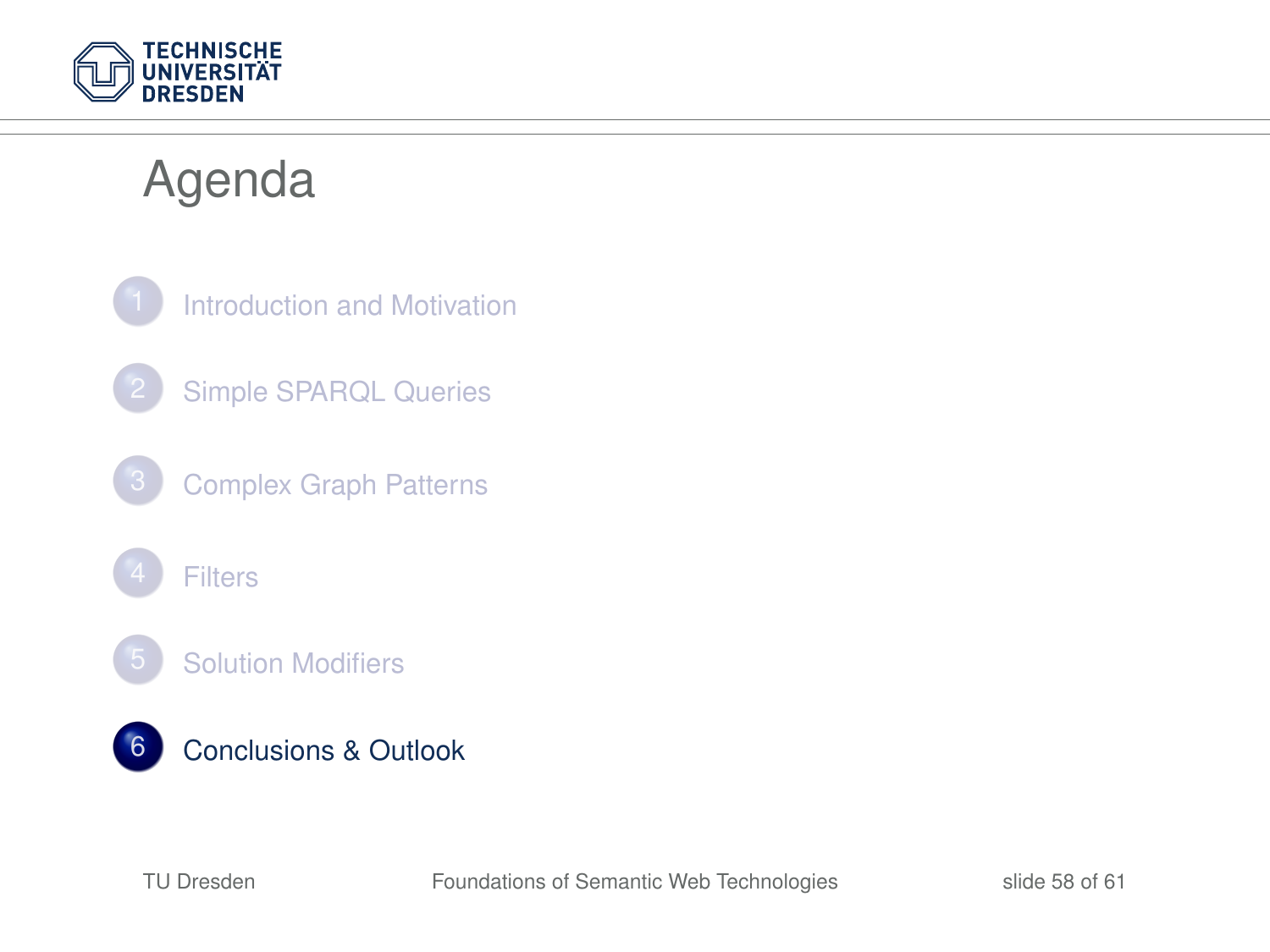

# Overview of the Presented SPARQL Features

| <b>Basic Structure</b> |  |
|------------------------|--|
| PREFIX                 |  |
| WHERE                  |  |
|                        |  |

| <b>Graph Patterns</b>       |  |
|-----------------------------|--|
| <b>Basic Graph Patterns</b> |  |
| $\{ \ldots \}$              |  |
| OPTIONAL                    |  |
| <b>UNTON</b>                |  |

| <b>Filter</b>   |
|-----------------|
| <b>BOUND</b>    |
| isURT           |
| <i>i</i> sBLANK |
| isLITERAL       |
| <b>STR</b>      |
| <b>T.ANG</b>    |
| <b>DATATYPE</b> |
| sameTERM        |
| langMATCHES     |
| <b>REGEX</b>    |

| <b>Modifiers</b>      |
|-----------------------|
| ORDER BY              |
| <b>T.TMTT</b>         |
| OFFSET                |
| DISTINCT              |
| <b>Output Formats</b> |
| SELECT                |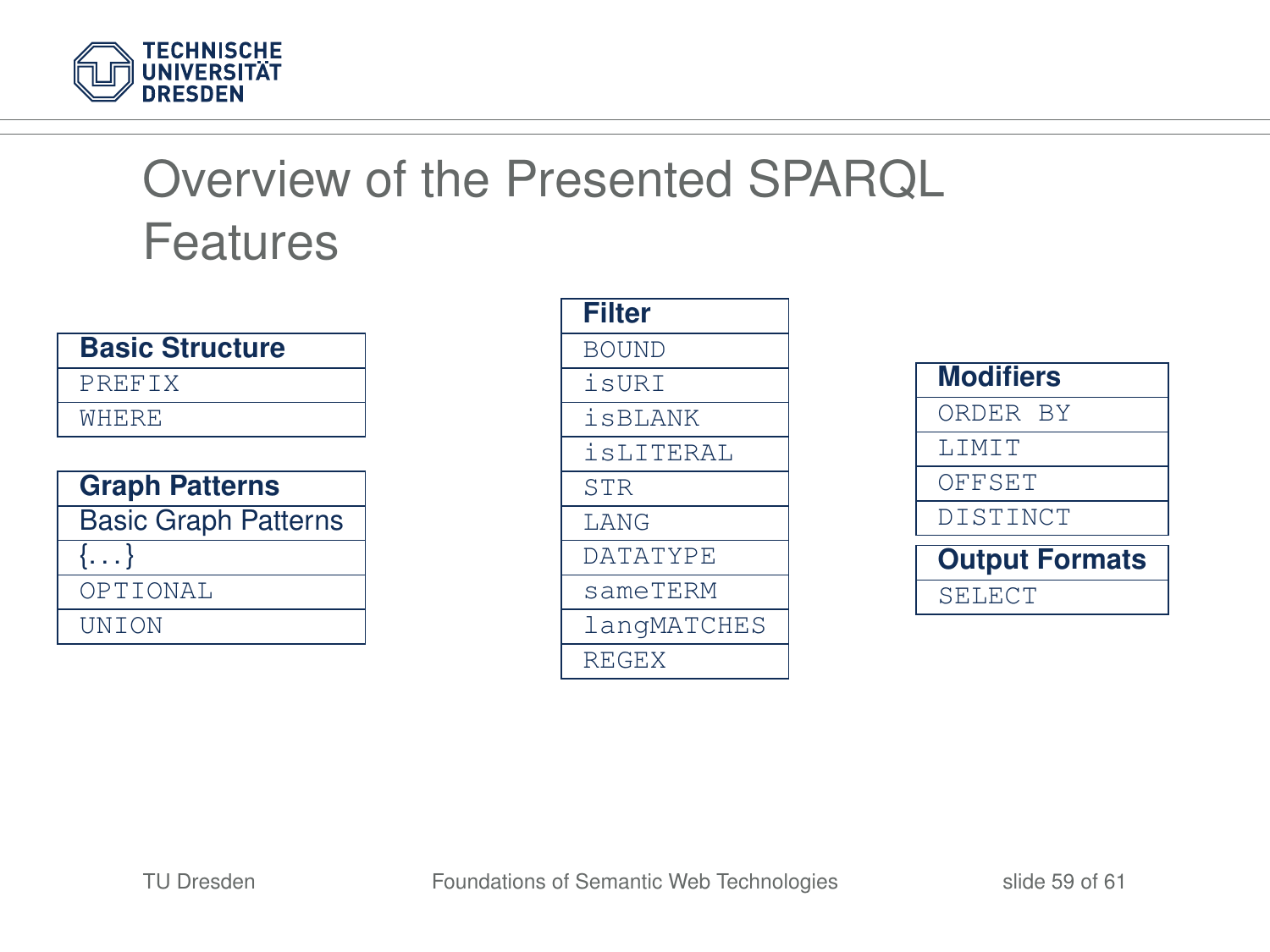

### Summary

- We have encountered the main SPARQL 1.0 features through examples
	- Basic structures (prefixes, patterns)
	- Simple and complex patterns (alternatives, optional parts, groups
	- Filters
	- Modifiers
- Semantics is defined via translation to the SPARQL algebra
- So far only informally introduced